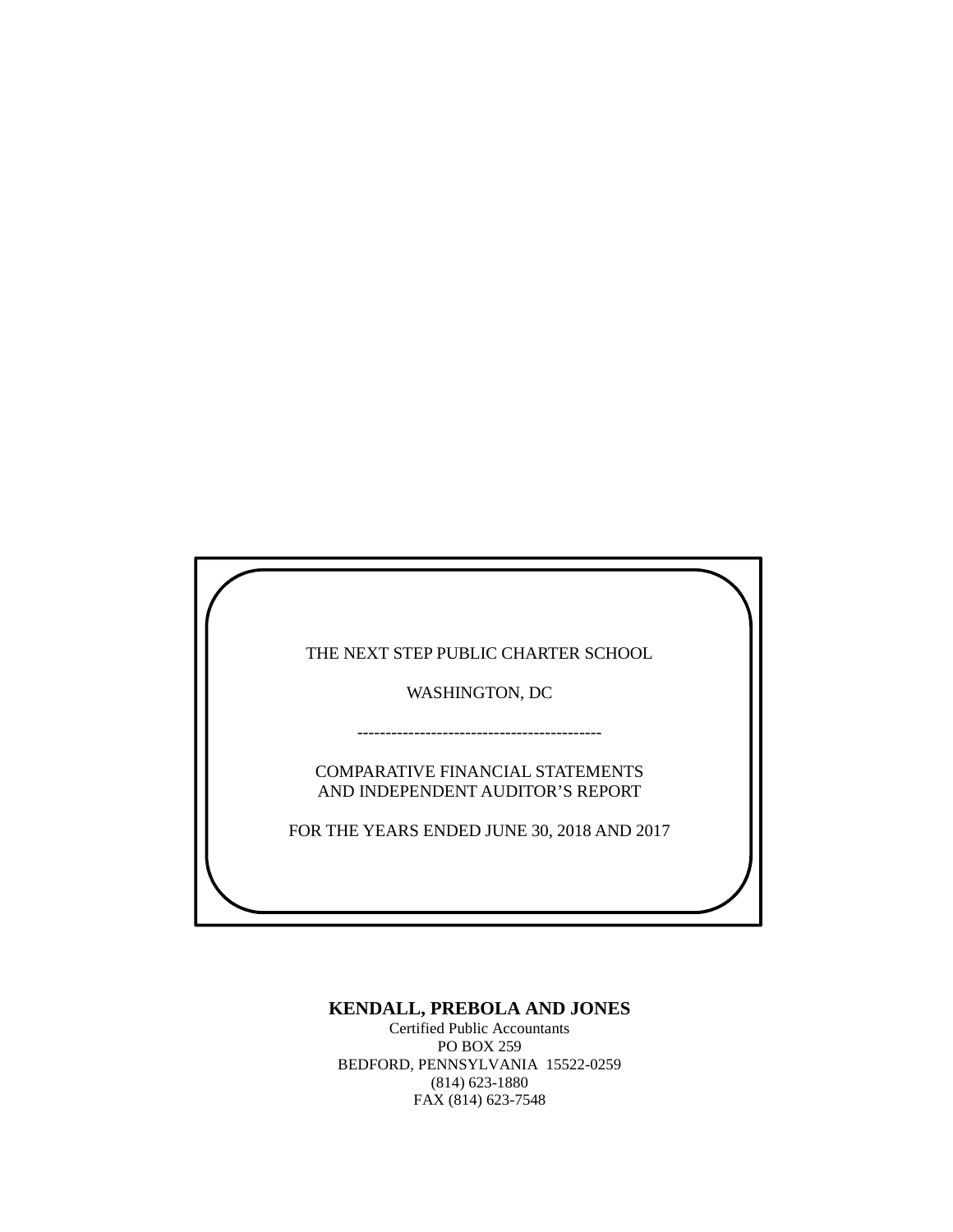# I N D E X

|                                                                                                                                                                                                                          | Page           |
|--------------------------------------------------------------------------------------------------------------------------------------------------------------------------------------------------------------------------|----------------|
| <b>Independent Auditor's Report</b>                                                                                                                                                                                      | $1-2$          |
| Comparative Statements of Financial Position, June 30, 2018 and 2017                                                                                                                                                     | 3              |
| Comparative Statements of Activities, For the Years Ended June 30, 2018 and 2017                                                                                                                                         | $\overline{4}$ |
| Comparative Statements of Cash Flows, For the Years Ended June 30, 2018 and 2017                                                                                                                                         | 5              |
| <b>Notes to Financial Statements</b>                                                                                                                                                                                     | $6 - 25$       |
| Supplemental Information                                                                                                                                                                                                 |                |
| Schedule 1 - Comparative Schedules of Functional Expenses,<br>For the Years Ended June 30, 2018 and 2017                                                                                                                 | $26 - 27$      |
| Schedule 2 - Schedule of Expenditures of Federal Awards,<br>For the Year Ended June 30, 2018                                                                                                                             | 28-29          |
| Notes to Schedule of Expenditures of Federal Awards                                                                                                                                                                      | $30 - 31$      |
| Independent Auditor's Report on Internal Control over Financial Reporting and<br>on Compliance and Other Matters Based on an Audit of Financial Statements<br>Performed in Accordance with Government Auditing Standards | $32 - 33$      |
| Independent Auditor's Report on Compliance for Each Major Program and<br>on Internal Control over Compliance Required by the Uniform Guidance                                                                            | 34-35          |
| Summary Schedule of Prior Audit Findings, For the Year Ended June 30, 2018                                                                                                                                               | 36             |
| Schedule of Findings and Questioned Costs, For the Year Ended June 30, 2018                                                                                                                                              | 37             |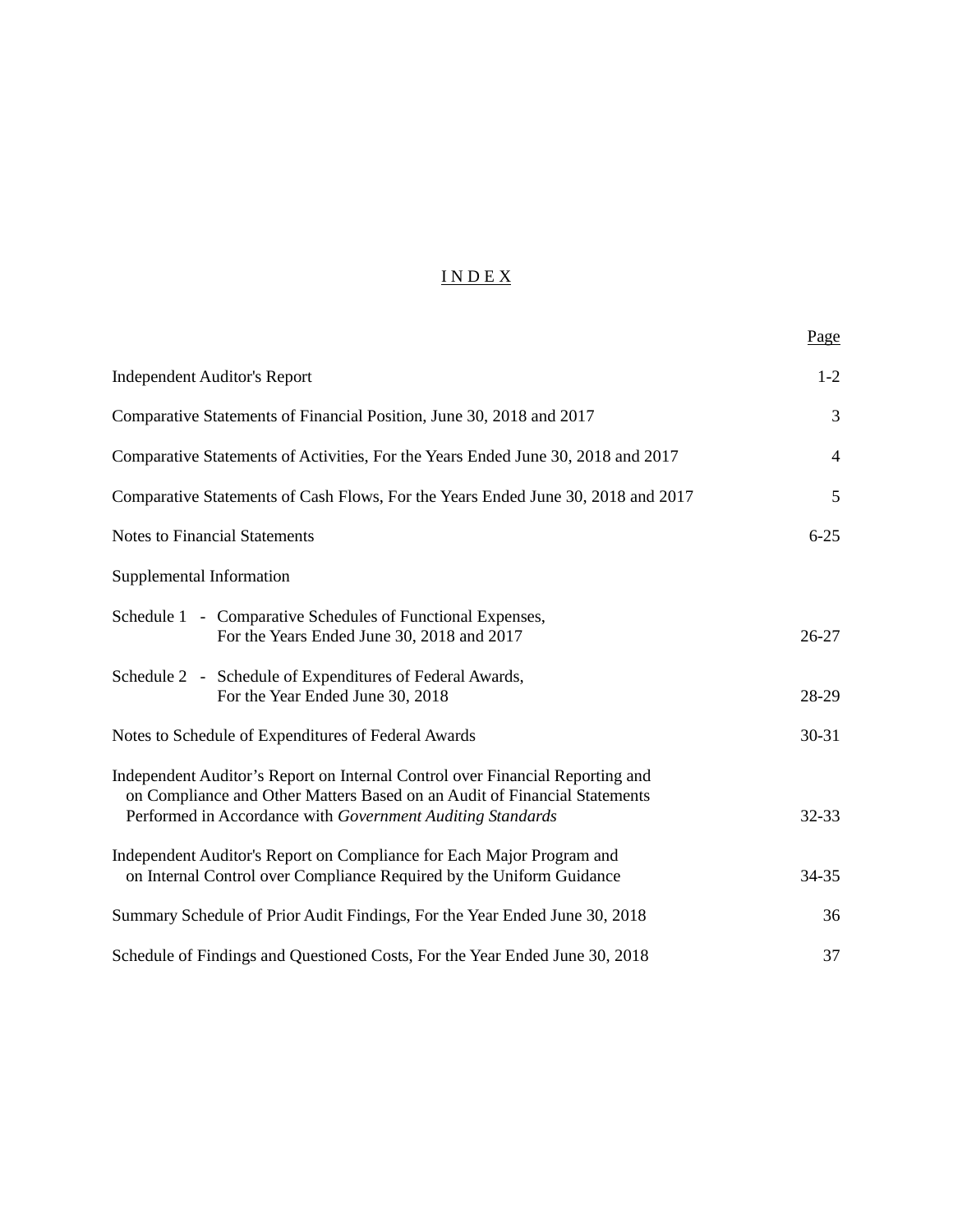# **Kendall, Prebola and Jones, LLC**

Certified Public Accountants

Board of Directors The Next Step Public Charter School 3047 15th Street, NW Washington, DC 20009

#### INDEPENDENT AUDITOR'S REPORT

#### *Report on the Financial Statements*

We have audited the accompanying financial statements of The Next Step Public Charter School (a nonprofit organization), which comprise the statements of financial position as of June 30, 2018 and 2017, and the related statements of activities and cash flows for the years then ended, and the related notes to the financial statements.

#### *Management's Responsibility for the Financial Statements*

Management is responsible for the preparation and fair presentation of these financial statements in accordance with accounting principles generally accepted in the United States of America; this includes the design, implementation, and maintenance of internal control relevant to the preparation and fair presentation of financial statements that are free from material misstatement, whether due to fraud or error.

#### *Auditor's Responsibility*

Our responsibility is to express an opinion on these financial statements based on our audits. We conducted our audits in accordance with auditing standards generally accepted in the United States of America and the standards applicable to financial audits contained in *Government Auditing Standards*, issued by the Comptroller General of the United States. Those standards require that we plan and perform the audits to obtain reasonable assurance about whether the financial statements are free from material misstatement.

An audit involves performing procedures to obtain audit evidence about the amounts and disclosures in the financial statements. The procedures selected depend on the auditor's judgment, including the assessment of the risks of material misstatement of the financial statements, whether due to fraud or error. In making those risk assessments, the auditor considers internal control relevant to the entity's preparation and fair presentation of the financial statements in order to design audit procedures that are appropriate in the circumstances, but not for the purpose of expressing an opinion on the effectiveness of the entity's internal control. Accordingly, we express no such opinion. An audit also includes evaluating the appropriateness of accounting policies used and the reasonableness of significant accounting estimates made by management, as well as evaluating the overall presentation of the financial statements.

We believe that the audit evidence we have obtained is sufficient and appropriate to provide a basis for our audit opinion.

#### *Opinion*

In our opinion, the financial statements referred to above present fairly, in all material respects, the financial position of The Next Step Public Charter School, as of June 30, 2018 and 2017, and the changes in its net assets and its cash flows for the years then ended in accordance with accounting principles generally accepted in the United States of America.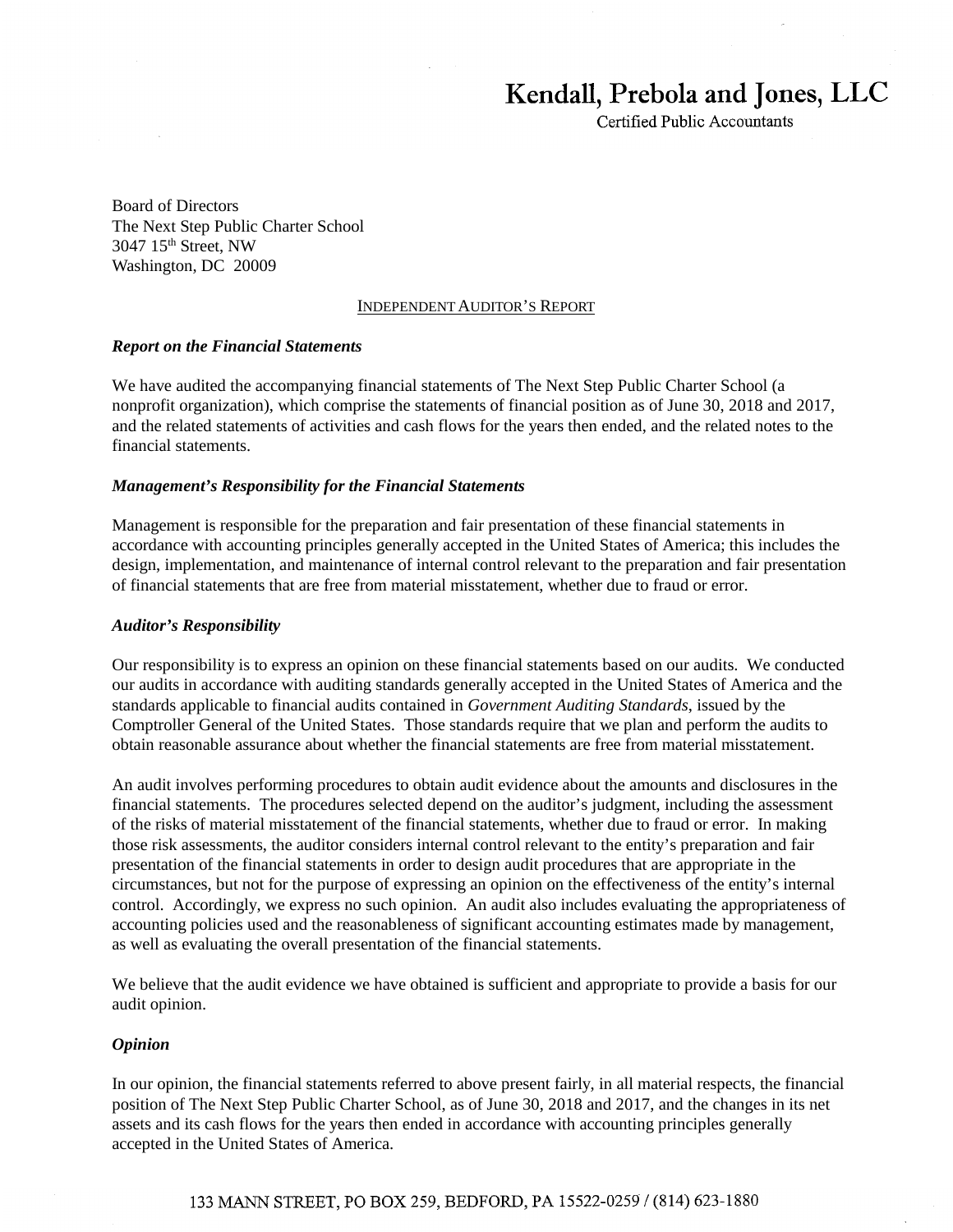#### *Other Matters*

Our audits were conducted for the purpose of forming an opinion on the financial statements as a whole. The supplemental schedules of functional expenses are presented for purposes of additional analysis and are not a required part of the financial statements. In addition, the accompanying schedule of expenditures of federal awards, as required by Title 2 U.S. *Code of Federal Regulations* Part 200, *Uniform Administrative Requirements, Cost Principles, and Audit Requirements for Federal Awards*, is presented for purposes of additional analysis and is not a required part of the financial statements. Such information is the responsibility of management and was derived from and relates directly to the underlying accounting and other records used to prepare the financial statements. The information has been subjected to the auditing procedures applied in the audit of the financial statements and certain additional procedures, including comparing and reconciling such information directly to the underlying accounting and other records used to prepare the financial statements or to the financial statements themselves, and other additional procedures in accordance with auditing standards generally accepted in the United States of America. In our opinion, the information is fairly stated in all material respects in relation to the financial statements as a whole.

#### *Other Reporting Required by Government Auditing Standards*

In accordance with *Government Auditing Standards*, we have also issued our report dated December 3, 2018, on our consideration of The Next Step Public Charter School's internal control over financial reporting and on our tests of its compliance with certain provisions of laws, regulations, contracts and grant agreements and other matters. The purpose of that report is solely to describe the scope of our testing on internal control over financial reporting and compliance and the results of that testing, and not to provide an opinion on the effectiveness of internal control over financial reporting or on compliance. That report is an integral part of an audit performed in accordance with *Government Auditing Standards* in considering The Next Step Public Charter School's internal control over financial reporting and compliance.

Kendall, Prebola and Jones

Kendall, Prebola and Jones Kendall, Prebola and Jones Certified Public Accountants Certified Public Accountants

Bedford, Pennsylvania December 3, 2018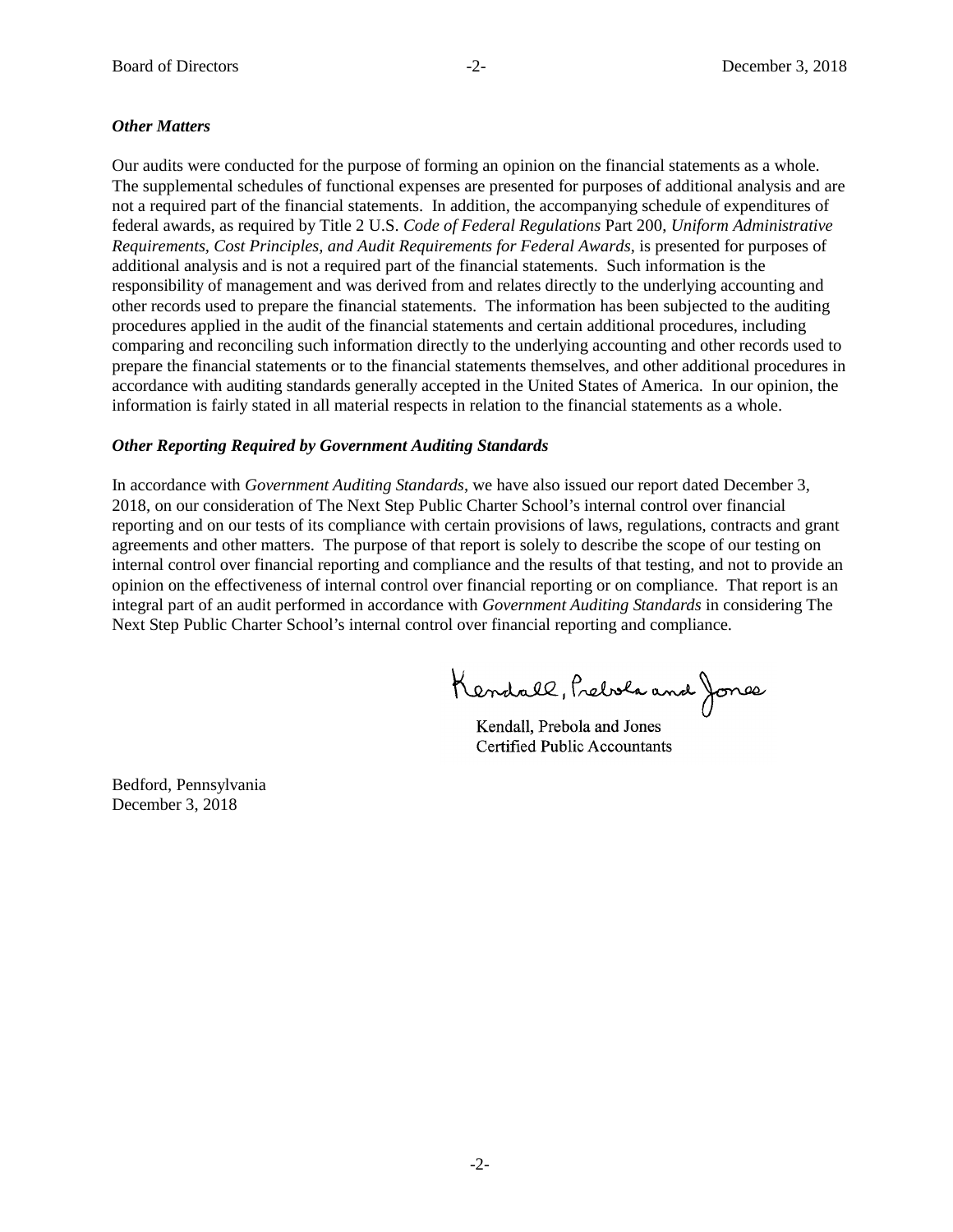# THE NEXT STEP PUBLIC CHARTER SCHOOL COMPARATIVE STATEMENTS OF FINANCIAL POSITION JUNE 30, 2018 AND 2017

|                                                 | June 30, 2018            | June 30, 2017    |
|-------------------------------------------------|--------------------------|------------------|
| <b>ASSETS</b>                                   |                          |                  |
| <b>Current Assets:</b>                          |                          |                  |
| Cash and Cash Equivalents                       | \$12,997,572             | \$11,570,819     |
| <b>Certificates of Deposit</b>                  | 250,562                  | 250,436          |
| <b>Grants and Accounts Receivable</b>           | 131,553                  | 132,643          |
| Promises Receivable                             | 2,740                    |                  |
| Prepaid Expenses                                | 128,090                  | 80,108           |
| <b>Total Current Assets</b>                     | \$13,510,517             | \$12,034,006     |
| <b>Fixed Assets:</b>                            |                          |                  |
| Fixed Assets, Net of Accumulated Depreciation   | 8,438,845                | 8,717,435<br>\$  |
| <b>Total Fixed Assets</b>                       | 8,438,845                | 8,717,435<br>\$  |
| Other Assets:                                   |                          |                  |
| Deposits                                        | \$<br>56,165             | 70,110<br>\$     |
| <b>Interest Rate Swap</b>                       | 29,744                   |                  |
| <b>Total Other Assets</b>                       | 85,909<br>\$             | \$<br>70,110     |
| <b>TOTAL ASSETS</b>                             | \$22,035,271             | \$20,821,551     |
| <b>LIABILITIES AND NET ASSETS</b>               |                          |                  |
| <b>Current Liabilities:</b>                     |                          |                  |
| <b>Accounts Payable</b>                         | \$<br>167,323            | \$<br>122,628    |
| Accrued Interest Payable                        | 24,704                   | 21,275           |
| Income Taxes Payable                            | 2,529                    |                  |
| <b>Accrued Unemployment Claims</b>              | 2,740                    | 8,221            |
| Accrued Salary and Vacation                     | 303,226                  | 212,780          |
| Payroll Withholdings and Related Liabilities    | 23,405                   | 18,607           |
| Deferred Rental Income                          |                          | 51,091           |
| Security Deposit Payable                        | 45,187                   | 70,285           |
| <b>Current Portion of Long-Term Liabilities</b> | 181,296                  | 173,502          |
| <b>Total Current Liabilities</b>                | 750,410<br>\$            | 678,389<br>\$    |
|                                                 |                          |                  |
| Long-Term Liabilities:<br>Notes Payable         | \$<br>6,907,929          | \$<br>7,081,432  |
| Less: Current Portion                           | (181, 296)               | (173,502)        |
| <b>Interest Rate Swap</b>                       |                          | 144,814          |
|                                                 | $\overline{\phantom{a}}$ |                  |
| <b>Total Long-Term Liabilities</b>              | 6,726,633                | 7,052,744<br>\$  |
| <b>Total Liabilities</b>                        | 7,477,043<br>S.          | 7,731,133<br>\$. |
| Net Assets:                                     |                          |                  |
| Unrestricted                                    | \$14,074,279             | \$12,693,216     |
| <b>Board Designated</b>                         | 263,484                  | 332,202          |
| <b>Temporarily Restricted</b>                   | 220,465                  | 65,000           |
| <b>Total Net Assets</b>                         | \$14,558,228             | \$13,090,418     |
| TOTAL LIABILITIES AND NET ASSETS                | \$22,035,271             | \$20,821,551     |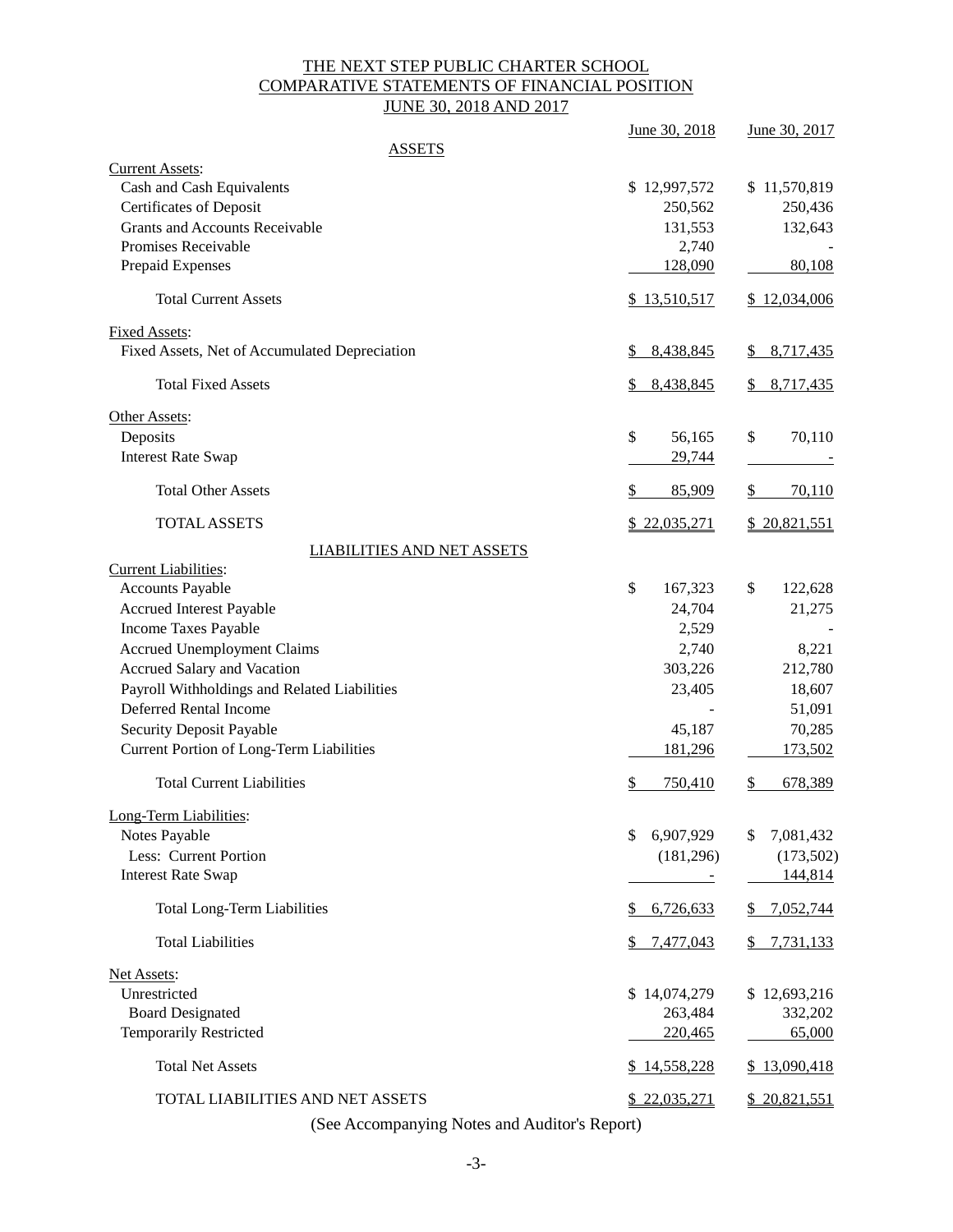#### THE NEXT STEP PUBLIC CHARTER SCHOOL COMPARATIVE STATEMENTS OF ACTIVITIES FOR THE YEARS ENDED JUNE 30, 2018 AND 2017

|                                             |                        | June 30, 2018             |                        |                 | June 30, 2017             |                            |  |  |
|---------------------------------------------|------------------------|---------------------------|------------------------|-----------------|---------------------------|----------------------------|--|--|
|                                             | Unrestricted           | Temporarily<br>Restricted | Total                  | Unrestricted    | Temporarily<br>Restricted | Total                      |  |  |
| Revenues, Gains, and Other Support:         |                        |                           |                        |                 |                           |                            |  |  |
| Per Pupil Funding Allocation                | \$7,643,267            | \$                        | \$7,643,267            | \$6,673,589     | \$<br>$\sim$              | \$6,673,589                |  |  |
| Per Pupil Funding - Facilities Allowance    | 1,334,560              |                           | 1,334,560              | 1,227,732       | $\blacksquare$            | 1,227,732                  |  |  |
| <b>Federal Entitlements and Grants</b>      | 786,682                |                           | 786,682                | 614,079         | $\overline{\phantom{a}}$  | 614,079                    |  |  |
| <b>State Grants</b>                         | 40,624                 |                           | 40,624                 | 56,907          |                           | 56,907                     |  |  |
| Private Grants and Contributions            | 6,074                  | 200,140                   | 206,214                | 3,525           | 78,850                    | 82,375                     |  |  |
| Donated Services and Materials              | 100                    |                           | 100                    | 153,341         |                           | 153,341                    |  |  |
| Interest Income                             | 26,055                 |                           | 26,055                 | 25,454          | $\overline{\phantom{a}}$  | 25,454                     |  |  |
| Loss on Disposal of Fixed Assets            | (2,489)                |                           | (2,489)                |                 |                           |                            |  |  |
| <b>Rental Revenue</b>                       | $\mathbb{S}$<br>73,009 | \$                        | $\mathbb{S}$<br>73,009 | 629,851<br>\$   | \$<br>$\bar{\phantom{a}}$ | $\mathcal{S}$<br>629,851   |  |  |
| Less: Rental Expenses                       | (69, 377)              |                           | (69, 377)              | (499, 267)      |                           | (499, 267)                 |  |  |
| Net Rental Income/(Loss)                    | 3,632                  |                           | 3,632<br>\$            | 130,584         |                           | 130,584                    |  |  |
| Net Assets Released from Restrictions -     |                        |                           |                        |                 |                           |                            |  |  |
| <b>Satisfaction of Program Restrictions</b> | 44,675                 | (44, 675)                 |                        | 13,850          | (13,850)                  |                            |  |  |
| Total Revenues, Gains and Other Support     | \$9,883,180            | 155,465                   | \$10,038,645           | \$ 8,899,061    | 65,000                    | \$8,964,061                |  |  |
| Expenses:                                   |                        |                           |                        |                 |                           |                            |  |  |
| <b>Program Services</b>                     | \$7,775,844            | \$                        | \$7,775,844            | \$6,533,143     | \$<br>$\sim$              | \$6,533,143                |  |  |
| General and Administrative                  | 938,888                |                           | 938,888                | 538,479         |                           | 538,479                    |  |  |
| Fundraising                                 | 30.661                 |                           | 30,661                 | 2,008           |                           | 2,008                      |  |  |
| <b>Total Expenses</b>                       | \$8,745,393            |                           | \$8,745,393            | \$7,073,630     |                           | \$7,073,630                |  |  |
| Change in Net Assets before Change in       |                        |                           |                        |                 |                           |                            |  |  |
| Fair Value of Interest Rate Swap            | \$1,137,787            | $\mathbb{S}$<br>155,465   | \$1,293,252            | 1,825,431<br>\$ | \$<br>65,000              | $\mathcal{S}$<br>1,890,431 |  |  |
| Change in Fair Value of Interest Rate Swap  | 174,558                |                           | 174,558                | 273,248         |                           | 273,248                    |  |  |
| Change in Net Assets                        | 1,312,345<br>\$        | 155,465<br>\$             | \$1,467,810            | 2,098,679<br>\$ | \$<br>65,000              | \$2,163,679                |  |  |
| Net Assets, Beginning of Year               | 13,025,418             | 65,000                    | 13,090,418             | 10,926,739      |                           | 10,926,739                 |  |  |
| Net Assets, End of Year                     | \$14,337,763           | 220,465                   | \$14,558,228           | \$13,025,418    | 65,000                    | \$13,090,418               |  |  |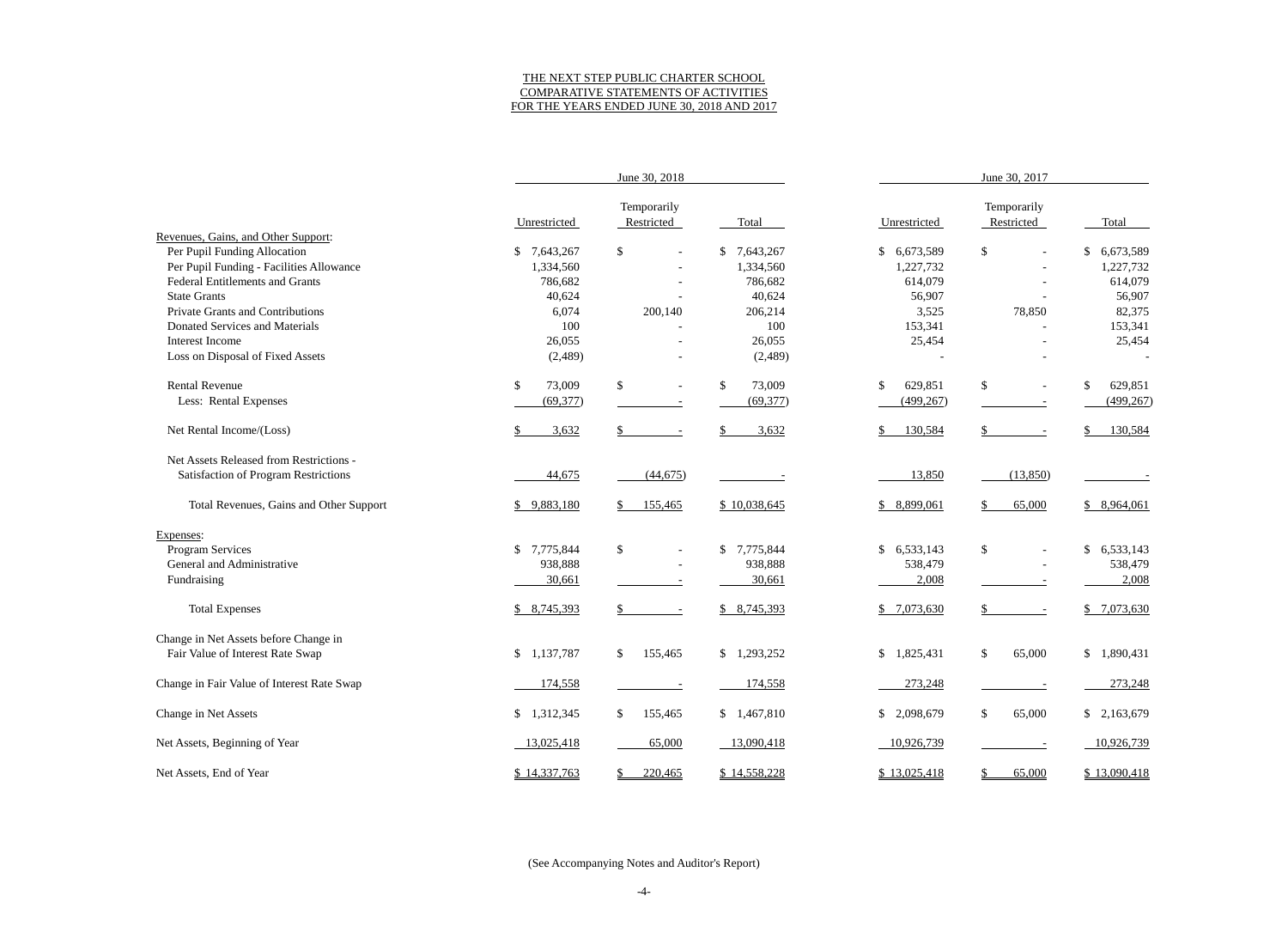## THE NEXT STEP PUBLIC CHARTER SCHOOL COMPARATIVE STATEMENTS OF CASH FLOWS FOR THE YEARS ENDED JUNE 30, 2018 AND 2017

|                                                                    |               | June 30, 2018<br>June 30, 2017 |               |              |
|--------------------------------------------------------------------|---------------|--------------------------------|---------------|--------------|
| <b>Cash Flows from Operating Activities:</b>                       |               |                                |               |              |
| <b>Changes in Net Assets</b>                                       | \$            | 1,467,810                      | \$            | 2,163,679    |
| Adjustments to Reconcile Changes in Net Assets to Net              |               |                                |               |              |
| Cash Flows from Operating Activities:                              |               |                                |               |              |
| Depreciation Expense                                               |               | 429,703                        |               | 486,114      |
| Debt Issuance Costs - Interest                                     |               | 44,980                         |               | 44,980       |
| Change in Value of Interest Rate Swap                              |               | (174, 558)                     |               | (273, 248)   |
| Loss on Disposal of Fixed Assets                                   |               | 2,489                          |               |              |
| Grants and Accounts Receivable - (Increase)/Decrease               |               | 1,090                          |               | (3, 423)     |
| Promises Receivable - (Increase)/Decrease                          |               | (2,740)                        |               |              |
| Prepaid Expenses - (Increase)/Decrease                             |               | (47,982)                       |               | (14, 423)    |
| Deposits - (Increase)/Decrease                                     |               | 13,945                         |               | (999)        |
| Accounts Payable - Increase/(Decrease)                             |               | 44,695                         |               | (19,986)     |
| Accrued Interest Payable - Increase/(Decrease)                     |               | 3,429                          |               | (617)        |
| Income Taxes Payable - Increase/(Decrease)                         |               | 2,529                          |               |              |
| Accrued Unemployment Claims - Increase/(Decrease)                  |               | (5,481)                        |               | (5,481)      |
| Accrued Salary and Vacation - Increase/(Decrease)                  |               | 90,446                         |               | 30,324       |
| Payroll Withholdings and Related Liabilities - Increase/(Decrease) |               | 4,798                          |               | 2,340        |
| Deferred Rental Income - Increase/(Decrease)                       |               | (51,091)                       |               | 51,091       |
| Security Deposit Payable - Increase/(Decrease)                     |               | (25,098)                       |               | 14           |
| Net Cash Flows from Operating Activities                           | S             | 1,798,964                      | \$            | 2,460,365    |
| <b>Cash Flows from Investing Activities:</b>                       |               |                                |               |              |
| <b>Purchase of Fixed Assets</b>                                    | \$            | (155, 352)                     | \$            | (105, 221)   |
| Proceeds on Sale of Fixed Assets                                   |               | 1,750                          |               |              |
| Purchase of Certificates of Deposit                                |               | (250, 562)                     |               | (250, 436)   |
| Proceeds on Sale of Certificates of Deposit                        |               | 250,436                        |               | 250,311      |
| Net Cash Flows from Investing Activities                           | \$            | (153, 728)                     | $\frac{1}{2}$ | (105,346)    |
| Cash Flows from Financing Activities:                              |               |                                |               |              |
| Repayment on Notes Payable                                         | \$            | (218, 483)                     | \$            | (210,958)    |
| Net Cash Flows from Financing Activities                           | $\frac{1}{2}$ | (218, 483)                     | $\frac{1}{2}$ | (210,958)    |
| Net Increase in Cash and Cash Equivalents                          | \$            | 1,426,753                      | \$            | 2,144,061    |
| Cash and Cash Equivalents at Beginning of Year                     |               | <u>11,570,819</u>              |               | 9,426,758    |
| Cash and Cash Equivalents at End of Year                           |               | \$12,997,572                   |               | \$11,570,819 |

Supplemental Disclosures:

a) Cash paid for interest for the years ended June 30, 2018 and 2017 was \$274,466 and \$262,939, respectively.

b) No income taxes were paid during the years ended June 30, 2018 and 2017.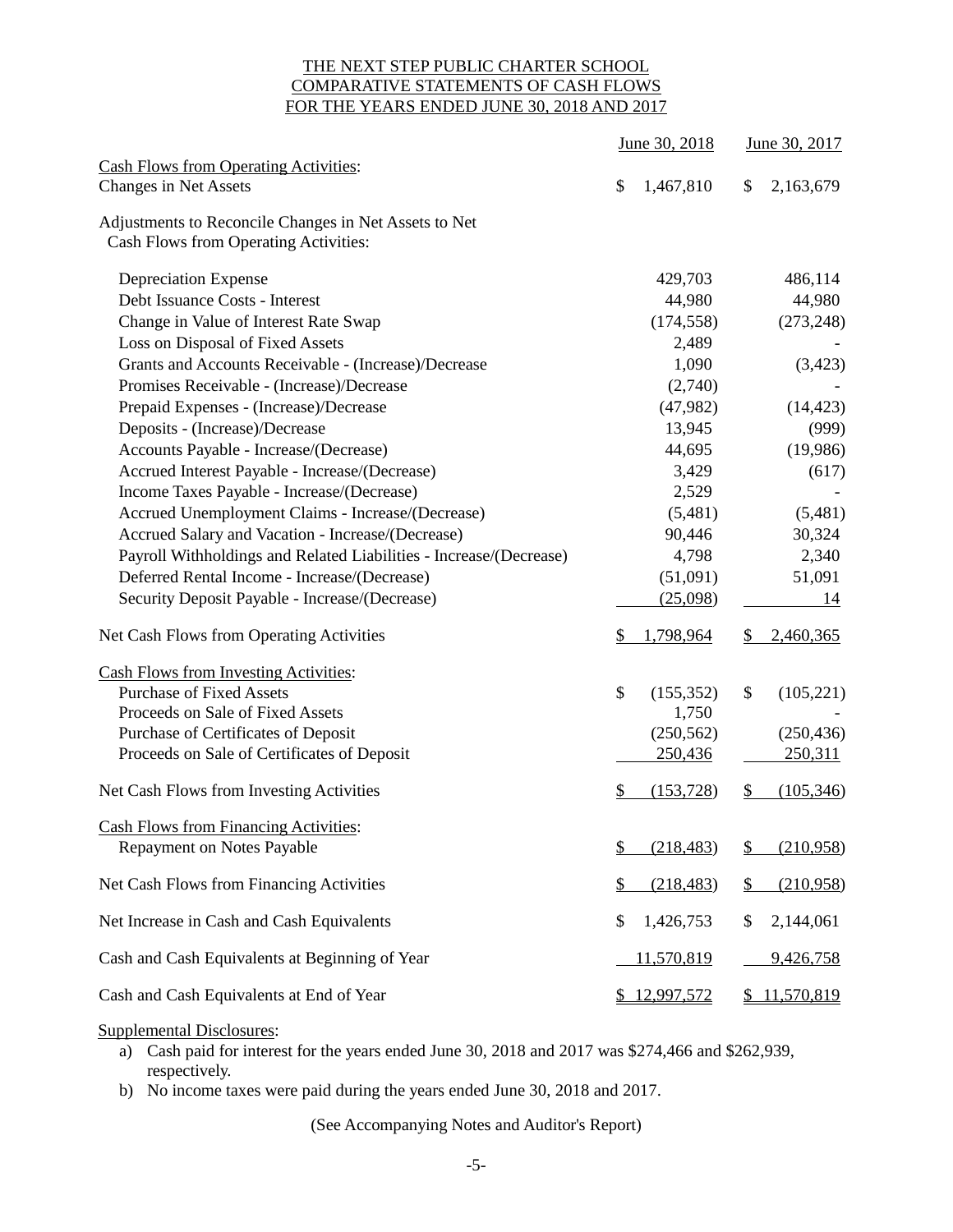The Next Step Public Charter School (the Charter School), a District of Columbia Not-for-Profit Corporation, was incorporated in March 1998, exclusively for educational purposes. The mission of The Next Step/El Próximo Paso Public Charter School is to provide students who face extraordinary challenges and who are not supported in traditional high schools the opportunity to continue their education.

For over 20 years, The Next Step Public Charter School has sought to fulfill its vision in meaningful, innovative, sustainable and replicable ways, for opportunity youth (ages 16-24): "We envision a world in which all youth receive an excellent education and the support they need to realize their full potential as human beings and contributing members of society." Attention to student aspirations, as described in students' individualized life plans, commit the entire school community to assisting achievement in academic, personal, and career domains.

This school "provides students who face extraordinary challenges and who are not supported in traditional high schools with the opportunity to continue their education," as declared in the mission statement. In practice, The Next Step PCS offers three academic programs for opportunity youth: English as a Second Language (ESL), GED English and GED Español. Students experience comprehensive and holistic resources to ensure success, as facilitated by the Division of Student Support and Engagement - case management, childcare, transportation resources, food and diaper resources, career and life skills advising, as well as mental health services.

Students at The Next Step PCS are exposed to their career aspirations, as well as college. Through dual enrollment, and the forthcoming early college, students at The Next Step PCS receive the support necessary to achieve their academic goals, while also successfully pursuing postsecondary education.

The Charter School's primary sources of support are local appropriations for Charter Schools from the District of Columbia. The Charter School also receives federal entitlement funding through the Office of the State Superintendent of Education.

## 1. SUMMARY OF SIGNIFICANT ACCOUNTING POLICIES:

The significant accounting policies of the Charter School are summarized below:

(a) Basis of Accounting and Presentation:

The accompanying financial statements have been prepared on the accrual basis of accounting, which presents financial position, activities, functional expenses, and cash flows in accordance with accounting principles generally accepted in the United States of America.

(b) Revenue Recognition:

## **Contributions**

The Charter School has adopted Financial Accounting Standards Board ASC No. 958-605-25, *Accounting for Contributions Received and Contributions Made.* As such, contributions are recognized as revenue when they are received or unconditionally pledged.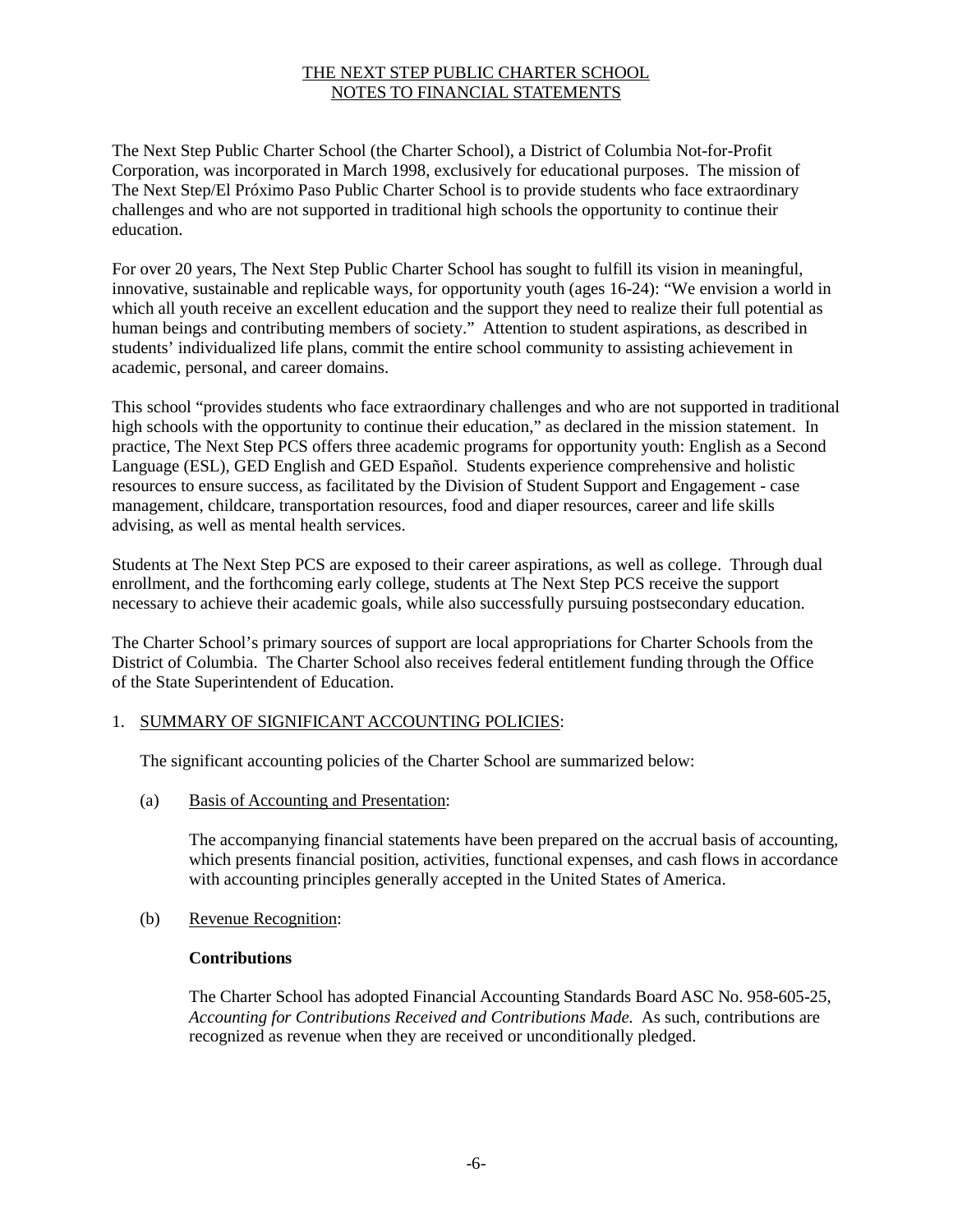# 1. SUMMARY OF SIGNIFICANT ACCOUNTING POLICIES: (Continued)

#### (b) Revenue Recognition: (Continued)

#### **Contributions** (Continued)

All contributions are available for unrestricted use unless specifically restricted by the donor. Contributions and promises to give with donor-imposed conditions are recognized as unrestricted support when the conditions on which they depend are substantially met. Contributions and promises to give with donor-imposed restrictions are reported as temporarily restricted support. Unconditional promises to give due in the next year are recorded at their net realizable value. An allowance for uncollectible contributions receivable is provided based upon management's judgment, including such factors as prior collection history and type of contribution.

The Charter School reports gifts of equipment as unrestricted support unless explicit donor stipulations specify how the donated assets must be used. The Charter School reports expirations of donor restrictions when the donated or acquired assets are placed in service.

#### **Federal and Charter School Funding**

The Charter School receives a student allocation from the District of Columbia as well as federal funding to cover the cost of academic expenses. The student allocation is on a per pupil basis and includes the academic year funding, special education funding, and a facilities allotment. The Charter School recognizes this funding in the year in which the school term is conducted. Funding received in advance of the school term is recorded as deferred revenue. Federal entitlements are recognized based on the allowable costs incurred.

## (c) Corporate Taxes:

## **Federal and State Income Taxes**

The Next Step Public Charter School is exempt from federal and state income taxes (other than on unrelated business income) under the provisions of Section  $501(c)(3)$  of the Internal Revenue Code and similar state income tax laws. Exemption from District of Columbia franchise and income taxes was granted to the Charter School effective July 10, 2000. The Charter School has been classified as other than a private foundation under Section  $509(a)(3)$ of the Internal Revenue Code and accordingly contributions qualify as a charitable tax deduction by the contributor under Section 170(b)(i)(A)(ii). Under IRC Section 512(a)(7), certain transportation benefits are subject to unrelated business income tax. As of June 30, 2018, the Charter School recognized \$1,770 of income tax expense related to the filing of the 2017 990-T tax return. In addition, \$759 of income tax expense due to the District of Columbia has been reflected in the financial statements related to income tax on transportation benefits.

## **District of Columbia Real Estate Taxes and Sales Tax**

Pursuant to District of Columbia Code, effective January 1, 2012, The Next Step Public Charter School campus is exempt from real property taxation. In addition, the Charter School was granted sales tax exemption on July 15, 2000.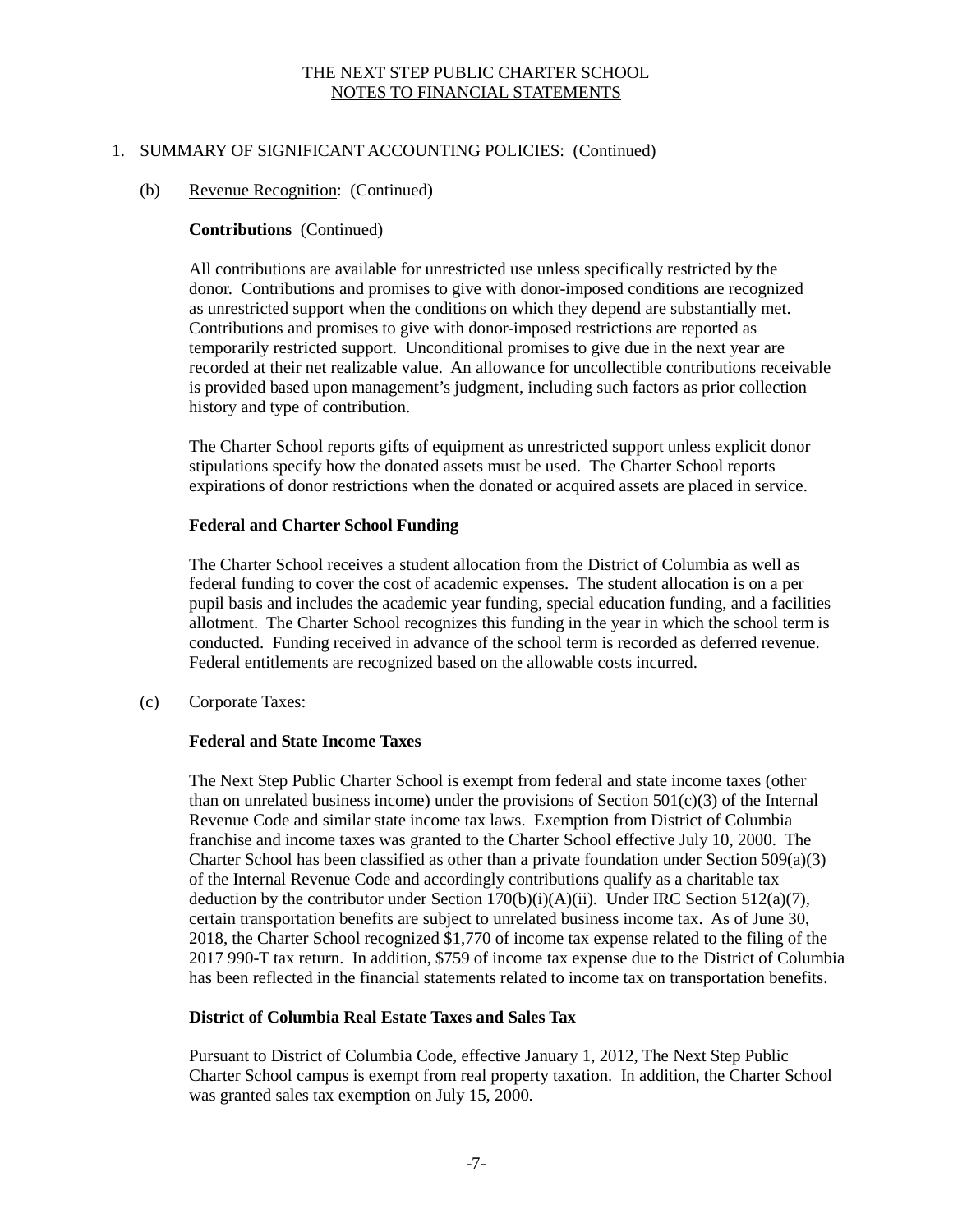## 1. SUMMARY OF SIGNIFICANT ACCOUNTING POLICIES: (Continued)

## (d) Grants:

## **Foundation Grants**

Grant revenues from foundations are recognized as increases in unrestricted net assets unless use of related assets is limited by donor-imposed restrictions. Expenses are reported as decreases in unrestricted net assets. Expiration of temporary restrictions (i.e. the donorstipulated purpose has been fulfilled and/or the stipulated time period has elapsed) is reported as net assets released from restrictions between the applicable classes of net assets.

## **Government Grants**

The Charter School receives grants from federal and state governmental agencies for various purposes in the form of exchange transactions. Receivables related to grant awards are recorded to the extent unreimbursed expenses have been incurred for the purposes specified by an approved grant award. Funds received in advance for these types of grants and those that are unexpended as of year-end are reflected as a deferred revenue.

(e) Net Assets:

The Charter School has adopted Financial Accounting Standards Board ASC No. 958-205-05, *Financial Statements of Not-for-Profit Organizations*. Under FASB ASC No. 958-205-05, the Charter School is required to report information regarding its financial position and activities according to three classes of net assets.

Net assets and revenues, expenses, gains, and losses are classified based on the existence or absence of donor-imposed restrictions. Accordingly, net assets of the Charter School and changes therein are classified and reported as follows:

## **Unrestricted Net Assets**

Unrestricted net assets are defined as net assets that are not subject to donor-imposed restrictions and over which the Board of Directors has discretionary control. This classification includes net assets subject to donor-imposed conditions, which have been met in the current year and net assets subject to donor-imposed restrictions that have been released from restrictions. Net assets in the total amount of \$263,484 and \$332,202, respectively, were designated by the Board of Directors during the years ended June 30, 2018 and 2017, for two separate purposes. Net assets in the amount of \$240,000 were designated during the years ended June 30, 2018 and 2017, to be expended for building repairs. In addition, net assets in the amount of \$23,484 and \$92,202 were designated to be expended for scholarships during the years ended June 30, 2018 and 2017, respectively.

## **Temporarily Restricted Net Assets**

Temporarily restricted net assets are defined as net assets subject to donor-imposed restrictions that may or will be met, either by actions of the Charter School and/or the passage of time. When a restriction expires, temporarily restricted net assets are reclassified to unrestricted net assets and reported in the statement of activities as net assets released from restrictions.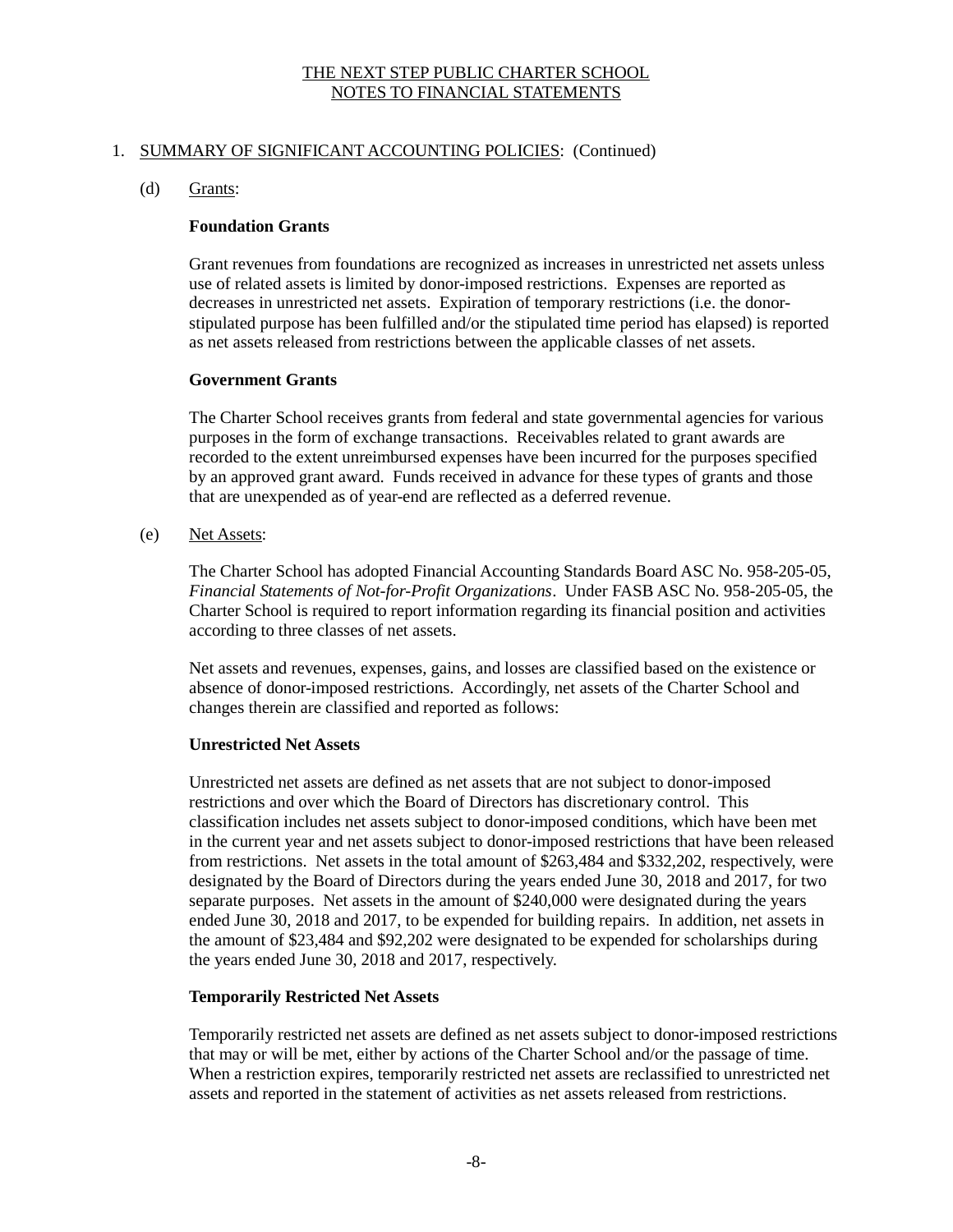## 1. SUMMARY OF SIGNIFICANT ACCOUNTING POLICIES: (Continued)

(e) Net Assets: (Continued)

## **Temporarily Restricted Net Assets** (Continued)

Temporarily restricted net assets were available at year end for the following programs:

|                                                                | June 30, 2018    | June 30, 2017 |
|----------------------------------------------------------------|------------------|---------------|
| <b>Breakthrough Schools DC</b><br>English as a Second Language | 215,325<br>5.140 | 65,000        |
| Total Available                                                | 220,465          | 65,000        |

Net assets were released from donor restrictions by incurring expenses satisfying the restricted purpose, the passage of time, or by occurrence of events specified by donors for the following activities:

|                                                            | June 30, 2018          | June 30, 2017   |
|------------------------------------------------------------|------------------------|-----------------|
| Breakthrough Schools DC<br>Dual Enrollment<br>Scholarships | \$<br>24,675<br>20,000 | 10,000<br>3,850 |
| <b>Total Released</b>                                      | 44.675                 |                 |

## **Permanently Restricted Net Assets**

Permanently restricted net assets are defined as net assets subject to donor-imposed stipulations that requires the net assets be maintained permanently by the Charter School. Generally, the donors of these assets permit the use of all or part of the income earned on any related investments for general or specific purposes. The Charter School did not have any permanently restricted net assets as of June 30, 2018 or 2017.

#### (f) Donated Services and Materials:

Donated services and materials are recognized as contributions in accordance with FASB ASC 958, *Accounting for Contributions Received and Contributions Made*, if the services received create or enhance nonfinancial assets or require specialized skills, and are provided by individuals possessing those skills, and would typically need to be purchased if not provided by donation. Contributed services and promises to give services that do not meet the above criteria are not recognized.

The time contributed by the Charter School's Board of Directors is uncompensated and is not reflected as donated services. In-kind contributions are recorded in the statement of activities at estimated fair value and recognized as revenue and expense (or an asset) in the period they are received.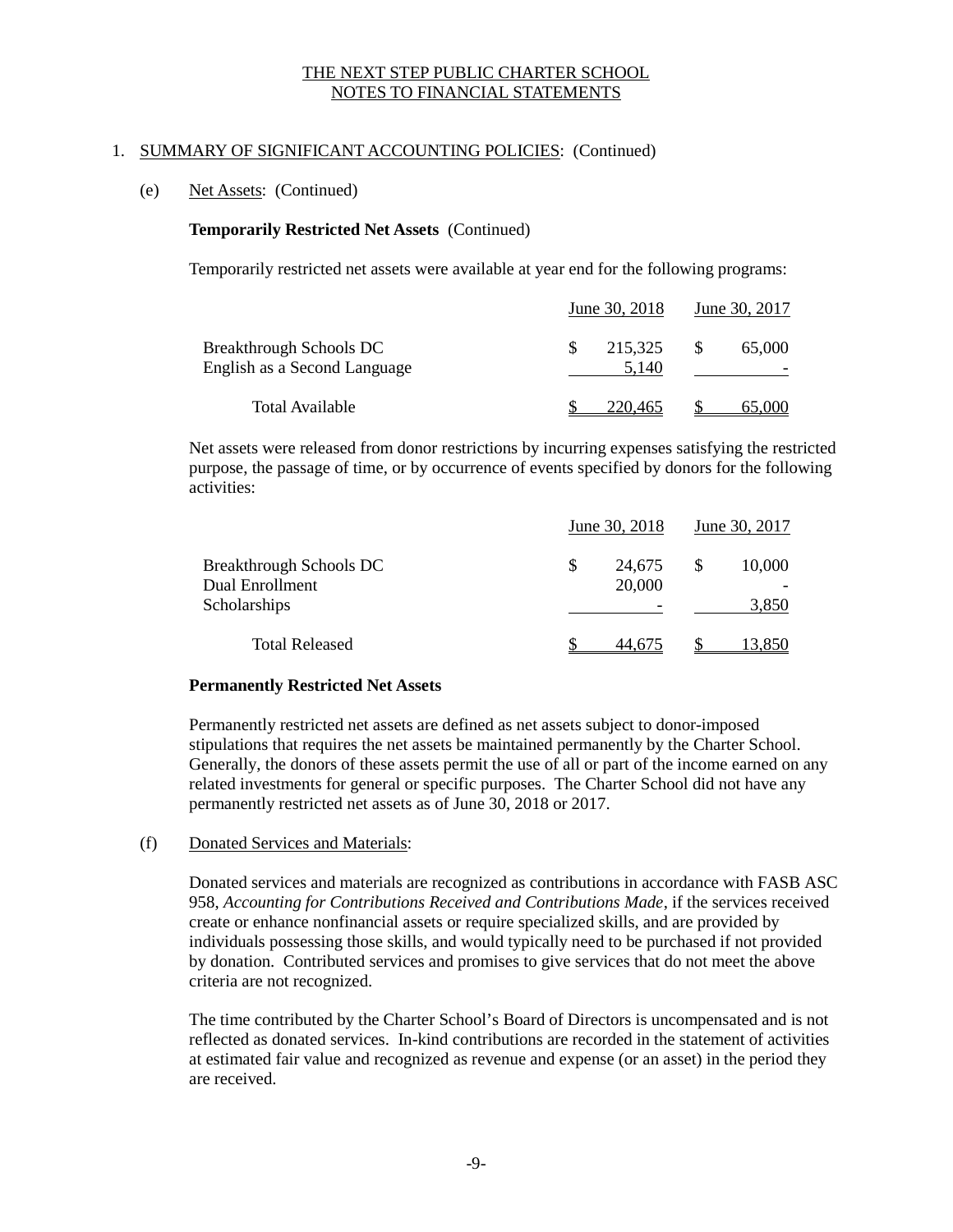## 1. SUMMARY OF SIGNIFICANT ACCOUNTING POLICIES: (Continued)

#### (f) Donated Services and Materials: (Continued)

The estimated value of donated services and materials has been recorded in the financial statements as follows:

|                                        |   | June 30, 2018 | June 30, 2017 |
|----------------------------------------|---|---------------|---------------|
| <b>School Supplies</b>                 | S | 100           |               |
| <b>Strategic Planning - Consulting</b> |   |               | 151,200       |
| <b>Legal Services</b>                  |   |               | 2,141         |
| Total                                  |   | 100           | 153,341       |

## (g) Basic Programs:

ADULT BASIC EDUCATION - TNSPCS offers literacy, numeracy and other academic content at all levels of ability to students, in both English and Spanish, with placement based upon pre-tests.

GED PREPARATION - The Charter School offers students who test above the  $8<sup>th</sup>$  grade level the preparation, guidance and support necessary to pass the exam to attain the General Education Development (GED) certificate in English or Spanish. Students in day and night school study GED content and skills in their classes, and must pass a preliminary practice test before they take the official exam. The Charter School offers financial assistance to those students who pass the practice test when they register for the official GED.

ENGLISH LANGUAGE LEARNERS - The Charter School offers ESOL classes to English Language Learners (ELLs) in day and night school. Students learn the language skills that will enable them to navigate effectively within their school, their community, and the wider world.

LIFE SKILLS - The Charter School offers interactive workshops addressing sexual health education, substance abuse, financial literacy, immigration and cultural adaptation, and community involvement. Teachers encourage students to develop their abilities in such academic life skills as goal-setting, organization, initiative and self-advocacy, independent work and collaboration within each class.

COLLEGE AND CAREER READINESS - The CCR program is designed to help Charter School students and alumni make and implement short and long-term plans for post-secondary and vocational paths. Two full-time CCR specialists provide workshops on job readiness skills (resume-writing, interviewing, etc.), manage the dual enrollment program whereby students take courses at two local colleges while enrolled at TNSPCS and offer guidance on college, employment and vocations, as well as help students access financial resources to continue their education.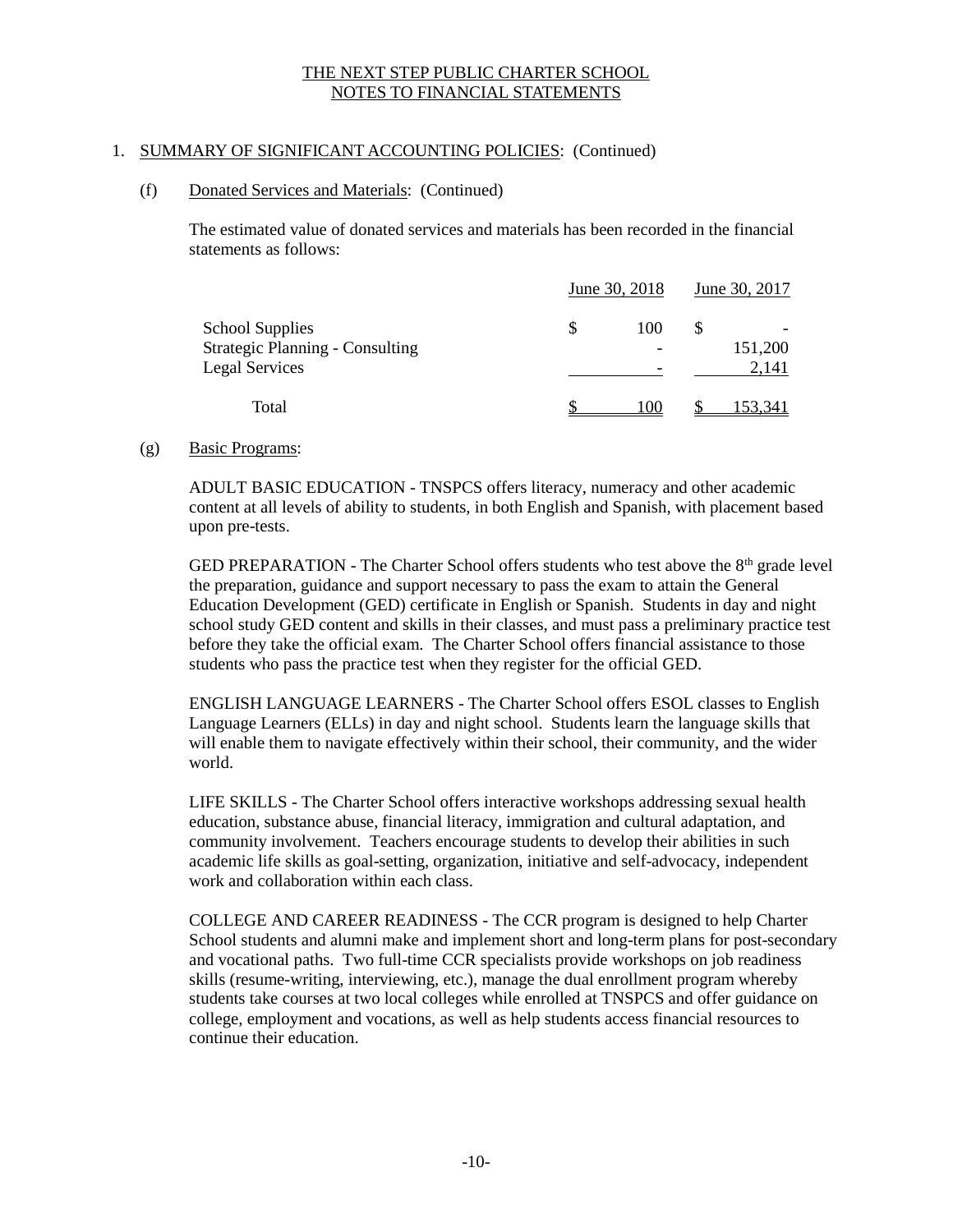# 1. SUMMARY OF SIGNIFICANT ACCOUNTING POLICIES: (Continued)

#### (g) Basic Programs: (Continued)

STUDENT SUPPORT SERVICES - Case managers complete an in-depth needs assessment of each student to evaluate what social, physical and emotional supports will enable the student to grow academically. Every student is assigned a case manager when they enroll at The Next Step. The department is made up of social workers, case managers, attendance and transportation coordinators and a resource and enrichment coordinator. Each of these service providers works with students individually and collectively to identify any areas of their psychosocial functioning that require support.

TUTORING PROGRAM/VOLUNTEERS - Both paid and volunteer tutors are an essential part of the Charter School program, and their involvement allows individualized instruction for students, enabling students to progress at their own pace. Tutors work during the day and night school as classroom aides, or as one-on-one tutors with students in the following subjects: ESOL, Reading and Language Arts, and Math. Bilingual tutors are also available.

#### (h) Functional Expense Allocation Policies and Procedures:

Management has elected to prepare a schedule of functional expenses that is presented as supplemental information to the financial statements. The schedule of functional expenses presents an allocation of each expense category between program services, general and administrative, and fundraising activities. Program service costs pertain to educating students. General and administrative costs pertain to supporting activities. Fundraising costs relate to fundraising activities such as special events, fundraisers and the soliciting of contributions.

Management has established functional expense allocation policies and procedures based on a reasonable analysis of cost drivers and reasonable allocation estimates based on financial results and industry standards.

Direct costs, where identifiable, are allocated in whole to the appropriate functional category. Direct student expenses (textbooks, materials, instructional supplies, assessment materials, contracted student services, and field trips) are allocated entirely to program services.

Personnel expenses for salaries are allocated based on job descriptions and management estimates of time spent on particular activities. Personnel expenses for salaries are divided into employee categories (administration, teachers, other educational staff, etc.) and then a percentage of time spent on program services, general and administrative activities, and fundraising activities is applied. All other personnel expenses (employee benefits, payroll taxes, staff development) are allocated based on the weighted average allocation of the direct salaries.

For other expenses where it would not be appropriate to designate 100 percent as a program service cost, general and administrative cost, or fundraising cost, the allocation formula for personnel expenses is utilized for cost allocation purposes.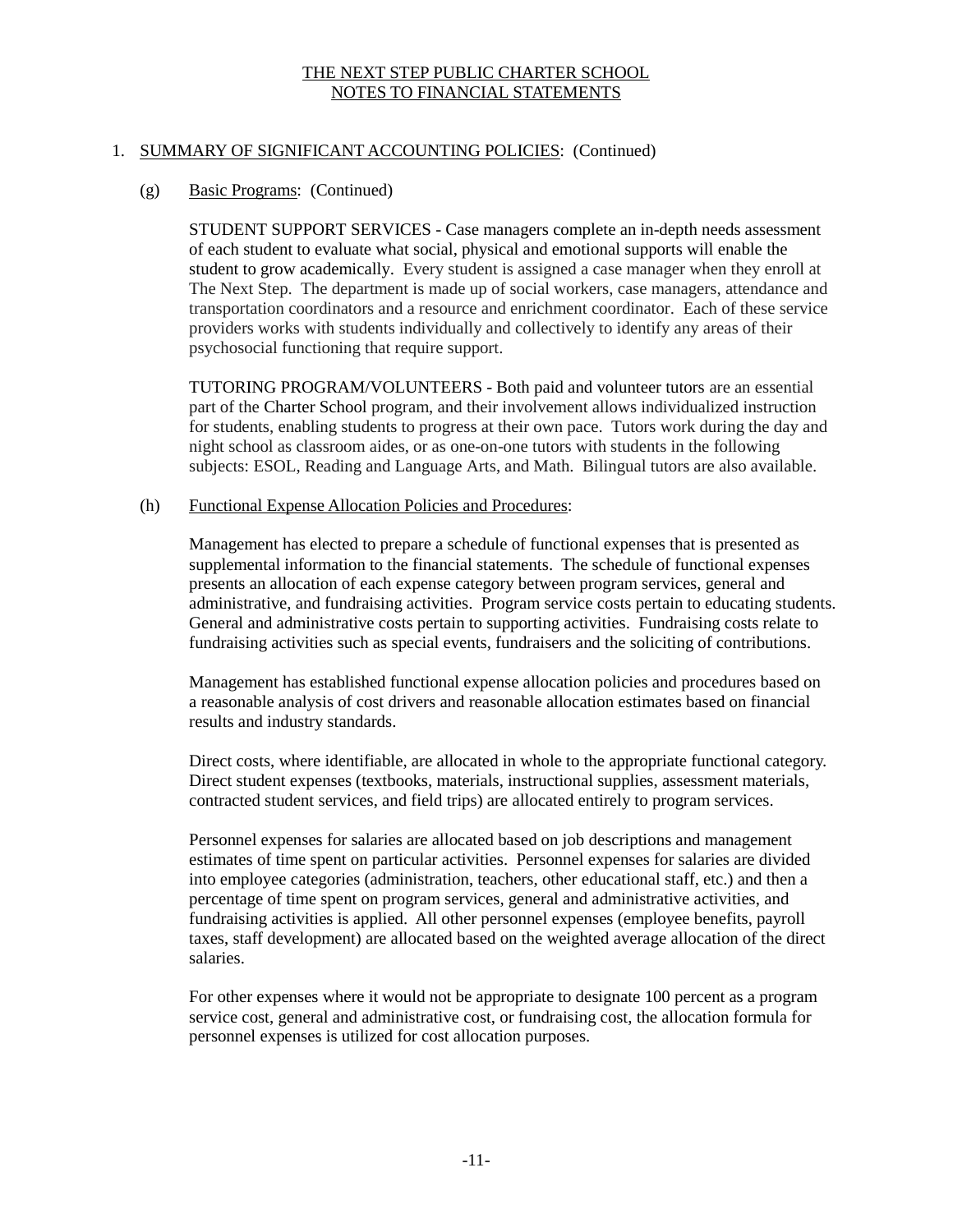# 1. SUMMARY OF SIGNIFICANT ACCOUNTING POLICIES: (Continued)

## (i) Use of Estimates:

The preparation of financial statements in conformity with accounting principles generally accepted in the United States of America requires management to make estimates and assumptions that affect the reported amounts of assets, liabilities, the disclosure of contingent assets and liabilities at the date of the financial statements, and the reported amounts of support and revenues and expenses during the reporting period. Actual results could differ from those estimates.

#### (j) Recognition of Salary Expense:

Salary expense is recognized in the year the service is rendered, which coincides with the academic year. Salaries unpaid at June 30 are recognized as expense and accrued salaries.

#### (k) Fair Value of Certain Financial Instruments:

Some of the Charter School's financial instruments are not measured at fair value on a recurring basis but nevertheless are recorded at amounts that approximate fair value due to their liquid or short-term nature. Such accounts include cash, accounts receivable, prepaid expenses, accounts payable, and accrued expenses.

#### (l) Certificates of Deposit:

Certificates of deposit are other investments with original maturities greater than three months and are carried at cost. The certificates of deposit do not qualify as securities as defined in Financial Accounting Standard Board ("FASB") Accounting Standards Codification ("ASC") 320, *Investments - Debt and Equity Securities*, thus the fair value disclosures required by ASC 820, Fair Value Measurements and Disclosures, are not provided.

## (m) Reclassifications:

Certain accounts in prior year financial statements have been reclassified for comparative purposes to conform with the presentation in the current year financial statements. These reclassifications had no effect on the change in the net assets or to total net assets from the prior years.

## 2. ACCOUNTING FOR UNCERTAIN TAX POSITIONS:

Accounting principles generally accepted in the United States of America provide consistent guidance for the accounting for uncertainty in income taxes recognized in the Charter School's financial statements and prescribe a threshold of "more likely than not" for recognition of tax positions taken or expected to be taken in a tax return. The Next Step Public Charter School performed an evaluation of uncertain tax positions for the year ended June 30, 2018, and determined that there were no matters that would require recognition in the financial statements or that may have any effect on its taxexempt status. As of June 30, 2018, the statute of limitations for tax years 2014 through 2016 remains open with the U.S. federal jurisdiction or the various states and local jurisdictions in which the Charter School files tax returns. It is the Charter School's policy to recognize interest and/or penalties related to uncertain tax positions, if any, in income tax expense. As of June 30, 2018, the Charter School had no accruals for interest and/or penalties.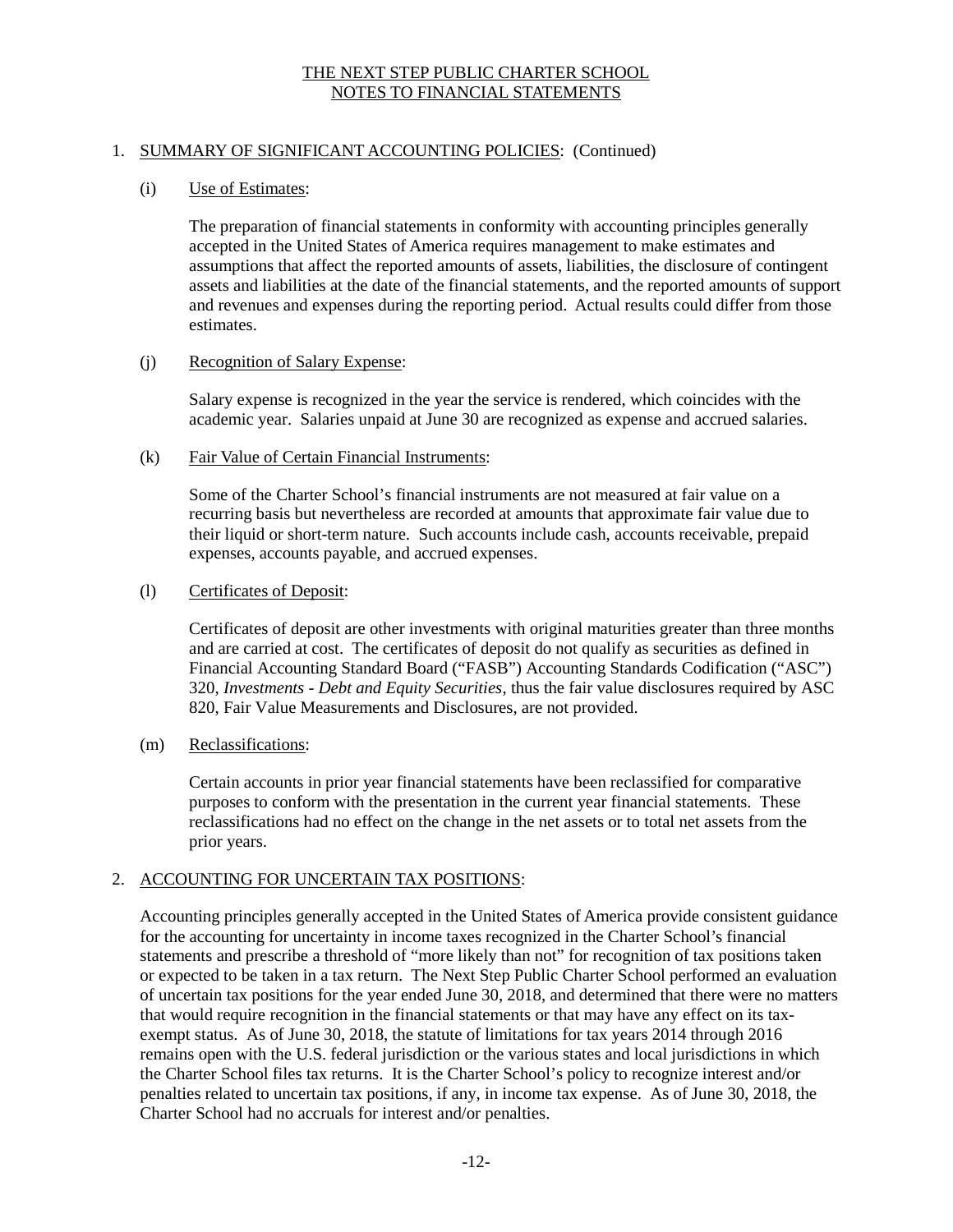# 3. CASH, CASH EQUIVALENTS AND CERTIFICATES OF DEPOSIT:

## **Cash and Cash Equivalents**

Cash and cash equivalents at year end consisted of the following:

|                                                                                     | June 30, 2018           | June 30, 2017           |
|-------------------------------------------------------------------------------------|-------------------------|-------------------------|
| <b>Checking Accounts - Interest Bearing</b><br><b>Money Market Savings Accounts</b> | \$12,652,079<br>345,493 | \$11,200,424<br>370,395 |
| Total                                                                               | 12.997.572              | \$11,570,819            |

## **Certificates of Deposit**

Certificates of deposit are valued at original cost plus reinvested interest. Balances at year end consisted of the following:

|                                | June 30, 2018 June 30, 2017 |                      |
|--------------------------------|-----------------------------|----------------------|
| <b>Certificates of Deposit</b> | $\frac{\$}{250,562}$        | $\frac{\$}{250,436}$ |

For purposes of the cash flow statement and financial statement presentation, cash and cash equivalents are short term, highly liquid investments with maturities of three months or less.

The Charter School maintains its operating funds in one financial institution in the form of interest bearing business checking accounts and money market savings accounts. These accounts are covered under the Federal Deposit Insurance Corporation (FDIC) Program. Federal Deposit Insurance Corporation insurance coverage is \$250,000 per account category. Deposits held in non-interestbearing transaction accounts are aggregated with interest-bearing deposits and the combined total insured up to \$250,000.

As of June 30, 2018 and 2017, \$13,022,515 and \$11,572,441, respectively, of the bank balance was deposited in excess of Federal Deposit Insurance Corporation limits. Due to increased cash flows at certain times during the year, the amount of funds at risk may have been greater than at year end. The Charter School was at risk for the funds held in excess of the insured amounts. The Charter School has not experienced any losses related to these accounts and does not believe it is exposed to any significant credit risk on cash and cash equivalents.

# 4. FAIR VALUE MEASUREMENT:

Financial Accounting Standards Board ASC Topic No. 820-10, *Fair Value Measurement*, establishes a framework for measuring fair value. Fair value is defined as the price that would be received to sell an asset or paid to transfer a liability in an orderly transaction between market participants at the measurement date. That framework provides a fair value hierarchy that prioritizes the inputs to valuation techniques used to measure fair value. The hierarchy gives the highest priority to unadjusted quoted prices in active markets for identical assets or liabilities (level 1 measurements) and the lowest priority to unobservable inputs (level 3 measurements).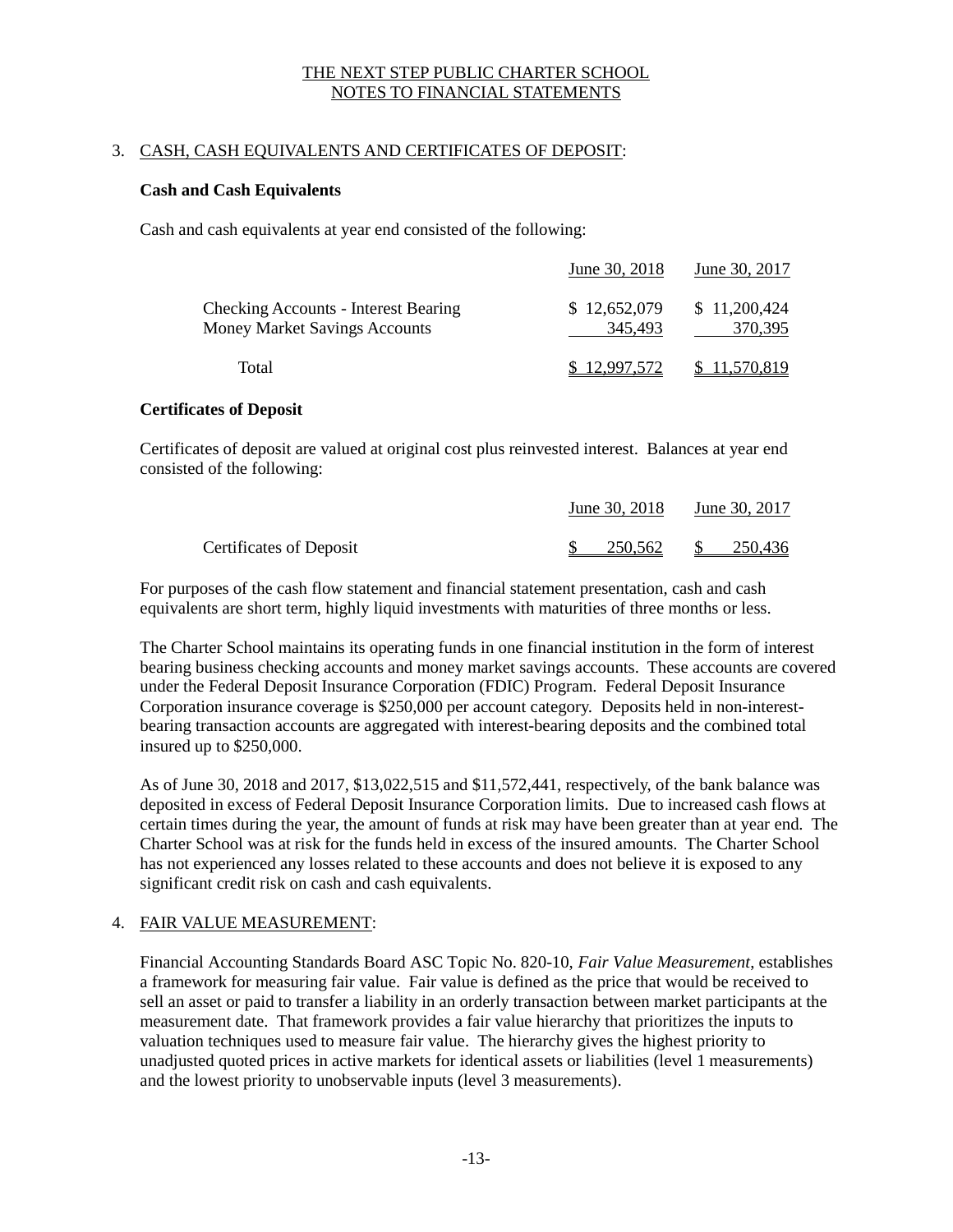# 4. FAIR VALUE MEASUREMENT: (Continued)

The three levels of the fair value hierarchy under FASB ASC No. 820-10 are described as follows:

- Level 1 Valuation methodology are quoted prices (unadjusted) for identical assets or liabilities in active markets that the organization has the ability to access.
- Level 2 Valuation methodology include:
	- Quoted prices for similar assets or liabilities in active markets;
	- Quoted prices for identical or similar assets or liabilities in inactive markets;
	- Inputs other than quoted prices that are observable for the asset or liability (such as interest note and yield curves);
	- Inputs that are derived principally from or corroborated by observable market data by correlation or other means.
- Level 3 Inputs to the valuation methodology are unobservable (Supported by little or no market activity) and not corroborated by market data. Unobservable inputs reflect the organization's estimate of what hypothetical market participants would use to determine a transaction price for the asset or liability at the reporting date.

The asset's or liability's fair value measurement level within the fair value hierarchy is based on the lowest level of any input that is significant to the fair value measurement. Valuation techniques used need to maximize the use of observable inputs and minimize the use of unobservable inputs.

Following is a description of the valuation methodologies used for assets and liabilities measured at fair value. There have been no changes in the methodologies used at June 30, 2018.

*Interest Rate Swaps:* Valued based on several market inputs such as interest rates, swap spreads and yield curves.

The methods described above may produce a fair value calculation that may not be indicative of net realizable value or reflective of future fair values. Furthermore, while the Charter School believes its valuation methods are appropriate and consistent with other market participants, the use of different methodologies or assumptions to determine the fair value of certain financial instruments could result in a different fair value measurement at the reporting date. The following table sets forth by level, within the fair value hierarchy, the Charter School's assets and liabilities measured at fair value as of June 30, 2018 and 2017.

| June 30, 2018                      | Level 1 | Level 2 | Level 3                  | Total  |
|------------------------------------|---------|---------|--------------------------|--------|
| Asset<br><b>Interest Rate Swap</b> |         | 29.744  | $\overline{\phantom{0}}$ | 29.744 |
| Total                              | -       | 29.744  |                          | 29.744 |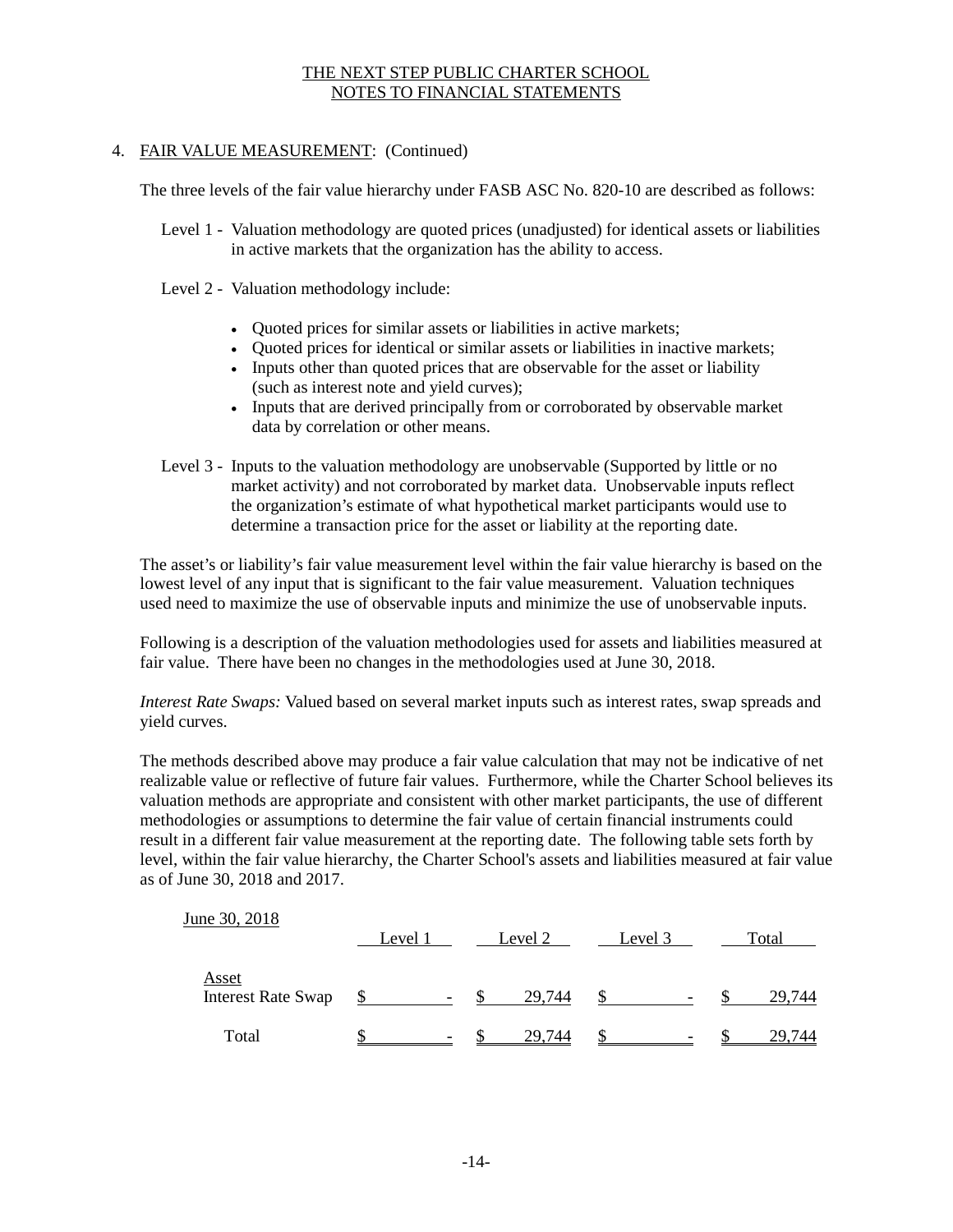# 4. FAIR VALUE MEASUREMENT: (Continued)

| June 30, 2017                          | Level 1                  |                          | Level 2    | Level 3 |                          | Total      |
|----------------------------------------|--------------------------|--------------------------|------------|---------|--------------------------|------------|
| Liability<br><b>Interest Rate Swap</b> | $\overline{\phantom{0}}$ |                          | (144, 814) |         | $\overline{\phantom{0}}$ | (144, 814) |
| Total                                  |                          | $\overline{\phantom{0}}$ | (144.814)  |         |                          | 144,814)   |

## 5. ACCOUNTS, GRANTS AND PROMISES RECEIVABLE:

## **Accounts and Grants Receivable**

Accounts and grants receivable are current and considered to be fully collectible by management. Balances as of June 30, 2018 and 2017 consisted of the following:

|                                                                                                                                                                                                                                                                                                                                                                                                                                                 | June 30, 2018                                                                                 | June 30, 2017                                                                      |
|-------------------------------------------------------------------------------------------------------------------------------------------------------------------------------------------------------------------------------------------------------------------------------------------------------------------------------------------------------------------------------------------------------------------------------------------------|-----------------------------------------------------------------------------------------------|------------------------------------------------------------------------------------|
| <b>Accounts Receivable</b><br>Reimbursable Expenses<br><b>Employee Receivable</b><br>Interest Receivable<br>PayPal                                                                                                                                                                                                                                                                                                                              | \$<br>14,685<br>8,208<br>387<br>97                                                            | \$<br>13,767<br>55                                                                 |
| <b>Total Accounts Receivable</b>                                                                                                                                                                                                                                                                                                                                                                                                                | 23,377                                                                                        | <u>13,822</u>                                                                      |
| <b>Grants Receivable</b><br>DC School Choice Incentive (SOAR)<br>Elementary and Secondary Education, Title I<br>E-Rate (USAC)<br>Individuals with Disabilities Education Act<br>National School Lunch and Breakfast Program<br>Elementary and Secondary Education, Title II<br>Elementary and Secondary Education, Title III<br>Child and Adult Care Food Program<br>Elementary and Secondary Education, Title IV<br><b>Healthy Schools Act</b> | \$<br>29,717<br>29,118<br>17,819<br>9,520<br>8,403<br>5,296<br>3,846<br>2,496<br>1,285<br>676 | \$<br>60,273<br>265<br>24,991<br>7,031<br>4,201<br>7,941<br>12,461<br>1,339<br>319 |
| <b>Total Grants Receivable</b>                                                                                                                                                                                                                                                                                                                                                                                                                  | S<br>108,176                                                                                  | 118,821                                                                            |
| <b>Total Accounts and Grants Receivable</b>                                                                                                                                                                                                                                                                                                                                                                                                     | <u>131,553</u>                                                                                | <u>132,643</u><br>S                                                                |

The Charter School's accounts and grants receivable consists of unsecured amounts due from funding sources whose ability to pay is subject to changes in general economic conditions. Because the Charter School does not require collateral, it is at credit risk for the amounts owed to it throughout the year and at year end.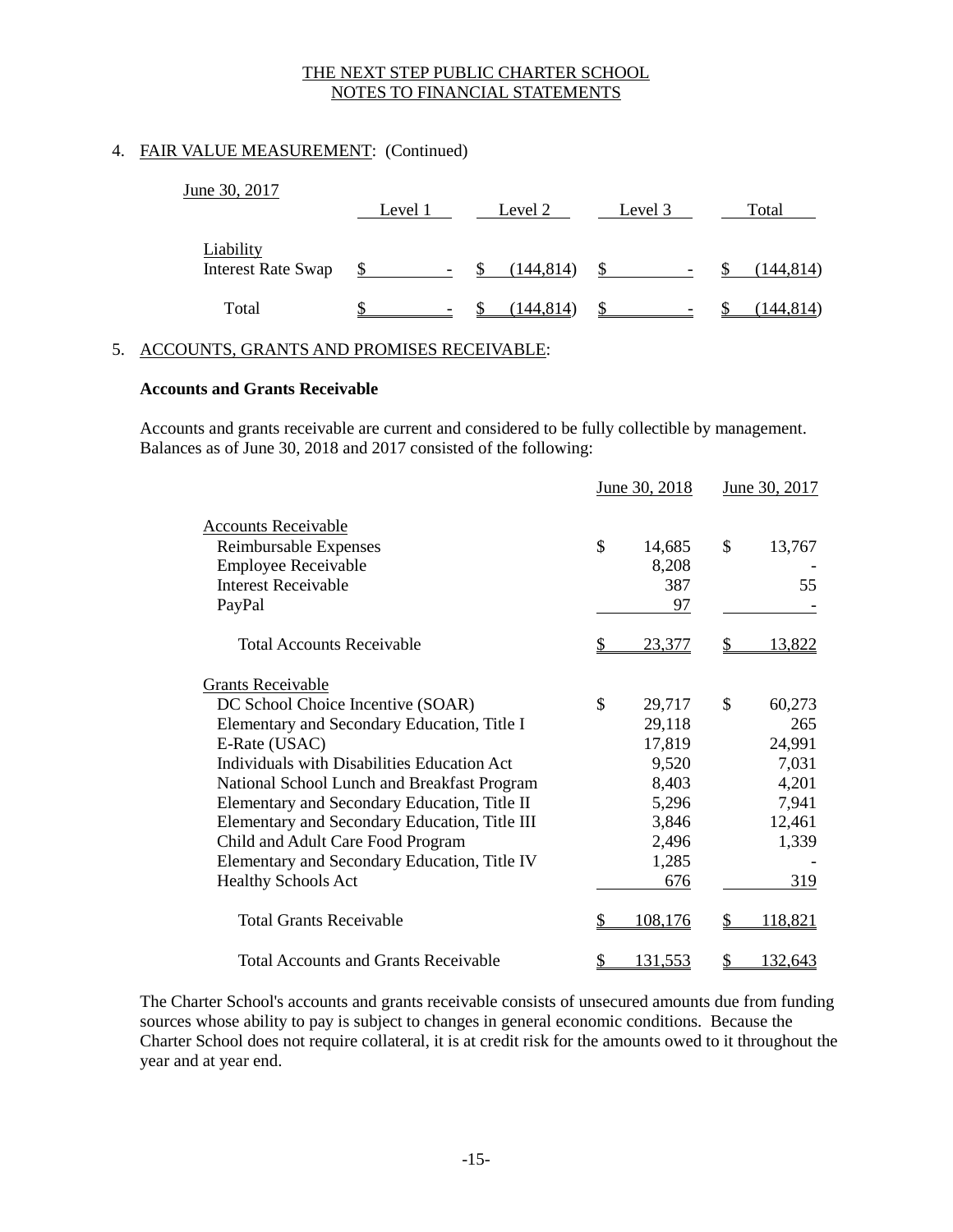## 5. ACCOUNTS, GRANTS AND PROMISES RECEIVABLE: (Continued)

## **Accounts and Grants Receivable** (Continued)

Accounts and grants receivable are stated at the amount management expects to collect from outstanding balances. Management provides for probable uncollectable amounts through a provision for bad debt expense and an adjustment to a valuation allowance based on its assessment of the current status of individual accounts. Balances that are still outstanding after management has used reasonable collection efforts are written off through a charge to the valuation allowance and a credit to accounts or grants receivable. Management believes that an allowance was not required based on its evaluation of collectability of receivables for the years ended June 30, 2018 and 2017.

## **Promises Receivable**

Contributions are recognized when the donor makes a promise to give that is, in substance, unconditional. Promises to give represent amounts committed by donors that have not been received by the Charter School. The Charter School uses the allowance method to determine uncollectible promises to give. Promises receivable at year end consisted of:

|                                  | June 30, 2018 | June 30, 2017 |  |
|----------------------------------|---------------|---------------|--|
| General - Unrestricted           | 2.740         |               |  |
| <b>Total Promises Receivable</b> |               |               |  |

The above promises receivable is due to be received in less than one year.

## 6. FIXED ASSETS:

Furniture and equipment are recorded at cost, or in the case of contributed property at the fair market value at the date of contribution. If an expenditure in excess of \$1,000 results in an asset having an estimated useful life which extends substantially beyond the year of acquisition, the expenditure is capitalized at cost and depreciated over the estimated useful lives of the assets. When assets are retired, or otherwise disposed of, the cost and related accumulated depreciation is removed from the accounts and any resulting gain or loss is reflected in income for the period. Depreciation has been provided on the straight-line method over the estimated useful lives of the assets. Depreciation expense for the years ended June 30, 2018 and 2017 was \$429,703 and \$486,114, respectively. Maintenance and repairs are charged to expenses as incurred. Major classifications of fixed assets and their estimated useful lives are as summarized below:

#### June 30, 2018

|                                                                    | Depreciable<br>Life      | Cost                              | Accumulated<br>Depreciation | Net Book<br>Value                       |
|--------------------------------------------------------------------|--------------------------|-----------------------------------|-----------------------------|-----------------------------------------|
| Building and Improvements<br>Land<br>Computer and Office Equipment | 15-30 Years<br>3-5 Years | 8,983,689<br>1,027,230<br>987,093 | 1,803,237<br>\$.<br>755,930 | 7,180,452<br>S.<br>1,027,230<br>231,163 |
| Total                                                              |                          | 10,998,012                        | 2.559.167                   | 8.438.845                               |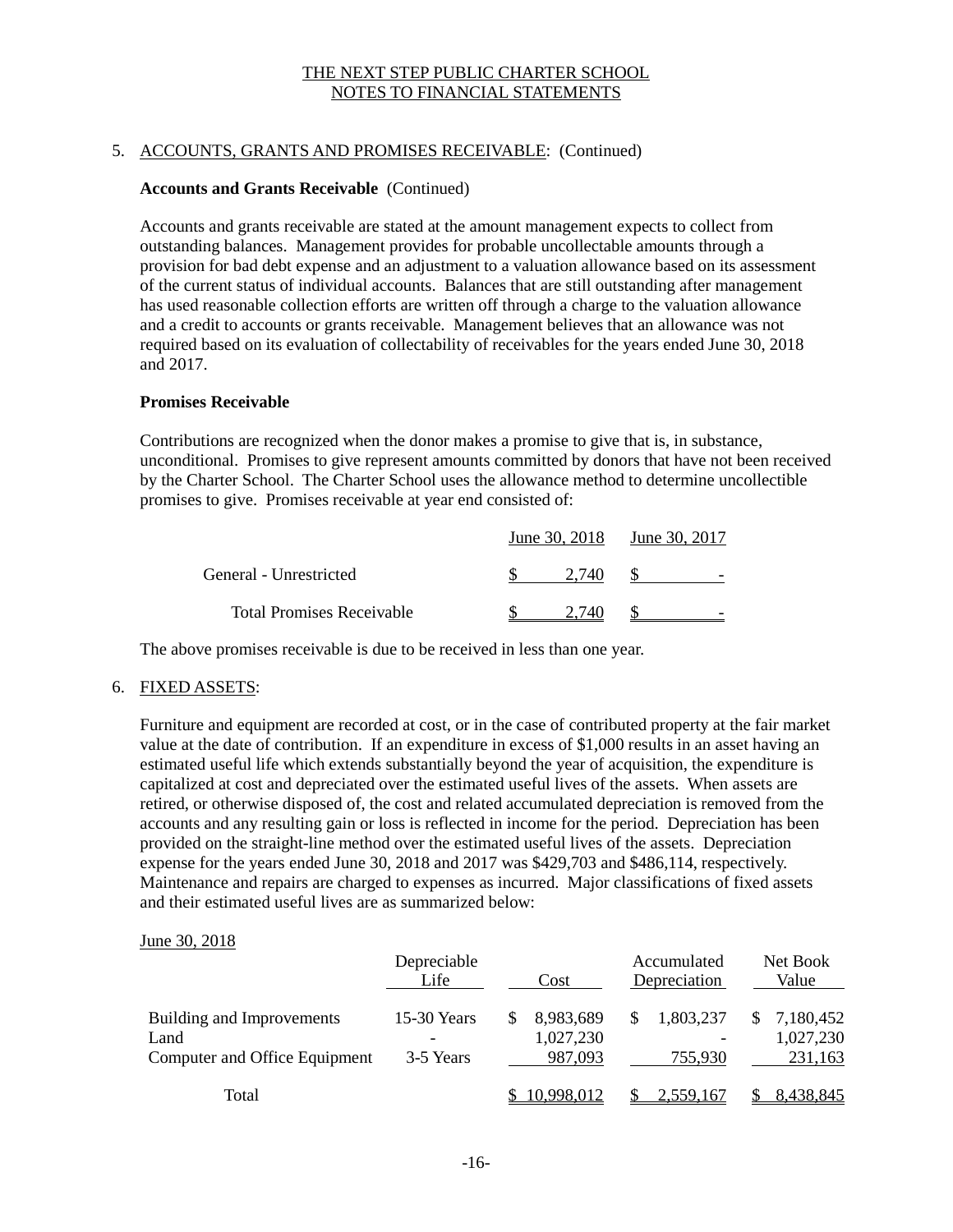# 6. FIXED ASSETS: (Continued)

#### June 30, 2017

|                                                                    | Depreciable<br>Life      | Cost                              | Accumulated<br>Depreciation | Net Book<br>Value                       |
|--------------------------------------------------------------------|--------------------------|-----------------------------------|-----------------------------|-----------------------------------------|
| Building and Improvements<br>Land<br>Computer and Office Equipment | 15-30 Years<br>3-5 Years | 8,970,554<br>1,027,230<br>916.257 | 1,492,234<br>S.<br>704.372  | 7,478,320<br>S.<br>1,027,230<br>211,885 |
| Total                                                              |                          | 10,914,041                        | 2,196,606                   | 8,717,435                               |

## 7. INTEREST RATE SWAP:

On October 9, 2014, the Charter School entered into an interest rate swap agreement with SunTrust Bank for a notional amount equal to the obligation under the loan payable whereby a portion of the floating rate was swapped into a fixed rate. Under the agreement, the Charter School pays the bank interest at a fixed rate of 3.51% on the principal loan balance through the termination date of the swap agreement, which is October 1, 2021. The swap mechanism is intended to allow the Charter School to realize the potential benefit of a lower fixed rate by reducing the impact of market changes in the variable interest rate. Effective January 1, 2018, corporate tax rates lowered from 35% to 21%. Pursuant to the terms of the interest rate swap agreement, SunTrust Bank adjusted the interest rate to account for the effects of the lower income tax rate resulting in an after-tax yield equivalent to the yield earned prior to the income tax rate change. This adjustment resulted in approximately eighteen percent (18%) of the outstanding loan balance being subject to a variable interest rate. On August 1, 2018, the Charter School made a lump-sum principal payment on the loan which resulted in the entire loan being fully hedged at a fixed 3.51% interest rate. Interest expense related to the interest rate swap for the years ended June 30, 2018 and 2017 was \$49,234 and \$92,401, respectively. At June 30, 2018 and 2017, the fair value of the interest rate swap was \$29,744 and \$(144,814), respectively, and has been reflected as an asset and liability, respectively, in the statements of financial position.

## 8. LOANS PAYABLE:

## **SunTrust Bank**

On October 1, 2014, the District of Columbia issued and sold revenue bonds (The Next Step Public Charter School, Inc. Project, Series 2014) totaling \$7,820,000 to SunTrust Bank, the proceeds of which were loaned to the Charter School for the purpose of consolidating and refinancing all existing debt as it related to the purchase and renovation of the building and land located at 3047 15<sup>th</sup> Street, NW, Washington, DC.

The proceeds were utilized to extinguish debt with the Office of the State Superintendent of Education (OSSE), Building Hope and Manufacturers and Traders Bank (M & T Bank) in the total amount of \$7,723,975, as well as to assist in the financing of a portion of the related loan acquisition and closing costs in the amount of \$96,025. This note calls for consecutive monthly installments of principal and interest each payable over a seven (7) year period based on a twenty-five (25) year amortization.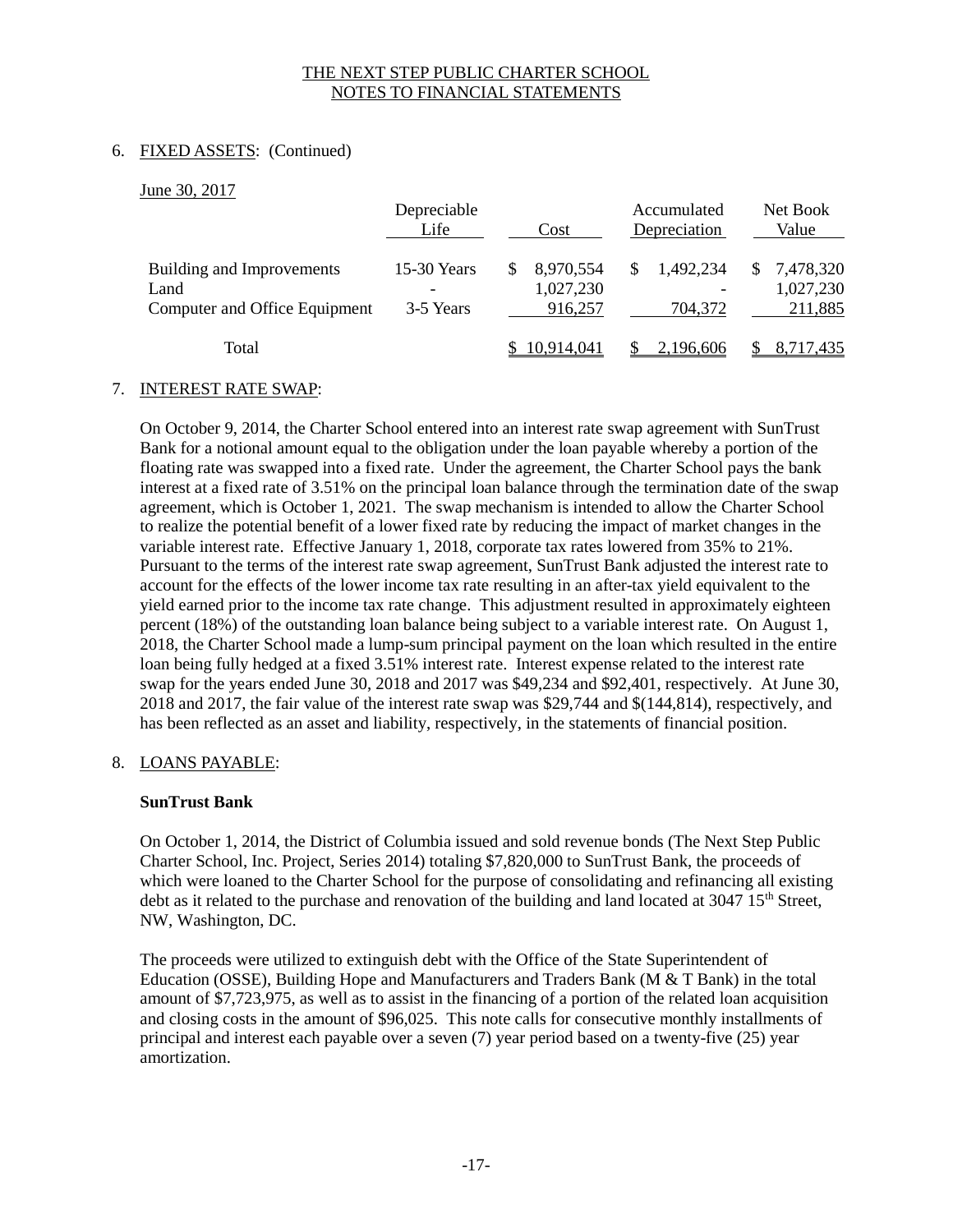## 8. LOANS PAYABLE: (Continued)

## **SunTrust Bank** (Continued)

Maturity on this mortgage is scheduled for October 1, 2021, at which point there is a balloon payment of any remaining outstanding principal and unpaid interest currently scheduled to be in the amount of \$5,175,015. Payments are to be made on a monthly basis. The initial monthly principal installment was due on November 1, 2014, in the amount of \$33,854. This loan bears interest on a variable basis at two-and-fifty-five percentage points (2.55%) above seventy percent (70%) of the sum of onemonth LIBOR rate. Effective January 1, 2018, the loan bears interest on a variable basis at two-andfifty-five percentage points (2.55%) above eight-five percent (85%) of the sum of one-month LIBOR rate.

The Charter School entered into an interest rate swap agreement with SunTrust Bank to hedge floating rate exposure as more fully described in Note 7. The seven (7) year swap rate that was fixed at settlement was  $3.51\%$ . This loan is secured by the property located at  $3047\;15^{th}$  Street, NW, Washington, DC, together with a security interest in the organization's assets. SunTrust Bank's security interest was recorded as the first deed of trust. As a condition of this loan, the Charter School must maintain a debt service ratio no less than 1.25 to 1.00 as well as unrestricted liquidity no less than \$1,500,000.

The balance of this loan at June 30, 2018 and 2017, prior to netting debt issuance costs, was \$7,054,986 and \$7,273,469, respectively. Interest expense related to this loan for the years ended June 30, 2018 and 2017 was \$277,895 And \$262,322, respectively.

Future minimum required payments of principal and interest on this loan for the next four years are as follows:

| Year Ending June 30, | Principal     |         | Loan<br>Acquisition<br><b>Cost Interest</b> |
|----------------------|---------------|---------|---------------------------------------------|
| 2019                 | \$<br>226,276 | \$      | 44,980                                      |
| 2020                 | 234,347       |         | 44,980                                      |
| 2021                 |               | 242,706 | 44,980                                      |
| 2022                 | 6,351,657     |         | 12,117                                      |
| Total                | 7,054.986     |         |                                             |

The Charter School made a lump-sum principal payment on the loan balance of \$1,243,670 on August 1, 2018.

#### **Debt Issuance Costs**

The Charter School adopted the requirements of FASB ASC 835-30 to present debt issuance costs as a reduction of the carrying amount of the related debt. Amortization of the debt issuance costs is reported as interest expense in the schedules of functional expenses.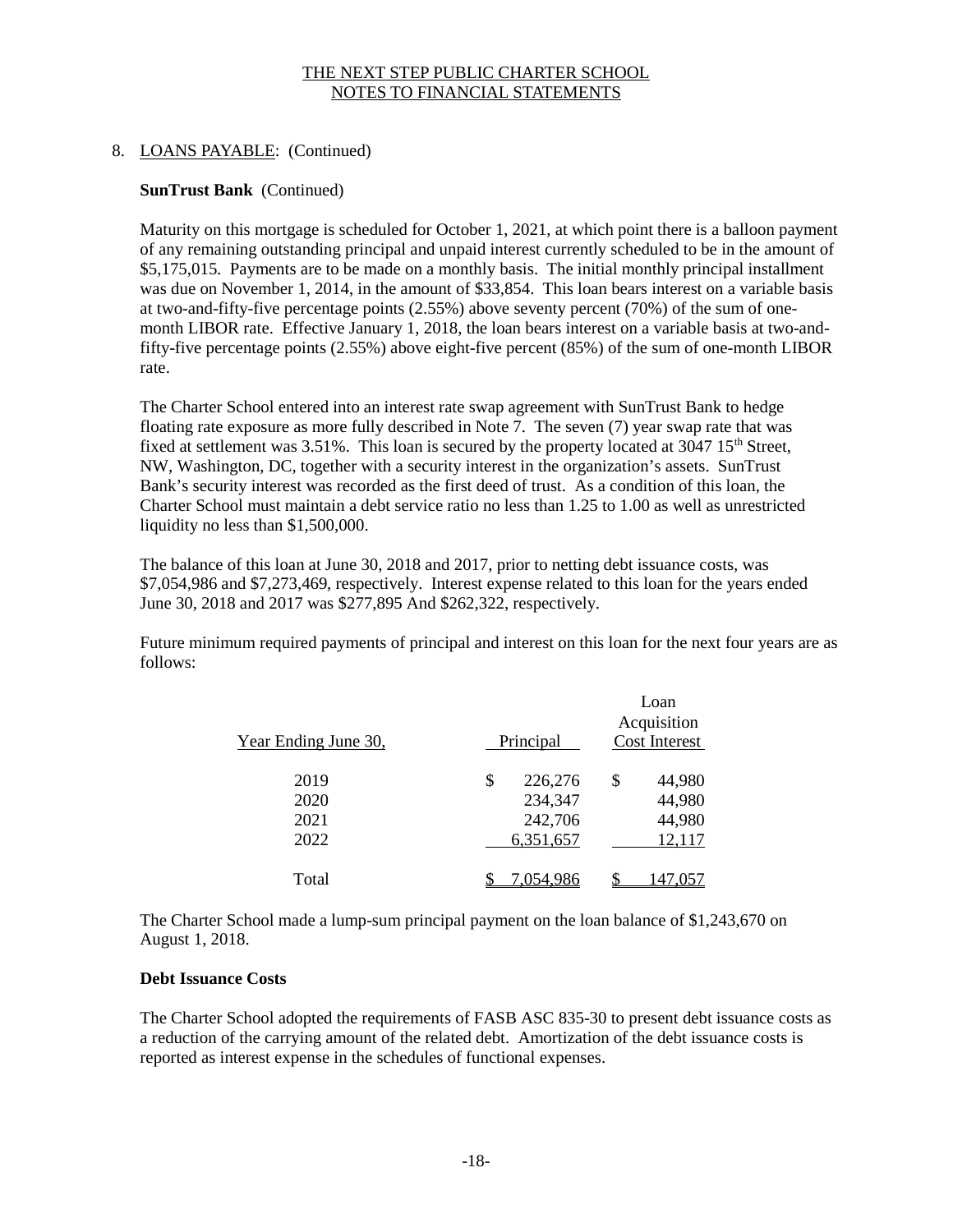# 8. LOANS PAYABLE: (Continued)

## **Debt Issuance Costs** (Continued)

Long-term debt at June 30, 2018 and 2017 consisted of the following:

|                                                                                         | June 30, 2018           |     | June 30, 2017           |
|-----------------------------------------------------------------------------------------|-------------------------|-----|-------------------------|
| Notes Payable<br><b>Less: Unamortized Debt Issuance Costs</b>                           | 7,054,986<br>(147, 057) | \$. | 7,273,469<br>(192, 037) |
| Subtotal                                                                                | 6,907,929               | S   | 7,081,432               |
| Less: Current Portion - Principal<br>Less: Current Portion - Debt Issuance Amortization | (226, 276)<br>44,980    |     | (218, 482)<br>44,980    |
| Total Long-Term Debt, Less Current Portion                                              | 6.726.633               |     | 6.907,930               |

## 9. RENTAL REVENUE:

## **LAYC Career Academy Public Charter School**

On December 19, 2011, The Next Step Public Charter School entered into a noncancelable operating lease to rent space to the Latin American Youth Center Career Academy Public Charter School for space located at 3047 15<sup>th</sup> Street, NW, Washington, DC. This lease commenced on August 1, 2012, and expired on August 11, 2017. Quarterly rental payments were required. Rent payments at the time of the original lease signing were to be 100% of the per pupil facilities allotment received by the Latin American Youth Center Career Academy Public Charter School from the District of Columbia. The lease required a minimum base rent of \$270,000 for year one, \$405,000 for year two, and \$540,000 for each remaining year of the lease. This lease required a security deposit of \$70,000, which was maintained in a separate interest bearing savings account.

During the year ended June 30, 2017, a first amendment to the lease was signed which renegotiated the monthly rental payments required for the period August 1, 2016, through August 11, 2017. The new rate was a 2.75% increase over the prior year amount. This lease ended on August 11, 2017.

Rental revenue recognized related to this lease for the years ended June 30, 2018 and 2017 was \$58,591 and \$611,726, respectively.

There was also \$14,418 and \$18,125 of revenue received for parking and space rentals on a month-tomonth basis for the years ended June 30, 2018 and 2017, respectively. Total rental revenue for the years ended June 30, 2018 and 2017 was \$73,009 and \$629,851, respectively. Rental expenses related to these leases were \$69,377 and \$499,267 for the years ended June 30, 2018 and 2017, respectively.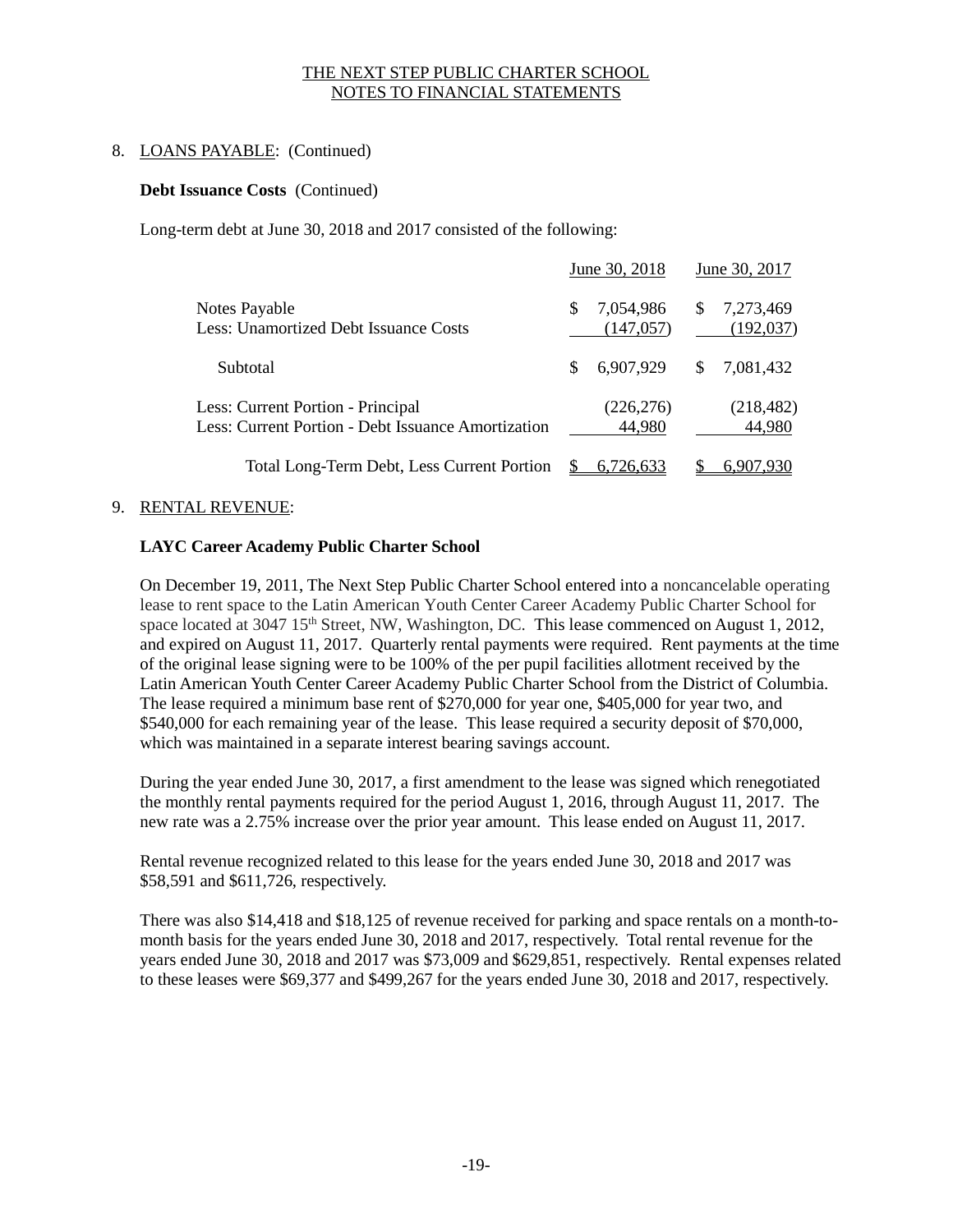## 10. DISTRICT OF COLUMBIA PUBLIC CHARTER SCHOOL BOARD CONTRACT:

The Charter School was approved by the District of Columbia Public Charter School Board to operate a charter school in the District of Columbia. The District of Columbia Public Charter School Board (DCPCSB) is responsible for the ongoing oversight of the Charter School's fiscal management and academic acceptability. The contract dated July 1, 2011, provides for a 15-year charter unless sooner terminated in accordance with the contract. The charter contract may be renewed for successive 15 year periods if the DCPCSB deems that The Next Step Public Charter School is in compliance with its charter contract and District statutory provisions. In addition, in accordance with the Charter School Act, the DCPCSB is required to review The Next Step Public Charter School's charter every five years, which occurred during 2016. The DCPCSB may revoke (or not renew) a charter school contract if a school violates applicable law, materially violates the charter contract or fails to meet the student academic achievement expectations set forth in the charter contract. Consequently, management does not anticipate non-renewal or revocation of its charter.

As part of the agreement with the DCPCSB, the Charter School may be charged a public charter school fee, which is not to exceed one percent (.9% for the 17/18 school year) of the total revenues (less philanthropic and investment revenues) within the annual budget to cover the costs of undertaking the ongoing administrative responsibilities of the Board. For the years ended June 30, 2018 and 2017, the Charter School incurred \$88,246 and \$85,723, respectively, in administrative fees.

The charter contract provides that The Next Step Public Charter School may educate up to a predetermined number of students. However, this enrollment limit may be raised upon notification to and acceptance by the DCPCSB. The Charter School enrollment ceiling for the year ended June 30, 2018, was not permitted to be greater than 500 students. Audit enrollment for the 2017/2018 year was 418 students and enrollment for the 2016/2017 year was 393 students.

## 11. PER-PUPIL FUNDING ALLOCATION:

The Charter School receives local funding from the District of Columbia in the form of per-pupil educational allotments and facility allotments. This funding is based on the equivalent number of full-time students and is determined annually. For the year ended June 30, 2018, the per-student rate was \$14,770 for the alternative educational allotment and \$3,193 for the facility allotment. For the year ended June 30, 2017, the per-student rate was \$13,942 for the alternative educational allotment and \$3,124 for the facility allotment. Additional allotments were made for Special Education Services and English as a Second Language. Per-pupil funding for the years ended June 30, 2018 and 2017 was as follows:

|                                       | June 30, 2018 |   | June 30, 2017 |
|---------------------------------------|---------------|---|---------------|
| Alternative Education                 | 6,173,893     | S | 5,479,237     |
| <b>Facilities Allowance</b>           | 1,334,560     |   | 1,227,732     |
| English as a Second Language          | 1,266,534     |   | 1,043,720     |
| <b>Teachers Collective Bargaining</b> | 139,923       |   |               |
| <b>Special Education</b>              | 62,917        |   | 150,632       |
| Total                                 | 8,977,827     |   | .901,321      |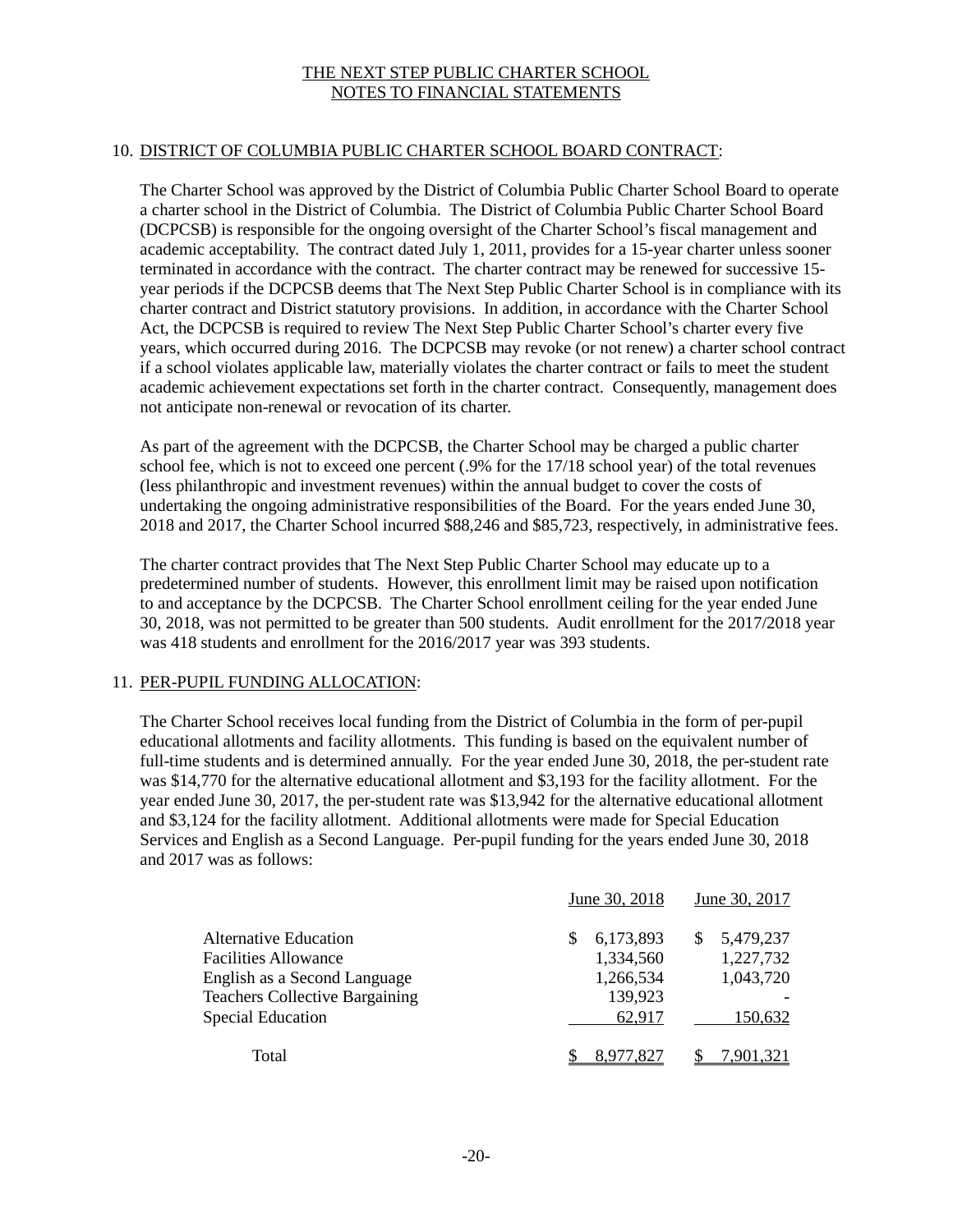## 12. FEDERAL ENTITLEMENTS AND GRANTS:

During the years ended June 30, 2018 and 2017, the Charter School participated in the following federal award programs:

|                                               | June 30, 2018 | June 30, 2017 |
|-----------------------------------------------|---------------|---------------|
| DC School Choice Incentive (SOAR)             | \$<br>400,889 | \$<br>350,734 |
| Elementary and Secondary Education, Title I   | 181,777       | 90,795        |
| Elementary and Secondary Education, Title III | 59,428        | 56,332        |
| Individuals with Disabilities Education Act   | 41,548        | 43,153        |
| National School Lunch and Breakfast Program   | 35,071        | 29,727        |
| Elementary and Secondary Education, Title II  | 34,873        | 18,445        |
| Child and Adult Care Food Program             | 25,092        | 19,794        |
| Elementary and Secondary Education, Title IV  | 8,004         |               |
| <b>NSLP</b> Equipment Assistance              |               | 5,099         |
| Total                                         | 786.682       | 614.079       |

Federal formula grants are allocations of money to States or their subdivisions in accordance with distribution formulas prescribed by law or administrative regulation, for activities of a continuing nature not confined to a specific project. The Charter School receives federal formula grants under the provisions of the No Child Left Behind Act (NCLB) of 2001, P.L 107-110. NCLB funds are not intended to replace state or local educational funding. NCLB funds provide additional support to states, LEAs, and schools for specific purposes. Grants are provided by the U.S. Department of Education and passed through the District of Columbia Office of State Superintendent of Education.

The National School Lunch Program and School Breakfast Program are part of the child nutrition cluster of programs operated by the U.S. Department of Agriculture. The objectives of the child nutrition cluster programs are to: (1) assist states in administering food services that provide healthful, nutritious meals to eligible children in public and non-profit private schools, residential childcare institutions, and summer recreation programs; and (2) encourage the domestic consumption of nutritious agricultural commodities.

# 13. COMMITMENTS:

## **Building Lease**

The Next Step Public Charter School entered into a lease agreement with CentroNia, effective for a two-year period commencing on August 1, 2015, and ending on July 31, 2017, for the rental of the third floor of a building located at 1420 Columbia Road, NW, Washington, DC. Monthly lease payments of \$14,322 began on August 1, 2015. The lease called for a yearly escalation of 3% effective on the first day of August. CentroNia did not exercise its option to renew this lease. This lease ended August 31, 2017. As an additional requirement of this lease agreement, a rental security deposit in the amount of \$28,644 was required. Rental expense for the years ended June 30, 2018 and 2017 was \$29,503 and \$176,590, respectively.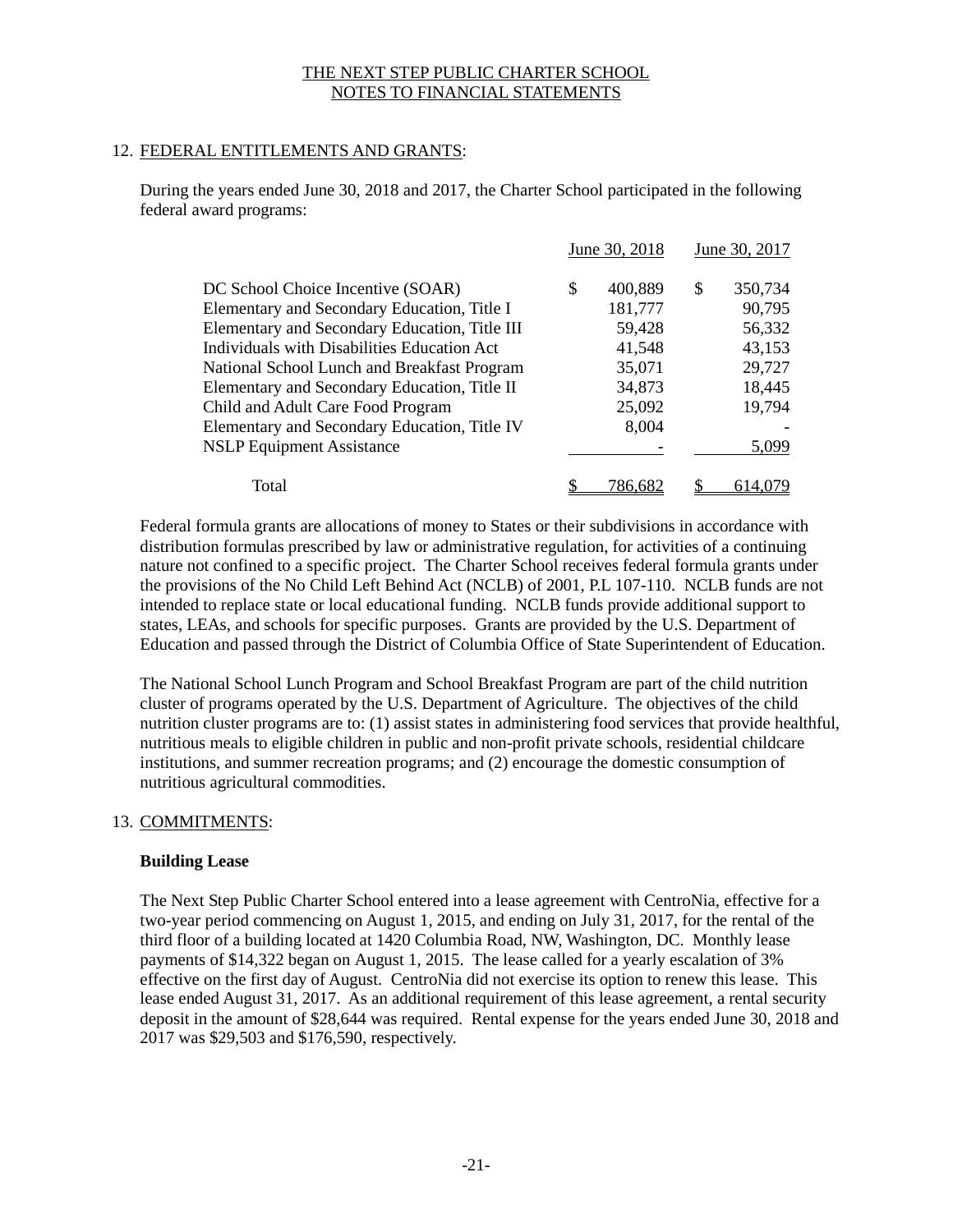## 14. RELATED PARTY TRANSACTIONS:

## **Guarantee of Indebtedness**

The Charter School utilizes credit cards issued by SunTrust Bank for purchases related to the organization's activity. The credit cards are issued in the name of the Charter School with a total credit limit of \$105,000, however the debt is guaranteed by employees of the Charter School.

## **Board of Directors**

One of the directors appointed to serve on the board of directors is an alumnus representative. A staff representative is also appointed to the board.

## 15. CONCENTRATIONS:

## **Revenues**

The Charter School receives public funds from the DC government based on the number of students they enroll according to the Uniform Per Student Funding Formula developed by the Mayor and City Council. This per pupil allocation is supplemented with extra funds for students with special needs. During the years ended June 30, 2018 and 2017, eighty-nine percent (89%) and ninety percent (90%), respectively, of total support, excluding donated services, was received from the District of Columbia in the form of per pupil funding.

In addition to the revenue received through the Uniform Per Student Funding, the Charter School receives state and federal grants awarded under the auspices of the U.S. Department of Education (No Child Left Behind and special education) as well as the U.S. Department of Agriculture (Child Nutrition). The Charter School is entitled to receive these funds by virtue of its recognition as a Local Education Agency by the District of Columbia Public Charter School Board (DC PCSB).

The Charter School is limited to enrolling students that are residents of the District of Columbia. As a DC Public Charter School, the Charter School must compete for students against the DC Public School system as well as other DC Public Charter Schools.

## 16. CONTINGENCIES:

The Charter School was granted its initial charter by the District of Columbia Board of Education and then later reaffirmed by the District of Columbia Public Charter School Board, authorized under the District of Columbia School Reform Act of 1995, Public Law 104-134, as amended. The Charter School has no reason to believe that this relationship will be discontinued in the foreseeable future. However, any interruption of this relationship (i.e., the failure to continue this charter authorization or withholding of funds) could adversely affect the Charter School's ability to finance ongoing operations.

The Charter School depends on per pupil allocations, grants, and contributions for a significant portion of its revenues. The ability of the sources of revenues to continue giving amounts comparable with prior years may be dependent upon future economic conditions and continued deductibility for income tax purposes of grants and contributions to the Charter School. While the Charter School's board of directors and management believes the Charter School has the resources to continue its programs, its ability to do so, and the extent to which it continues, may be dependent on the above factors.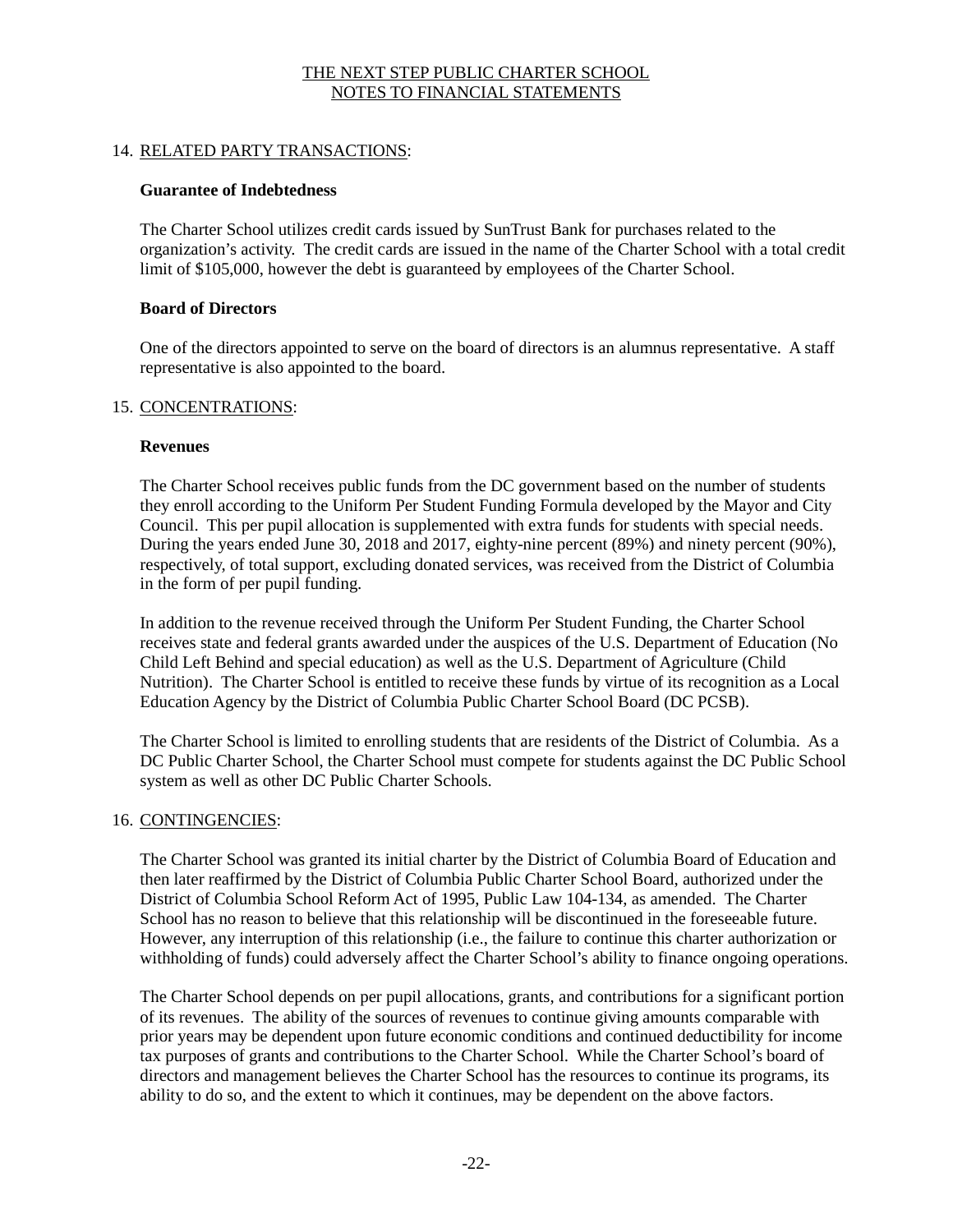## 16. CONTINGENCIES: (Continued)

The Charter School receives funding from various federal and state grant reimbursement programs, which are governed by various rules and regulations of the respective grantor agencies. To the extent that the Charter School has not complied with the rules and regulations governing the grants, refunds of any money received may be required. The Charter School believes that it is in compliance with all applicable laws and regulations and is not aware of any pending or threatened investigations involving allegations of potential wrongdoing. Therefore, no provision has been recorded in the accompanying financial statements for such contingencies.

The viability of public charter schools and funding for these schools is dependent on the consensus of current and future administration of the District of Columbia Government. Any future change in dynamics could adversely affect the operations of public charter schools.

## **Accrual for Unemployment Claims**

The Charter School had originally elected to be self-insured against potential unemployment compensation claims. Under this arrangement, benefits paid by the DC Department of Employment Services to employees eligible for unemployment benefits are reimbursed by the Charter School to the Department, rather than paying contributions at a predetermined rate. At June 30, 2018 and 2017, the accrued unemployment claims of \$2,740 and \$8,221, respectively, as reflected in the statement of financial position, represent the Charter School's best estimate of the probable costs of claims. It is reasonably possible that the Charter School's estimate of the accrued liability will change in the near term. The Charter School changed from self-insured to the contributory method effective January 1, 2014.

## **Litigation**

From time to time, the Charter School is involved in routine litigation that arises in the ordinary course of business. There are no pending significant legal proceedings to which the Charter School is a party for which management believes the ultimate outcome would have a material adverse effect on the Charter School's financial position.

## 17. SUBSEQUENT EVENTS:

## **Financial Statement Preparation**

In preparing these financial statements, management has evaluated events and transactions for potential recognition or disclosure through December 3, 2018, the date the financial statements were available to be issued, and has determined that no adjustments are necessary to the amounts reported in the accompanying financial statements.

## **Loan Prepayment**

On August 1, 2018, the Charter School made a loan prepayment to SunTrust Bank for the reduction of principal in the amount of \$1,243,669. The purpose of this prepayment was to adjust for the effects of changes in the corporate tax rates to the interest rate swap agreement.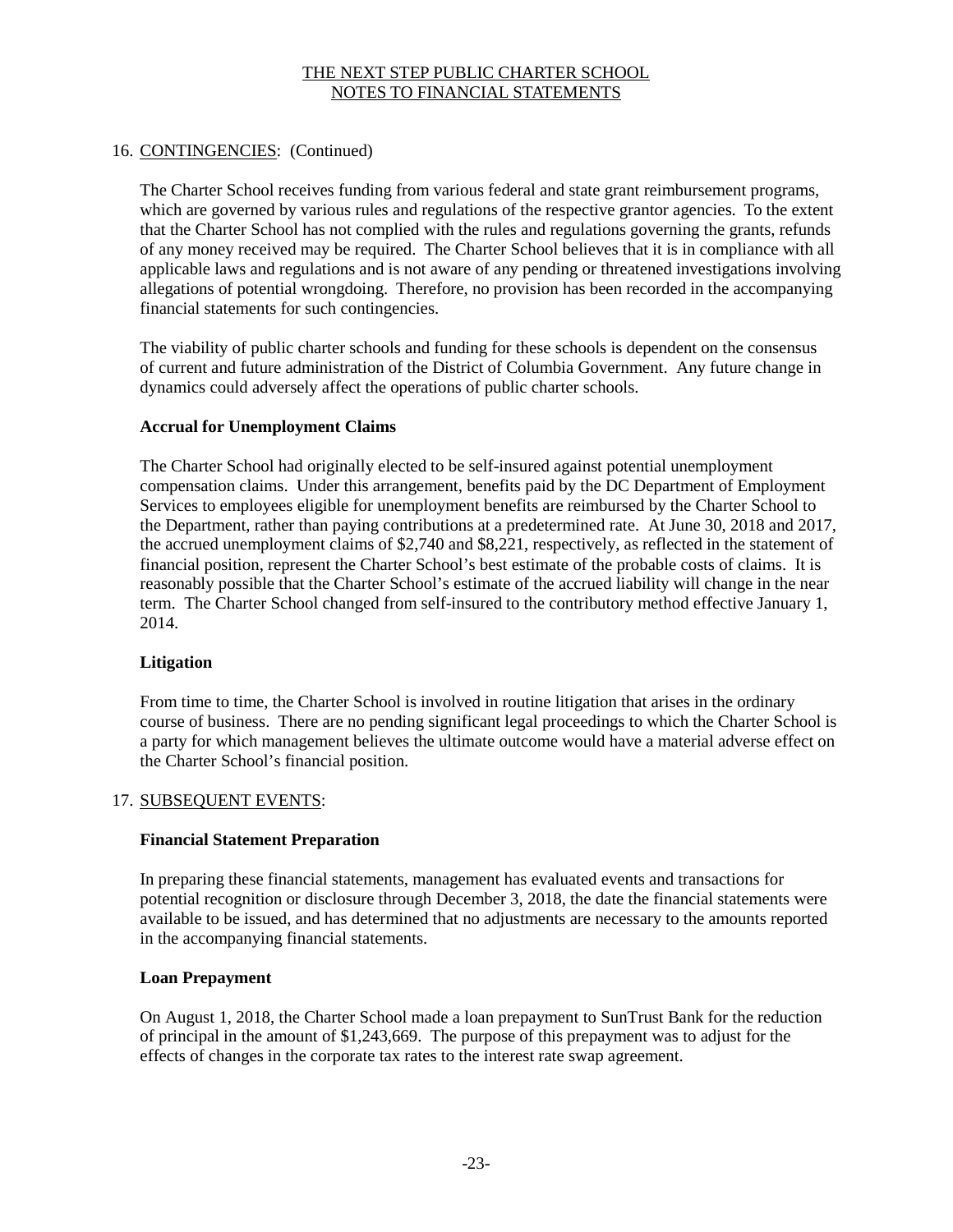## 18. FUNDRAISING:

During the years ended June 30, 2018 and 2017, expenses incurred for the purpose of fundraising were \$30,661 and \$2,008, respectively.

#### 19. ADVERTISING:

Advertising and marketing costs are expensed when incurred. Marketing activities were conducted for the purpose of staff recruitment, promoting open enrollment and recruiting to the Charter School and to provide outreach to the community. Marketing expenses in the amount of \$46,553 and \$24,613 were incurred during the years ended June 30, 2018 and 2017, respectively.

#### 20. RETIREMENT PLAN:

## **403(b) Plan**

The Charter School provides pension benefits for its employees through a defined contribution 403(b) retirement plan which is currently administered by TIAA-CREF. In a defined contribution plan, benefits depend solely on amounts contributed to the plan plus investment earnings. Provisions of the plan allow for the employees to contribute up to the statutory limits set by the Internal Revenue Code. The Charter School is required to make employer non-elective safe harbor contributions of three percent (3%) of annual employee compensation for employees with one or more years of employment. The Charter School contributed a dollar for dollar match up to two percent (2%) of an employee's gross salary for individuals employed for one to two years. The Charter School contributed a dollar for dollar match up to four and a half percent (4.5%) of an employee's gross salary for employees with three or more years of employment. The employer expense for the years ending June 30, 2018 and 2017 was \$159,654 and \$142,890, respectively.

## 21. EMPLOYEE BENEFITS:

The cost of fringe benefits incurred for the years ended June 30, 2018 and 2017, consisted of the following:

|                                             | June 30, 2018 | June 30, 2017 |
|---------------------------------------------|---------------|---------------|
| Social Security/Medicare                    | \$<br>368,076 | \$<br>299,945 |
| <b>Health and Dental Insurance</b>          | 343,240       | 299,083       |
| Disability Insurance                        | 20,531        | 19,621        |
| Retirement                                  | 159,654       | 142,890       |
| Unemployment                                | 27,490        | 19,533        |
| <b>Workers Compensation</b>                 | 24,377        | 26,408        |
| Life Insurance                              | 5,005         | 5,446         |
| <b>Plan Administration Fees</b>             | 1,035         | 1,791         |
| <b>Benefits Allocated to Rental Expense</b> | (3,709)       | (26, 864)     |
| Total                                       | 945.69        | 787.853       |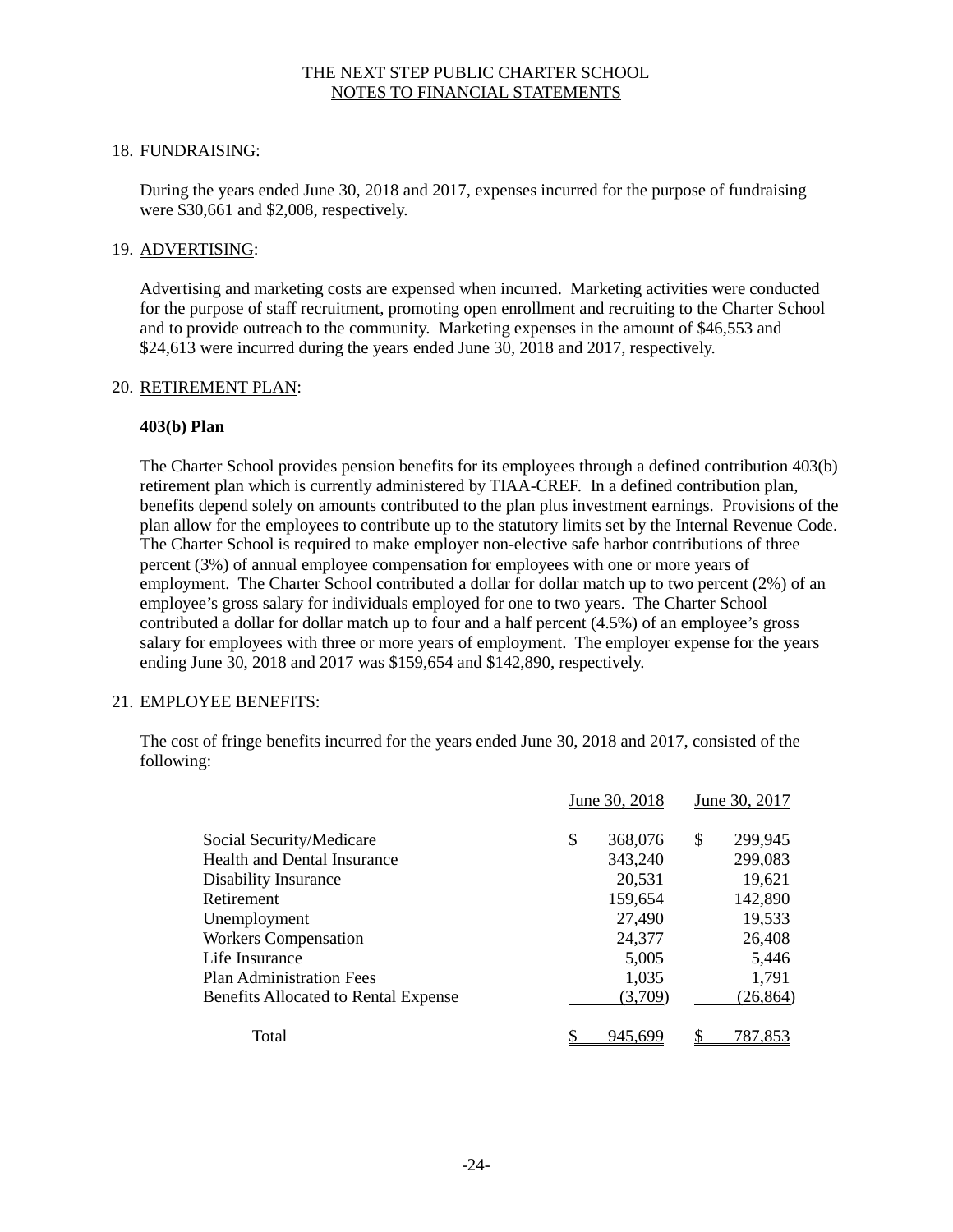## 21. EMPLOYEE BENEFITS: (Continued)

## **Flexible Benefits Plan**

The Next Step Public Charter School adopted a Section 125 Flexible Benefits Plan (Cafeteria Plan). Under this plan, employees are permitted to use pre-tax benefit dollars through payroll deduction to pay for health and dental insurance premiums.

## 22. OCCUPANCY COST:

The cost of occupancy for the years ended June 30, 2018 and 2017, consisted of the following:

|                                              | June 30, 2018 | June 30, 2017 |
|----------------------------------------------|---------------|---------------|
| Rent                                         | \$<br>29,503  | \$<br>176,590 |
| Depreciation                                 | 311,002       | 309,451       |
| <b>Interest Expense</b>                      | 322,875       | 307,302       |
| Insurance - Building                         | 12,885        | 13,592        |
| <b>Contracted Building Services/Supplies</b> | 43,931        | 31,982        |
| Maintenance and Repairs                      | 41,199        | 43,045        |
| Utilities                                    | 80,137        | 74,984        |
| Security                                     | 5,787         | 22,696        |
| <b>Trash Removal</b>                         | 6,847         | 6,465         |
| Pest Control                                 | 2,790         | 2,569         |
| <b>Facilities Consulting</b>                 |               | 4,690         |
| Occupancy Costs Allocated to Rental Expense  | (39,123)      | (308, 719)    |
| Total                                        | \$<br>817,833 | \$<br>684,647 |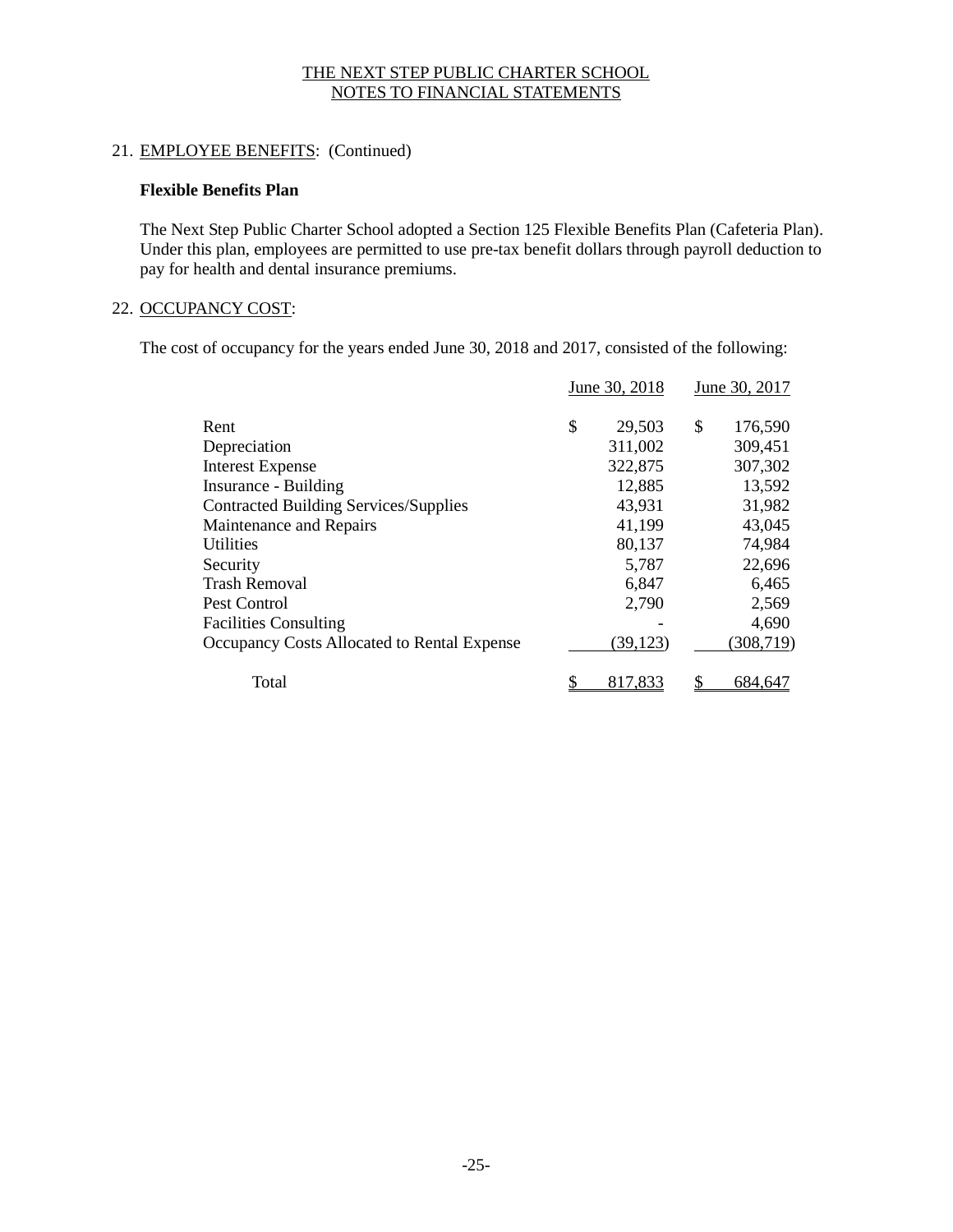# THE NEXT STEP PUBLIC CHARTER SCHOOL COMPARATIVE SCHEDULES OF FUNCTIONAL EXPENSES FOR THE YEARS ENDED JUNE 30, 2018 AND 2017

|                                              |                         | June 30, 2018           |                               |                      |                          | June 30, 2017           |                               |                       |  |  |  |  |
|----------------------------------------------|-------------------------|-------------------------|-------------------------------|----------------------|--------------------------|-------------------------|-------------------------------|-----------------------|--|--|--|--|
|                                              | Total                   | Educational<br>Services | General and<br>Administrative | Fundraising          | Total                    | Educational<br>Services | General and<br>Administrative | Fundraising           |  |  |  |  |
| Personnel, Salaries and Benefits:            |                         |                         |                               |                      |                          |                         |                               |                       |  |  |  |  |
| <b>Administration Salaries</b>               | \$<br>631,341           | $\mathbb{S}$<br>301,815 | \$<br>316,448                 | 13,078<br>\$         | $\mathbb{S}$<br>419,894  | \$<br>224,458           | \$<br>194,113                 | $\mathbb{S}$<br>1,323 |  |  |  |  |
| Teachers' Salaries                           | 1,892,158               | 1,892,158               |                               |                      | 1,471,983                | 1,471,983               |                               |                       |  |  |  |  |
| Teachers' Aides/Support Salaries             | 863,560                 | 863,560                 |                               |                      | 696,062                  | 696,062                 |                               |                       |  |  |  |  |
| <b>Student Support Service Salaries</b>      | 952,000                 | 934,205                 | 17,795                        |                      | 857,877                  | 844,071                 | 13,806                        |                       |  |  |  |  |
| <b>Clerical Salaries</b>                     | 151,249                 | 151,249                 |                               |                      | 171,830                  | 171,830                 |                               |                       |  |  |  |  |
| Maintenance/Operation Salaries               | 429,519                 | 253,514                 | 176,005                       |                      | 251,971                  | 223,143                 | 28,828                        |                       |  |  |  |  |
| <b>Security Salaries</b>                     | 127,154                 | 127,154                 |                               |                      | 62,832                   | 62,832                  |                               |                       |  |  |  |  |
| <b>Employee Benefits</b>                     | 551,678                 | 494,474                 | 55,775                        | 1,429                | 478,909                  | 449,916                 | 28,832                        | 161                   |  |  |  |  |
| <b>Payroll Taxes</b>                         | 394,021                 | 353,165                 | 39,836                        | 1,020                | 308,944                  | 290,240                 | 18,600                        | 104                   |  |  |  |  |
| <b>Contracted Staff</b>                      | 16,060                  | 16,060                  |                               |                      | 80,817                   | 77,545                  | 3,272                         |                       |  |  |  |  |
| <b>Staff Development</b>                     | 215,882                 | 194,294                 | 21,588                        |                      | 75,291                   | 70,774                  | 4,517                         |                       |  |  |  |  |
| Other Staff Related Expenses                 | 38,631                  | 34,768                  | 3,863                         |                      | 31,119                   | 29,252                  | 1,867                         |                       |  |  |  |  |
| Total Personnel, Salaries and Benefits       | 6,263,253               | \$5,616,416             | 631,310                       | 15,527<br>\$         | 4,907,529<br>\$          | \$4,612,106             | 293,835                       | 1,588                 |  |  |  |  |
| <b>Direct Student Costs:</b>                 |                         |                         |                               |                      |                          |                         |                               |                       |  |  |  |  |
| <b>Student Supplies and Materials</b>        | \$<br>25,533            | $\mathbb{S}$<br>25,533  | $\mathbb{S}$                  | \$<br>$\blacksquare$ | $\mathbb{S}$<br>25,918   | \$<br>25,918            | $\mathbb{S}$                  | \$                    |  |  |  |  |
| Food Service                                 | 154,745                 | 154,745                 |                               |                      | 154,356                  | 154,356                 |                               |                       |  |  |  |  |
| <b>Student Recruiting</b>                    | 46,553                  | 46,553                  |                               |                      | 24,613                   | 24,613                  |                               |                       |  |  |  |  |
| <b>Student Travel/Field Trips</b>            | 6,232                   | 6,232                   |                               |                      | 22,002                   | 22,002                  |                               |                       |  |  |  |  |
| <b>Contracted Student Services</b>           | 78,557                  | 78,557                  |                               |                      | 82,291                   | 82,291                  |                               |                       |  |  |  |  |
| Transportation                               | 13,444                  | 13,444                  |                               |                      | 24,623                   | 24,623                  |                               |                       |  |  |  |  |
| <b>Student Assessment Materials</b>          | 25,194                  | 25,194                  |                               |                      | 4,177                    | 4,177                   |                               |                       |  |  |  |  |
| <b>Student Uniforms</b>                      | 8,467                   | 8,467                   |                               |                      | 2,918                    | 2,918                   |                               |                       |  |  |  |  |
| Textbooks                                    | 82,290                  | 82,290                  |                               |                      | 96,125                   | 96,125                  |                               |                       |  |  |  |  |
| Scholarships                                 | 92,067                  | 92,067                  |                               |                      | 28,119                   | 28,119                  |                               |                       |  |  |  |  |
| <b>Translation Services</b>                  | 16,922                  | 16,922                  |                               |                      | 17,133                   | 17,133                  |                               |                       |  |  |  |  |
| Other Student Costs                          | 52,520                  | 52,520                  |                               |                      | 21,582                   | 21,582                  |                               |                       |  |  |  |  |
| <b>Total Direct Student Costs</b>            | 602,524                 | 602,524                 |                               |                      | 503,857                  | 503,857                 |                               |                       |  |  |  |  |
| Occupancy Costs:                             |                         |                         |                               |                      |                          |                         |                               |                       |  |  |  |  |
| Rent                                         | <sup>\$</sup><br>29,503 | \$<br>26,444            | \$<br>2,983                   | \$<br>76             | <sup>\$</sup><br>176,590 | \$<br>165,900           | 10,631<br>-\$                 | \$<br>59              |  |  |  |  |
| Interest Expense - Building                  | 308,980                 | 236,626                 | 71,670                        | 684                  | 202,373                  | 147,865                 | 54,455                        | 53                    |  |  |  |  |
| Depreciation - Building                      | 295,452                 | 264,816                 | 29,870                        | 766                  | 185,671                  | 174,430                 | 11,179                        | 62                    |  |  |  |  |
| <b>Contracted Building Services/Supplies</b> | 49,884                  | 44,712                  | 5,043                         | 129                  | 34,349                   | 32,269                  | 2,068                         | 12                    |  |  |  |  |
| Utilities                                    | 82,635                  | 74,067                  | 8,354                         | 214                  | 48,869                   | 45,911                  | 2,942                         | 16                    |  |  |  |  |
| <b>Building Maintenance and Repairs</b>      | 39,138                  | 35,081                  | 3,956                         | 101                  | 25,827                   | 24,264                  | 1,554                         | 9                     |  |  |  |  |
| <b>Building Insurance</b>                    | 12,241                  | 10,971                  | 1,238                         | $32\,$               | 8,154                    | 7,661                   | 490                           | 3                     |  |  |  |  |
| <b>Facilities Consulting</b>                 |                         |                         |                               |                      | 2,814                    | 2,644                   | 169                           |                       |  |  |  |  |
| <b>Total Occupancy Costs</b>                 | 817,833                 | 692,717                 | 123,114<br>S.                 | 2,002                | 684,647<br>S.            | 600,944                 | 83,488                        | 215                   |  |  |  |  |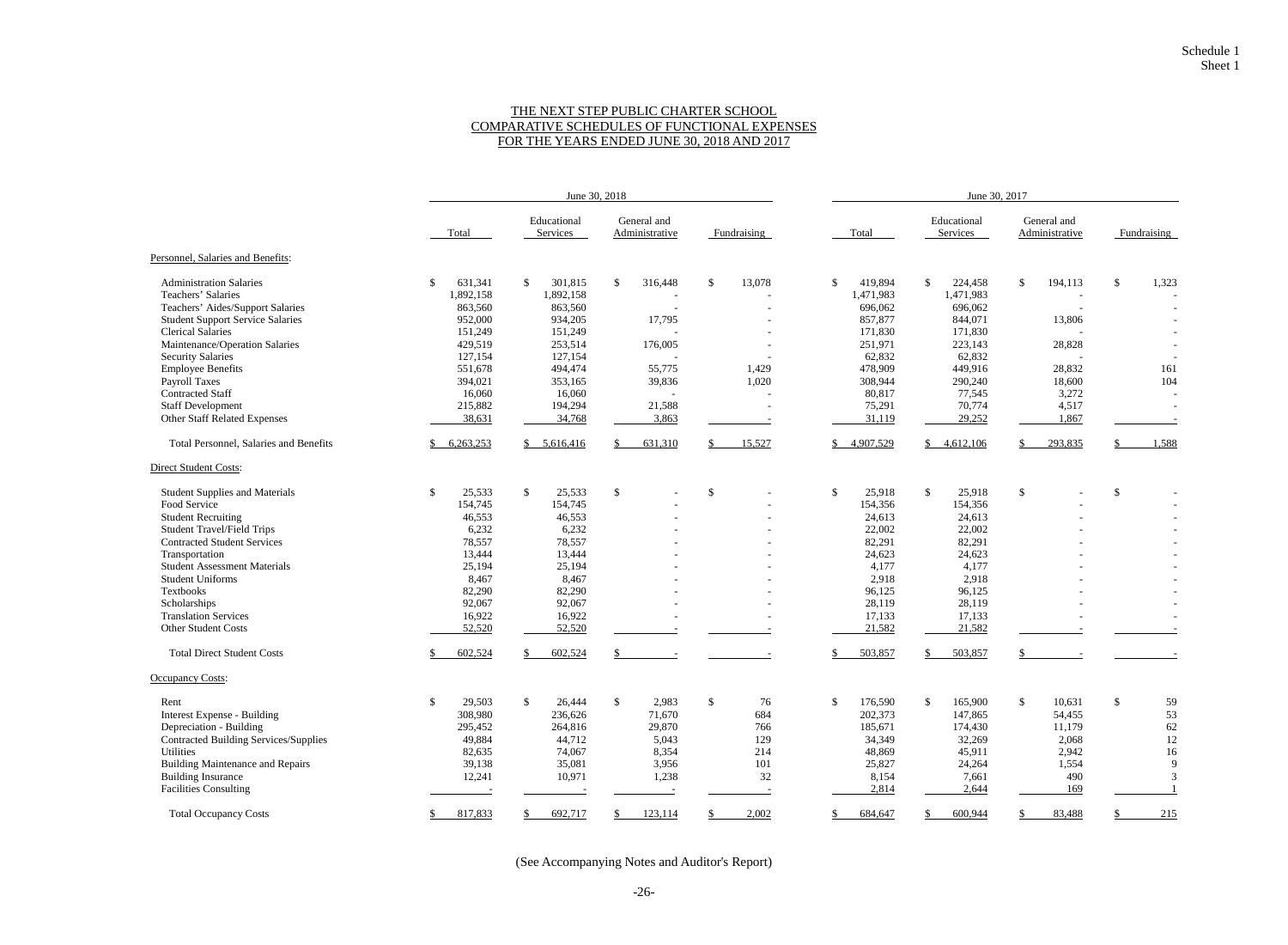# THE NEXT STEP PUBLIC CHARTER SCHOOL COMPARATIVE SCHEDULES OF FUNCTIONAL EXPENSES FOR THE YEARS ENDED JUNE 30, 2018 AND 2017

|                                           |                        | June 30, 2018           |                               |                       |              | June 30, 2017           |                               |                          |  |  |  |  |
|-------------------------------------------|------------------------|-------------------------|-------------------------------|-----------------------|--------------|-------------------------|-------------------------------|--------------------------|--|--|--|--|
|                                           | Total                  | Educational<br>Services | General and<br>Administrative | Fundraising           | Total        | Educational<br>Services | General and<br>Administrative | Fundraising              |  |  |  |  |
| Office Expenses:                          |                        |                         |                               |                       |              |                         |                               |                          |  |  |  |  |
| Office Supplies and Materials             | \$<br>121,825          | $\mathbb{S}$<br>105,963 | \$<br>11,952                  | $\mathbb{S}$<br>3,910 | 84,212<br>\$ | <sup>\$</sup><br>79,114 | $\mathbb{S}$<br>5,070         | \$<br>28                 |  |  |  |  |
| <b>Equipment Rental and Maintenance</b>   | 26,330                 | 23,600                  | 2,662                         | 68                    | 21,769       | 20,451                  | 1,311                         |                          |  |  |  |  |
| Telecommunications                        | 128,354                | 115,044                 | 12,977                        | 333                   | 91,611       | 86,065                  | 5,515                         | 31                       |  |  |  |  |
| Travel                                    | 39,154                 | 35,239                  | 3,915                         |                       | 21,749       | 20,444                  | 1,305                         |                          |  |  |  |  |
| Printing and Copying                      | 344                    | 308                     | 35                            |                       |              |                         |                               |                          |  |  |  |  |
| Postage and Shipping                      | 1,029                  | 922                     | 104                           | 3                     | 715          | 672                     | 43                            |                          |  |  |  |  |
| Computer Support                          | 62,767                 | 56,258                  | 6,346                         | 163                   | 37,856       | 35,564                  | 2,279                         | 13                       |  |  |  |  |
| Membership and Subscriptions              | 12,297                 | 11,022                  | 1,243                         | 32                    | 20,885       | 19,621                  | 1,257                         |                          |  |  |  |  |
| Other Expenses                            | 8,402                  | 7,530                   | 850                           | 22                    | 3,036        | 2,851                   | 184                           |                          |  |  |  |  |
| <b>Total Office Expenses</b>              | 400,502                | 355,886                 | 40,084                        | 4,532                 | 281,833      | 264,782                 | 16,964                        | 87                       |  |  |  |  |
| General Expenses:                         |                        |                         |                               |                       |              |                         |                               |                          |  |  |  |  |
| Insurance                                 | $\mathbb{S}$<br>23,128 | \$<br>20,730            | \$<br>2,338                   | $\mathcal{S}$<br>60   | \$<br>24,351 | 22,877<br>$\mathbb{S}$  | \$<br>1,466                   | \$<br>8                  |  |  |  |  |
| Accounting, Auditing and Payroll Services | 124,398                | 111,499                 | 12,577                        | 322                   | 102,987      | 96,752                  | 6,200                         | 35                       |  |  |  |  |
| <b>Legal Services</b>                     | 53,055                 |                         | 53,055                        |                       | 24,794       |                         | 24,794                        |                          |  |  |  |  |
| <b>Authorizer Fee</b>                     | 88,246                 | 79,421                  | 8,825                         |                       | 85,723       | 80,580                  | 5,143                         |                          |  |  |  |  |
| Depreciation and Amortization             | 118,701                | 106,392                 | 12,001                        | 308                   | 176,662      | 165,967                 | 10,636                        | 59                       |  |  |  |  |
| <b>Strategic Planning Consulting</b>      |                        |                         |                               |                       | 151,200      | 128,520                 | 22,680                        | $\overline{\phantom{a}}$ |  |  |  |  |
| <b>Income Taxes</b>                       | 2,529                  |                         | 2,529                         |                       |              |                         |                               | $\overline{\phantom{a}}$ |  |  |  |  |
| <b>Other Professional Fees</b>            | 251,224                | 190,259                 | 53,055                        | 7,910                 | 130,047      | 56,758                  | 73,273                        | 16                       |  |  |  |  |
| <b>Total General Expenses</b>             | 661,281                | 508,301                 | 144,380                       | 8,600                 | 695,764      | 551,454<br>S.           | 144,192                       | 118                      |  |  |  |  |
| TOTAL FUNCTIONAL EXPENSES                 | 8,745,393              | 7,775,844               | 938,888                       | 30,661                | 7,073,630    | 6,533,143               | 538,479                       | 2,008                    |  |  |  |  |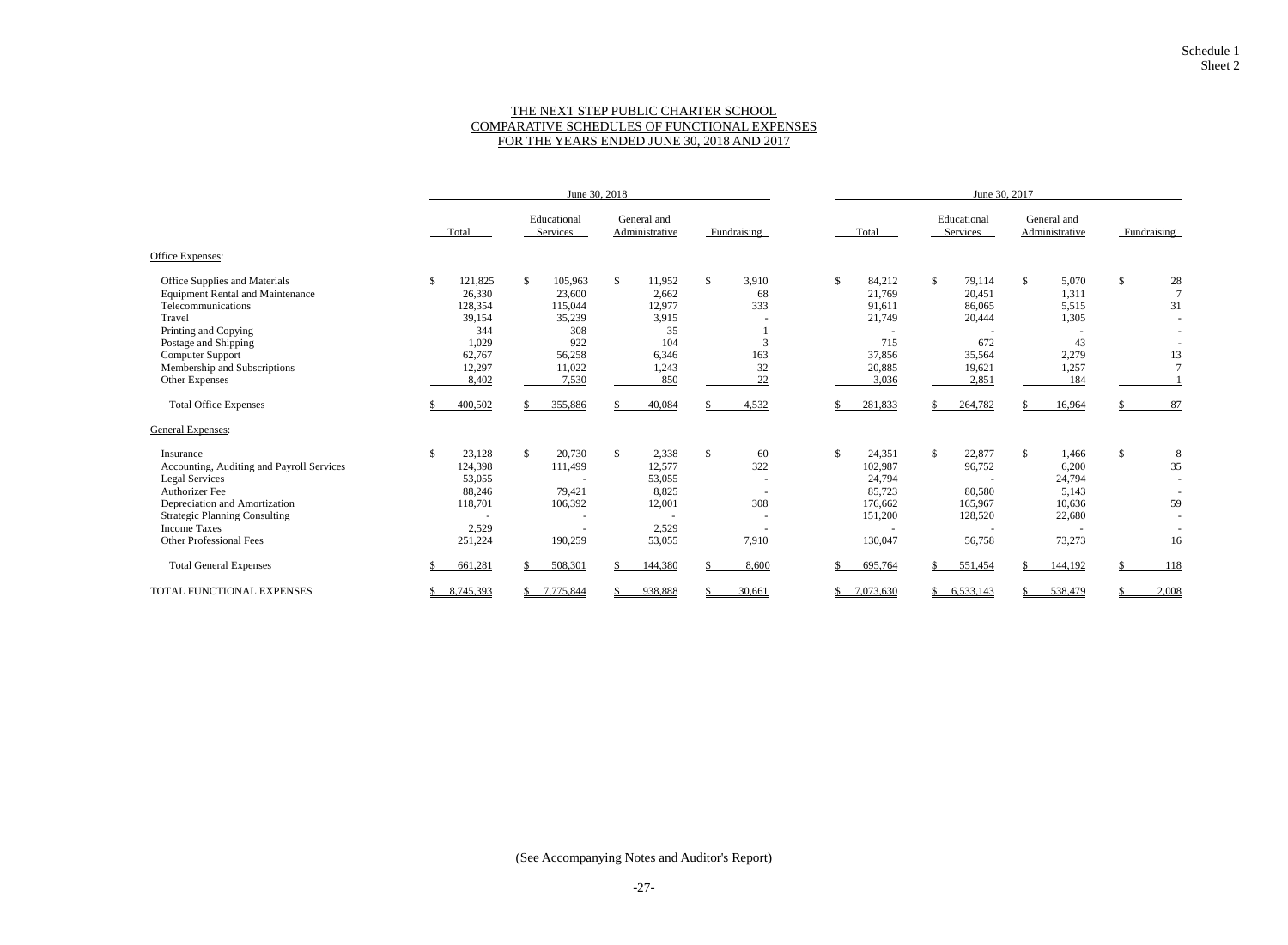#### THE NEXT STEP PUBLIC CHARTER SCHOOL SCHEDULE OF EXPENDITURES OF FEDERAL AWARDS FOR THE YEAR ENDED JUNE 30, 2018

| Federal Grantor/Pass Through Grantor Program Title           | Federal<br><b>CFDA</b><br>Number | Pass-Through<br>Grantors<br>Number | Program<br>or Award<br>Amount | Period of Award         |               | Grant<br>Receivable<br>at $7/1/17$ | Refundable<br>Advance at<br>7/1/17 |               | <b>Current Year Activity</b><br>Receipts |              | Disbursements<br>Expenditures |               | Grant<br>Receivable<br>at $6/30/18$ | Refundable<br>Advance at<br>6/30/18 |
|--------------------------------------------------------------|----------------------------------|------------------------------------|-------------------------------|-------------------------|---------------|------------------------------------|------------------------------------|---------------|------------------------------------------|--------------|-------------------------------|---------------|-------------------------------------|-------------------------------------|
| U.S. Department of Education:                                |                                  |                                    |                               |                         |               |                                    |                                    |               |                                          |              |                               |               |                                     |                                     |
| Passed Through the District of Columbia:                     |                                  |                                    |                               |                         |               |                                    |                                    |               |                                          |              |                               |               |                                     |                                     |
| Title I, Part A, Grants to Local Educational Agencies        | 84.010A                          | 82010A                             | 226,733                       | 07/01/17 to 09/30/18 \$ |               |                                    | -\$                                | -\$           | 152,350                                  | \$           | 181,468                       | <sup>\$</sup> | 29,118                              | \$                                  |
| Title I, Part A, Grants to Local Educational Agencies        | 84.010A                          | 72010A                             | $\mathcal{S}$<br>91,103       | 07/01/16 to 09/30/17    |               | 265                                |                                    |               | 574                                      |              | 309                           |               |                                     |                                     |
| Special Education - IDEA 611, Grants to States               | 84.027A                          | 82027A                             | 41,495<br>-\$                 | 07/01/17 to 09/30/18    |               |                                    |                                    |               | 31,975                                   |              | 41,495                        |               | 9,520                               |                                     |
| Special Education - IDEA 611, Grants to States               | 84.027A                          | 72027A                             | $\mathcal{S}$<br>43,206       | 07/01/16 to 09/30/17    |               | 7,031                              |                                    |               | 7,084                                    |              | 53                            |               |                                     |                                     |
| Title III, Part A, English Language Acquisition State Grants | 84.365A                          | 82365A                             | 31,019                        | 07/01/17 to 09/30/18    |               | $\sim$                             |                                    |               | 21,193                                   |              | 25,039                        |               | 3,846                               |                                     |
| Title III, Part A, English Language Acquisition State Grants | 84.365A                          | 72365A                             | 35,233                        | 07/01/16 to 09/30/17    |               | 12,461                             |                                    |               | 46,850                                   |              | 34,389                        |               |                                     |                                     |
| Title II, Part A, Improving Teacher Quality State Grants     | 84.367A                          | 82367A                             | 41,235                        | 07/01/17 to 09/30/18    |               |                                    |                                    |               | 27,707                                   |              | 33,003                        |               | 5,296                               |                                     |
| Title II, Part A, Improving Teacher Quality State Grants     | 84.367A                          | 72637A                             | 17,009                        | 07/01/16 to 09/30/17    |               | 7,941                              |                                    |               | 9,811                                    |              | 1,870                         |               |                                     |                                     |
| DC School Choice Incentive Program                           | 84.370C                          | U370C180001 \$                     | 93,281                        | 05/25/18 to 09/30/18    |               |                                    |                                    |               | $\sim$                                   |              | 11,112                        |               | 11,112                              |                                     |
| DC School Choice Incentive Program                           | 84.370C                          | U370C170001 \$                     | 79,387                        | 08/04/17 to 08/03/18    |               |                                    |                                    |               | 61,107                                   |              | 79,387                        |               | 18,280                              |                                     |
| DC School Choice Incentive Program                           | 84.370C                          | U370C150002 \$                     | 375,000                       | 08/12/16 to 08/12/18    |               | 18,866                             |                                    |               | 328,931                                  |              | 310,390                       |               | 325                                 |                                     |
| DC School Choice Incentive Program                           | 84.370C                          | U370C140001 \$                     | 500,000                       | 07/10/15 to 07/10/17    |               | 41,407                             |                                    |               | 41,407                                   |              | $\overline{\phantom{a}}$      |               |                                     |                                     |
| Title IV, Student Support and Academic Enrichment Program    | 84.424A                          | 84424A                             | 10,000<br>$\mathcal{L}$       | 07/01/17 to 09/30/18    |               |                                    |                                    |               | 6,719                                    |              | 8,004                         |               | 1,285                               |                                     |
| Total U.S. Department of Education                           |                                  |                                    |                               |                         |               | 87,971                             |                                    |               | 735,708                                  | S.           | 726,519                       |               | 78,782                              |                                     |
| <b>U.S. Department of Agriculture:</b>                       |                                  |                                    |                               |                         |               |                                    |                                    |               |                                          |              |                               |               |                                     |                                     |
| Passed Through the District of Columbia:                     |                                  |                                    |                               |                         |               |                                    |                                    |               |                                          |              |                               |               |                                     |                                     |
| Child and Adult Care Food Program                            | 10.558                           | N/A                                | N/A                           | 07/01/17 to 06/30/18 \$ |               |                                    | $\mathcal{S}$                      | $\mathcal{S}$ | 22,596                                   | $\mathbb{S}$ | 25,092                        | $\mathbb{S}$  | 2,496                               | $\mathcal{S}$                       |
| Child and Adult Care Food Program                            | 10.558                           | N/A                                | N/A                           | 07/01/16 to 06/30/17    |               | 1,339                              |                                    |               | 1,339                                    |              |                               |               |                                     |                                     |
| <b>Child Nutrition Cluster:</b>                              |                                  |                                    |                               |                         |               |                                    |                                    |               |                                          |              |                               |               |                                     |                                     |
| National School Lunch Program                                | 10.555                           | N/A                                | N/A                           | 07/01/17 to 06/30/18    | $\mathcal{S}$ |                                    | $\mathcal{S}$                      | $\mathbb{S}$  | 17,359                                   | $\mathbb{S}$ | 23,319                        | $\mathbb{S}$  | 5,960                               | $\mathcal{S}$                       |
| National School Lunch Program                                | 10.555                           | N/A                                | N/A                           | 07/01/16 to 06/30/17    |               | 2,619                              |                                    |               | 2,619                                    |              |                               |               |                                     |                                     |
| School Breakfast Program                                     | 10.553                           | N/A                                | N/A                           | 07/01/17 to 06/30/18    |               |                                    |                                    |               | 9,309                                    |              | 11,752                        |               | 2,443                               |                                     |
| School Breakfast Program                                     | 10.553                           | N/A                                | N/A                           | 07/01/16 to 06/30/17    |               | 1,582                              |                                    |               | 1,582                                    |              |                               |               |                                     |                                     |
| <b>Total Child Nutrition Cluster</b>                         |                                  |                                    |                               |                         |               | 4,201                              |                                    |               | 30,869                                   | \$           | 35,071                        |               | 8,403                               |                                     |
| Total U.S. Department of Agriculture                         |                                  |                                    |                               |                         |               | 5,540                              |                                    |               | 54,804                                   | \$.          | 60,163                        |               | 10,899                              |                                     |
| <b>Total Federal Awards</b>                                  |                                  |                                    |                               |                         |               | 93,511                             |                                    | S.            | 790,512                                  |              | 786,682                       |               | 89,681                              |                                     |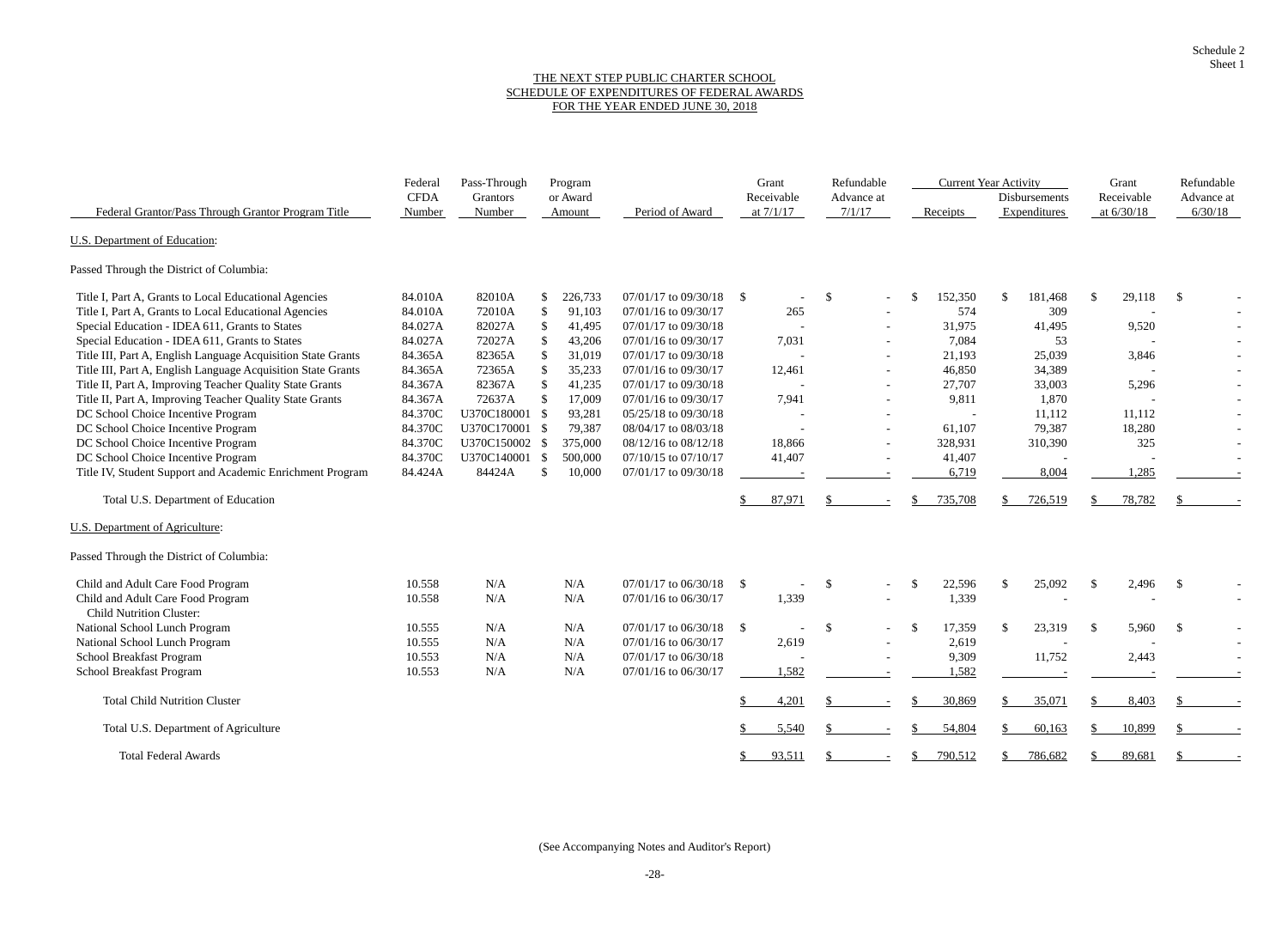# THE NEXT STEP PUBLIC CHARTER SCHOOL SCHEDULE OF EXPENDITURES OF FEDERAL AWARDS FOR THE YEAR ENDED JUNE 30, 2018

| Summary by CFDA                                              |                       |                           |
|--------------------------------------------------------------|-----------------------|---------------------------|
| Program                                                      | <b>CFDA</b><br>Number | Amount of<br>Expenditures |
| Title I, Part A, Grants to Local Educational Agencies        | 84.010A               | \$<br>181,777             |
| Special Education - IDEA 611, Grants to States               | 84.027A               | 41,548                    |
| Title III, Part A, English Language Acquisition State Grants | 84.365A               | 59,428                    |
| Title II, Part A, Improving Teacher Quality State Grants     | 84.367A               | 34,873                    |
| DC School Choice Incentive Program                           | 84.370C               | 400,889                   |
| Title IV, Student Support and Academic Enrichment Program    | 84.424A               | 8,004                     |
| Child and Adult Care Food Program                            | 10.558                | 25,092                    |
| National School Lunch Program                                | 10.555                | 23,319                    |
| School Breakfast Program                                     | 10.553                | 11,752                    |
| <b>Total Federal Awards</b>                                  |                       | 786,682                   |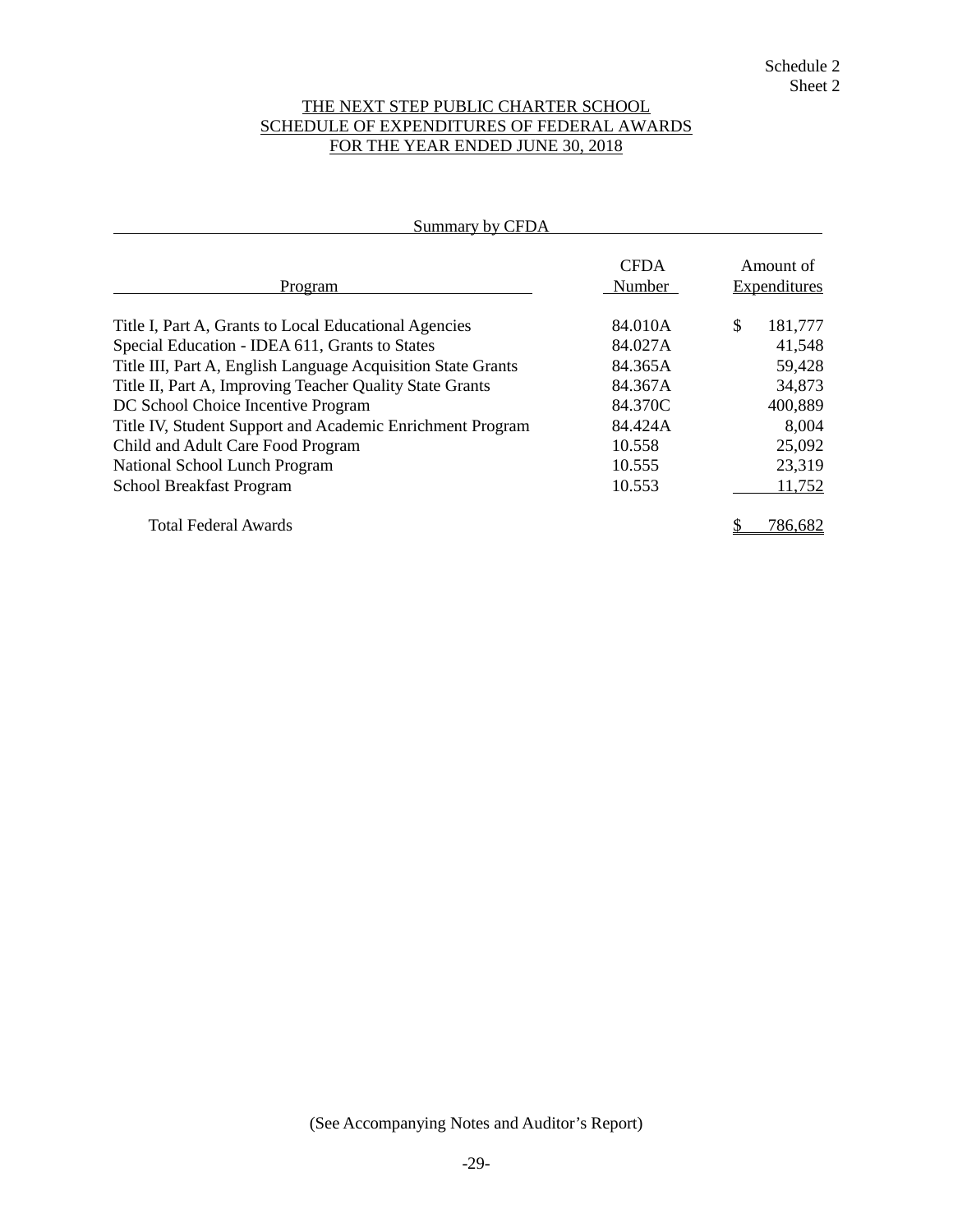## THE NEXT STEP PUBLIC CHARTER SCHOOL NOTES TO SCHEDULE OF EXPENDITURES OF FEDERAL AWARDS FOR THE YEAR ENDED JUNE 30, 2018

## Note 1 - Basis of Presentation:

The accompanying schedule of expenditures of federal awards (the schedule) includes the federal award activity of the Charter School under programs of the federal government for the year ended June 30, 2018. The information in this schedule is presented in accordance with the requirements of Title 2 U.S. *Code of Federal Regulations* Part 200, *Uniform Administrative Requirements, Cost Principles, and Audit Requirements for Federal Awards* (Uniform Guidance). Because the schedule presents only a selected portion of the operations of the Charter School, it is not intended to and does not present the financial position, changes in net assets, or cash flows of the Charter School.

#### Note 2 - Summary of Significant Accounting Policies:

Expenditures reported on the schedule are reported on the accrual basis of accounting. Such expenditures are recognized following the cost principles contained in the Uniform Guidance, wherein certain types of expenditures are not allowable or are limited as to reimbursement.

The Charter School has elected not to use the 10 percent de minimis indirect cost rate as allowed under the Uniform Guidance.

#### Note 3 - Pass-Through Funds:

The Charter School did not pass through any federal funds to subrecipients.

#### Note 4 - Major Program Selection:

The major Federal Award Program selected for testing is as follows:

#### U.S. Department of Education

#### - DC School Choice Incentive Program

The requirements of the Office of Management and Budget Uniform Guidance prescribe that all major programs as determined by the auditor on a risk-based approach and/or at least 40% (20% for low risk auditees) of all federal awards be subject to specific control and compliance testing. For The Next Step Public Charter School, the program subject to these requirements is as listed above. The total expenditures of this program represents 50.96% of the total federal expenditures.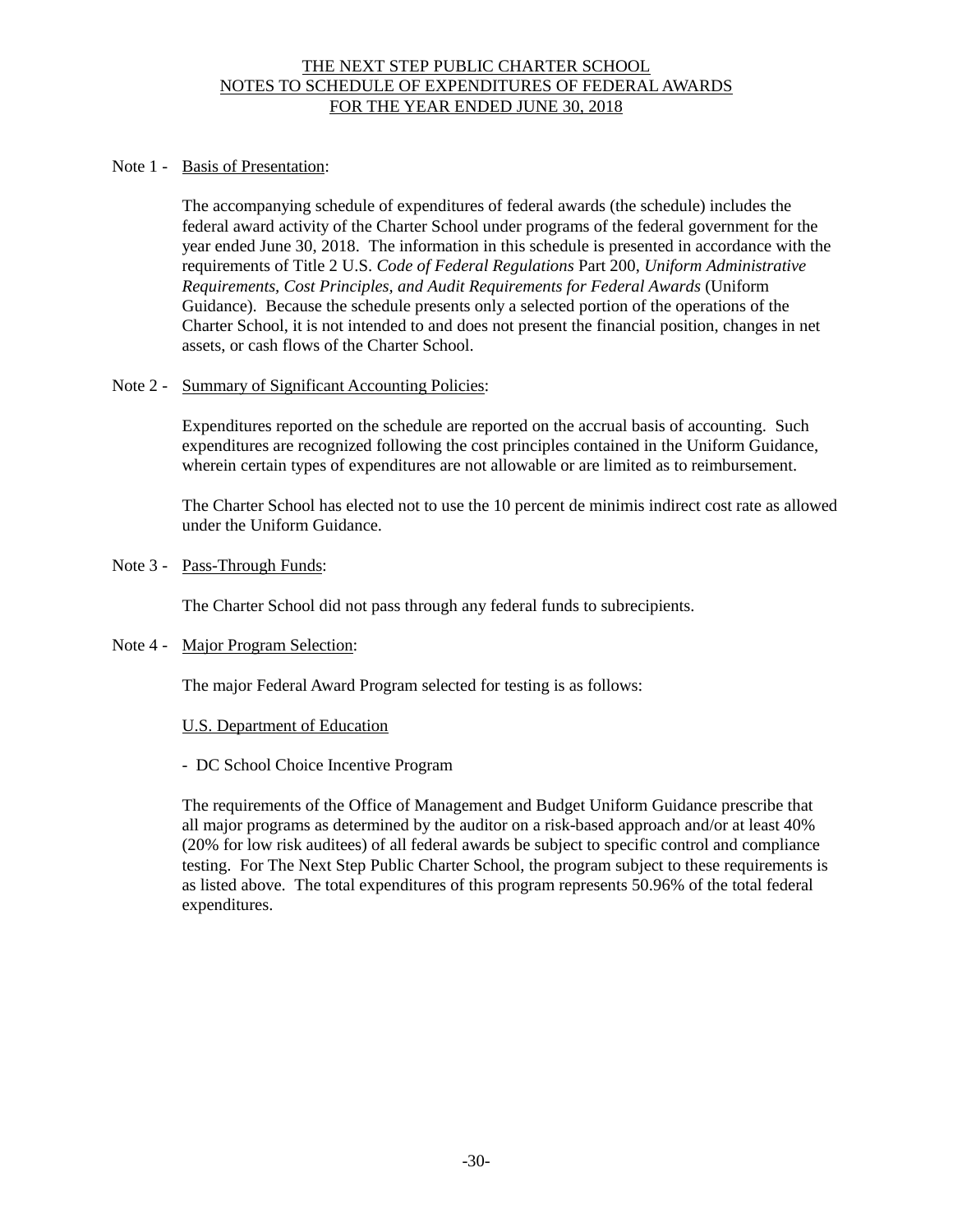## THE NEXT STEP PUBLIC CHARTER SCHOOL NOTES TO SCHEDULE OF EXPENDITURES OF FEDERAL AWARDS FOR THE YEAR ENDED JUNE 30, 2018

## Note 4 - Major Program Selection: (Continued)

|                                                                                                         |                    | Amount of               |
|---------------------------------------------------------------------------------------------------------|--------------------|-------------------------|
| Programs                                                                                                | CFDA#              | Expenditures            |
| Title I, Part A, Grants to Local Educational Agencies<br>Special Education - IDEA 611, Grants to States | 84.010A<br>84.027A | \$<br>181,777<br>41,548 |
| Title III, Part A, English Language Acquisition State Grants                                            | 84.365A            | 59,428                  |
| Title II, Part A, Improving Teacher Quality State Grants<br>DC School Choice Incentive Program          | 84.367A<br>84.370C | 34,873<br>400,889 *     |
| Title IV, Student Support and Academic Enrichment Program                                               | 84.424A            | 8,004                   |
| Child and Adult Care Food Program<br>National School Lunch Program                                      | 10.558<br>10.555   | 25,092<br>23,319        |
| School Breakfast Program                                                                                | 10.553             | 11,752                  |
| Total Federal Awards                                                                                    |                    | 786.682                 |

\* Denotes Major Program

## Note 5 - Major Program Disclosure:

- I. U.S. Department of Education
	- 1) DC School Choice Incentive Program

To provide low-income parents residing in the District of Columbia (District) with expanded options for the education of their children.

This program is part of a broader school improvement effort in the District that is founded on the belief that all education sectors (public schools, public charter schools, and nonpublic schools) can offer quality education experiences for the District's students, and that those students who are the most economically disadvantaged have the least access to such experiences.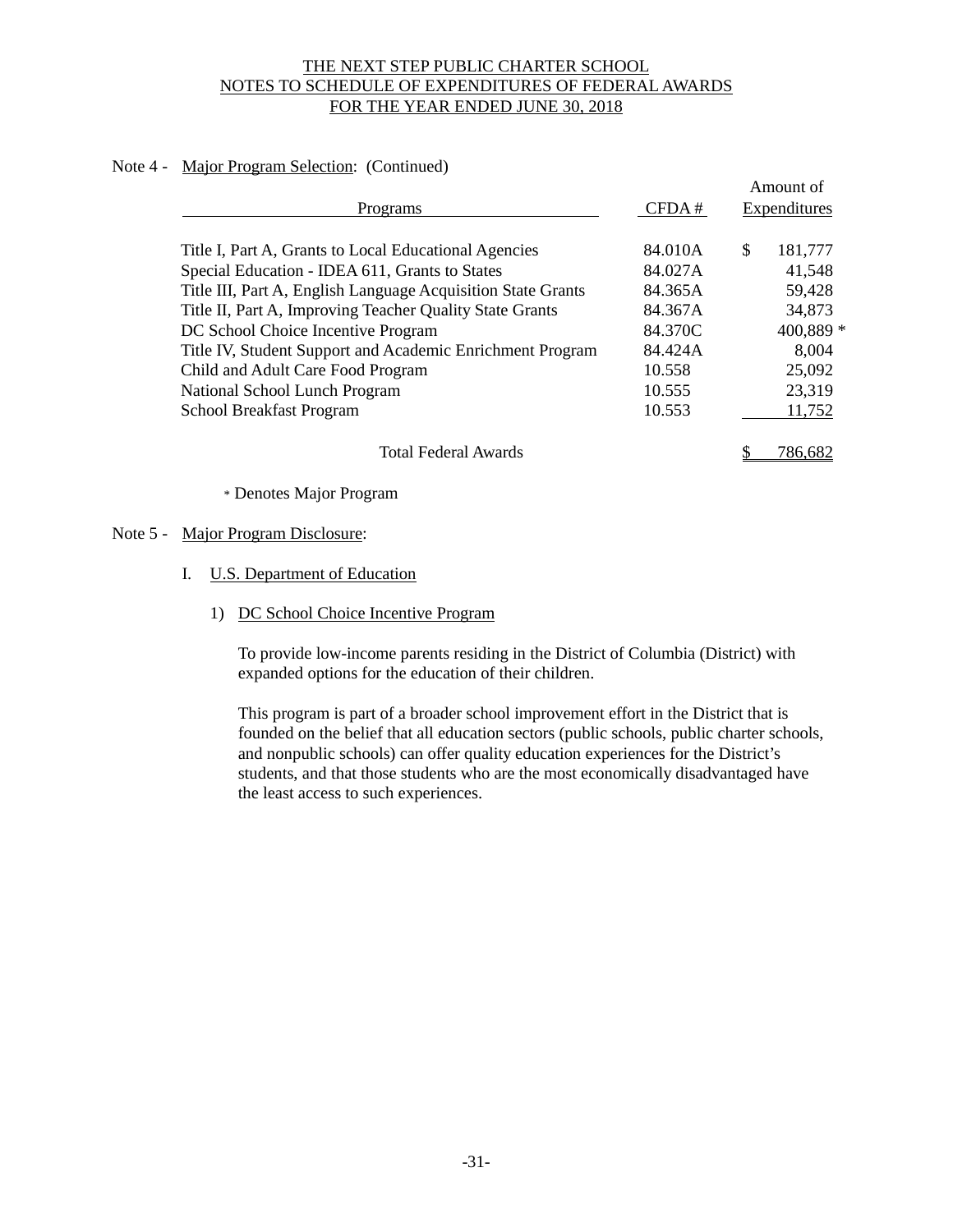# **Kendall, Prebola and Jones, LLC**

Certified Public Accountants

Board of Directors The Next Step Public Charter School 3047 15th Street, NW Washington, DC 20009

## INDEPENDENT AUDITOR'S REPORT ON INTERNAL CONTROL OVER FINANCIAL REPORTING AND ON COMPLIANCE AND OTHER MATTERS BASED ON AN AUDIT OF FINANCIAL STATEMENTS PERFORMED IN ACCORDANCE WITH *GOVERNMENT AUDITING STANDARDS*

We have audited in accordance with auditing standards generally accepted in the United States of America and the standards applicable to financial audits contained in *Government Auditing Standards*, issued by the Comptroller General of the United States, the financial statements of The Next Step Public Charter School (a nonprofit organization), which comprise the statement of financial position as of June 30, 2018, and the related statements of activities and cash flows for the year then ended, and the related notes to the financial statements, and have issued our report thereon dated December 3, 2018.

#### *Internal Control Over Financial Reporting*

In planning and performing our audit of the financial statements, we considered The Next Step Public Charter School's internal control over financial reporting (internal control) to determine the audit procedures that are appropriate in the circumstances for the purpose of expressing our opinion on the financial statements, but not for the purpose of expressing an opinion on the effectiveness of The Next Step Public Charter School's internal control. Accordingly, we do not express an opinion on the effectiveness of the Charter School's internal control.

A *deficiency in internal control* exists when the design or operation of a control does not allow management or employees, in the normal course of performing their assigned functions, to prevent, or detect and correct, misstatements on a timely basis. A *material weakness* is a deficiency, or a combination of deficiencies, in internal control, such that there is a reasonable possibility that a material misstatement of the entity's financial statements will not be prevented, or detected and corrected on a timely basis. A *significant deficiency* is a deficiency, or a combination of deficiencies, in internal control that is less severe than a material weakness, yet important enough to merit attention by those charged with governance.

Our consideration of internal control was for the limited purpose described in the first paragraph of this section and was not designed to identify all deficiencies in internal control that might be material weaknesses or significant deficiencies. Given these limitations, during our audit we did not identify any deficiencies in internal control that we consider to be material weaknesses. However, material weaknesses may exist that have not been identified.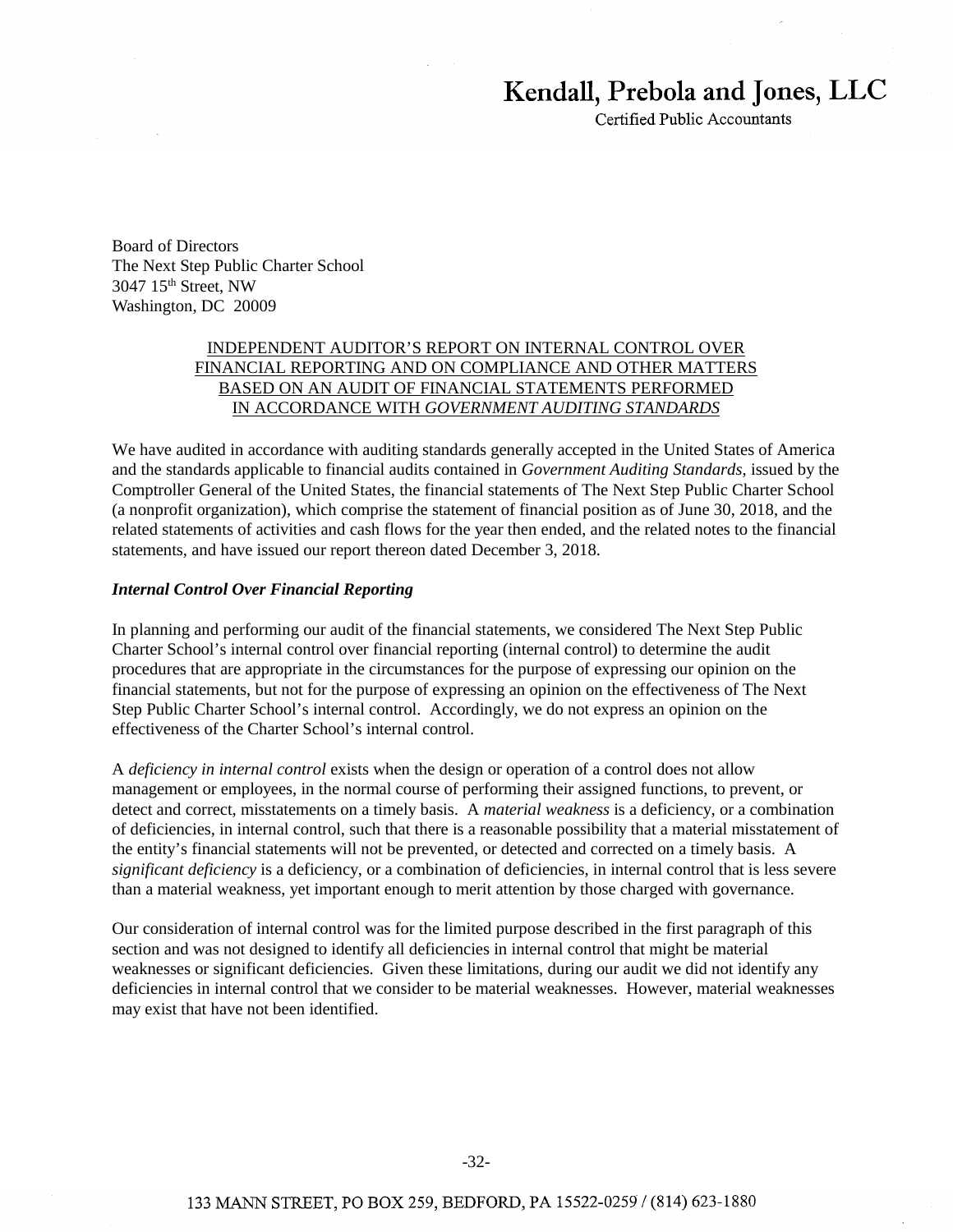## *Compliance and Other Matters*

As part of obtaining reasonable assurance about whether The Next Step Public Charter School's financial statements are free from material misstatement, we performed tests of its compliance with certain provisions of laws, regulations, contracts and grant agreements, noncompliance with which could have a direct and material effect on the determination of financial statement amounts. However, providing an opinion on compliance with those provisions was not an objective of our audit and accordingly, we do not express such an opinion. The results of our tests disclosed no instances of noncompliance or other matters that are required to be reported under *Government Auditing Standards*.

## *Purpose of this Report*

The purpose of this report is solely to describe the scope of our testing of internal control and compliance and the results of that testing, and not to provide an opinion on the effectiveness of the Charter School's internal control or on compliance. This report is an integral part of an audit performed in accordance with *Government Auditing Standards* in considering the Charter School's internal control and compliance. Accordingly, this communication is not suitable for any other purpose.

Kendall, Prebola and Jones

Kendall, Prebola and Jones Kendall, Prebola and Jones Certified Public Accountants Certified Public Accountants

Bedford, Pennsylvania December 3, 2018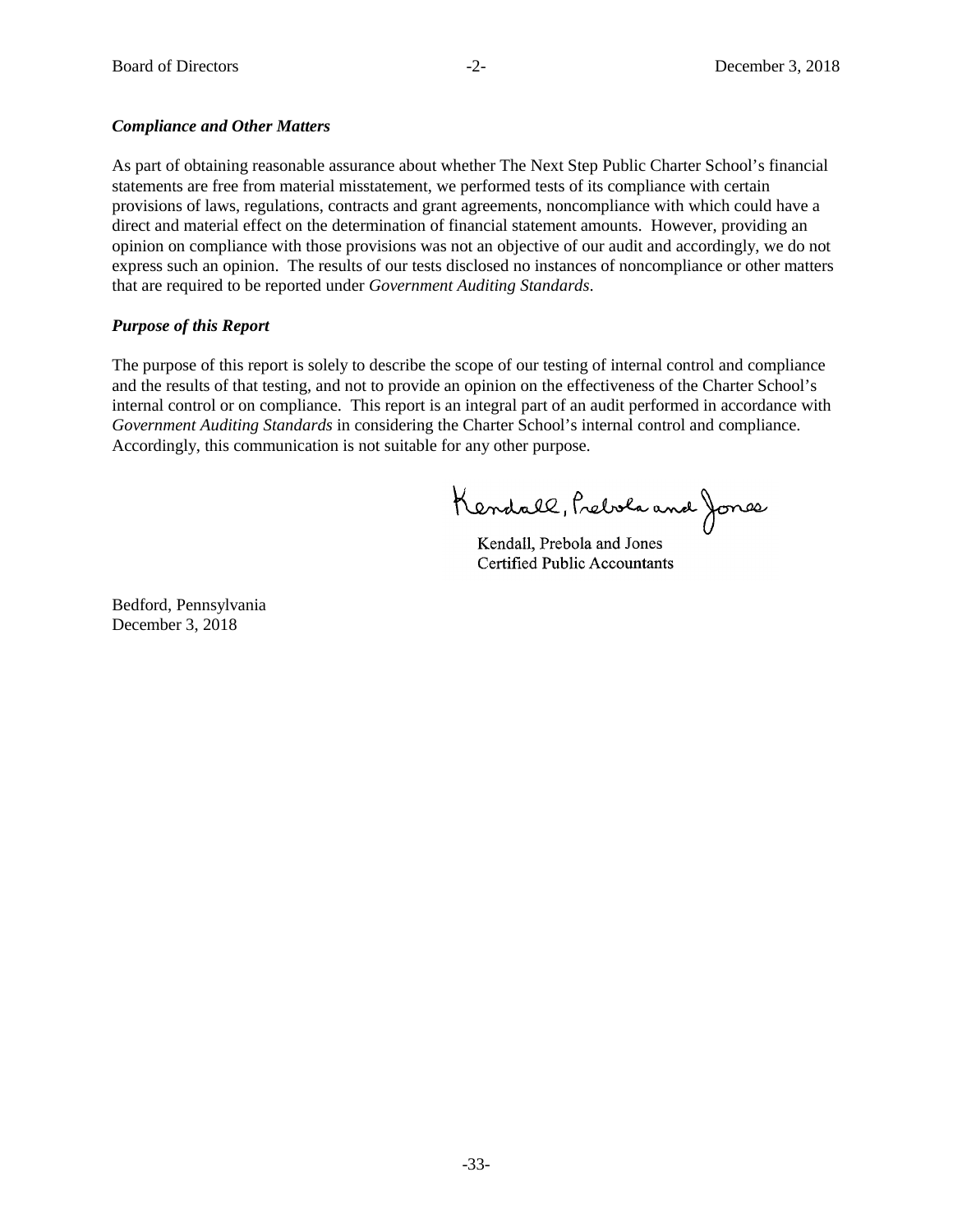# **Kendall, Prebola and Jones, LLC**

Certified Public Accountants

Board of Directors The Next Step Public Charter School 3047 15th Street, NW Washington, DC 20009

## INDEPENDENT AUDITOR'S REPORT ON COMPLIANCE FOR EACH MAJOR PROGRAM AND ON INTERNAL CONTROL OVER COMPLIANCE REQUIRED BY THE UNIFORM GUIDANCE

#### *Report on Compliance for Each Major Federal Program*

We have audited The Next Step Public Charter School's (a nonprofit organization) compliance with the types of compliance requirements described in the OMB *Compliance Supplement* that could have a direct and material effect on each of The Next Step Public Charter School's major federal programs for the year ended June 30, 2018. The Next Step Public Charter School's major federal programs are identified in the summary of auditor's results section of the accompanying schedule of findings and questioned costs and in the notes to the schedule of expenditures of federal awards.

#### *Management's Responsibility*

Management is responsible for compliance with federal statutes, regulations, and terms and conditions of its federal awards applicable to its federal programs.

#### *Auditor's Responsibility*

Our responsibility is to express an opinion on compliance for each of The Next Step Public Charter School's major federal programs based on our audit of the types of compliance requirements referred to above. We conducted our audit of compliance in accordance with auditing standards generally accepted in the United States of America; the standards applicable to financial audits contained in *Government Auditing Standards*, issued by the Comptroller General of the United States; and the audit requirements of Title 2 U.S. *Code of Federal Regulations* Part 200, *Uniform Administrative Requirements, Cost Principles, and Audit Requirements for Federal Awards* (Uniform Guidance). Those standards and the Uniform Guidance require that we plan and perform the audit to obtain reasonable assurance about whether noncompliance with the types of compliance requirements referred to above that could have a direct and material effect on a major federal program occurred. An audit includes examining, on a test basis, evidence about The Next Step Public Charter School's compliance with those requirements and performing such other procedures as we considered necessary in the circumstances.

We believe that our audit provides a reasonable basis for our opinion on compliance for each major federal program. However, our audit does not provide a legal determination of The Next Step Public Charter School's compliance.

#### 133 MANN STREET, PO BOX 259, BEDFORD, PA 15522-0259 / (814) 623-1880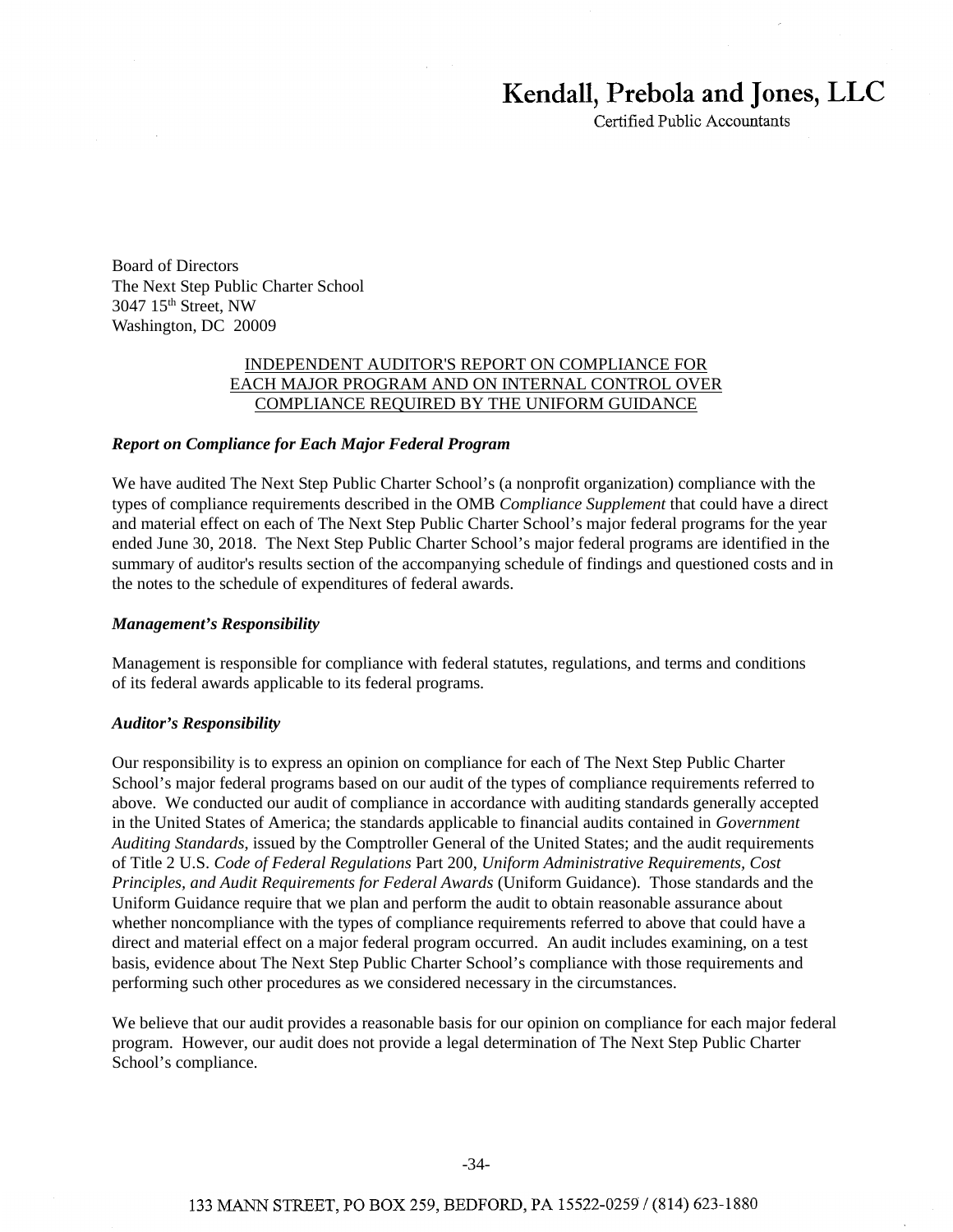#### *Opinion on Each Major Federal Award Program*

In our opinion, The Next Step Public Charter School, complied, in all material respects, with the types of compliance requirements referred to above that could have a direct and material effect on each of its major federal programs for the year ended June 30, 2018.

#### *Report on Internal Control Over Compliance*

Management of The Next Step g Public Charter School is responsible for establishing and maintaining effective internal control over compliance with the types of requirements referred to above. In planning and performing our audit of compliance, we considered The Next Step Public Charter School's internal control over compliance with the types of requirements that could have a direct and material effect on each major federal program to determine the auditing procedures that are appropriate in the circumstances for the purpose of expressing an opinion on compliance for each major federal program and to test and report on internal control over compliance in accordance with the Uniform Guidance, but not for the purpose of expressing an opinion on the effectiveness of internal control over compliance. Accordingly, we do not express an opinion on the effectiveness of The Next Step Public Charter School's internal control over compliance.

A *deficiency in internal control over compliance* exists when the design or operation of a control over compliance does not allow management or employees, in the normal course of performing their assigned functions, to prevent, or detect and correct, noncompliance with a type of compliance requirement of a federal program on a timely basis. A *material weakness in internal control over compliance* is a deficiency, or a combination of deficiencies, in internal control over compliance, such that there is a reasonable possibility that material noncompliance with a type of compliance requirement of a federal program will not be prevented, or detected and corrected, on a timely basis. A *significant deficiency in internal control over compliance* is a deficiency, or a combination of deficiencies, in internal control over compliance with a type of compliance requirement of a federal program that is less severe than a material weakness in internal control over compliance, yet important enough to merit attention by those charged with governance.

Our consideration of internal control over compliance was for the limited purpose described in the first paragraph of this section and was not designed to identify all deficiencies in internal control over compliance that might be material weaknesses or significant deficiencies. We did not identify any deficiencies in internal control over compliance that we consider to be material weaknesses. However, material weaknesses may exist that have not been identified.

The purpose of this report on internal control over compliance is solely to describe the scope of our testing of internal control over compliance and the results of that testing based on the requirements of the Uniform Guidance. Accordingly, this report is not suitable for any other purpose.

Kendall, Prebola and Jones

Kendall, Prebola and Jones Kendall, Prebola and Jones Certified Public Accountants Certified Public Accountants

Bedford, Pennsylvania December 3, 2018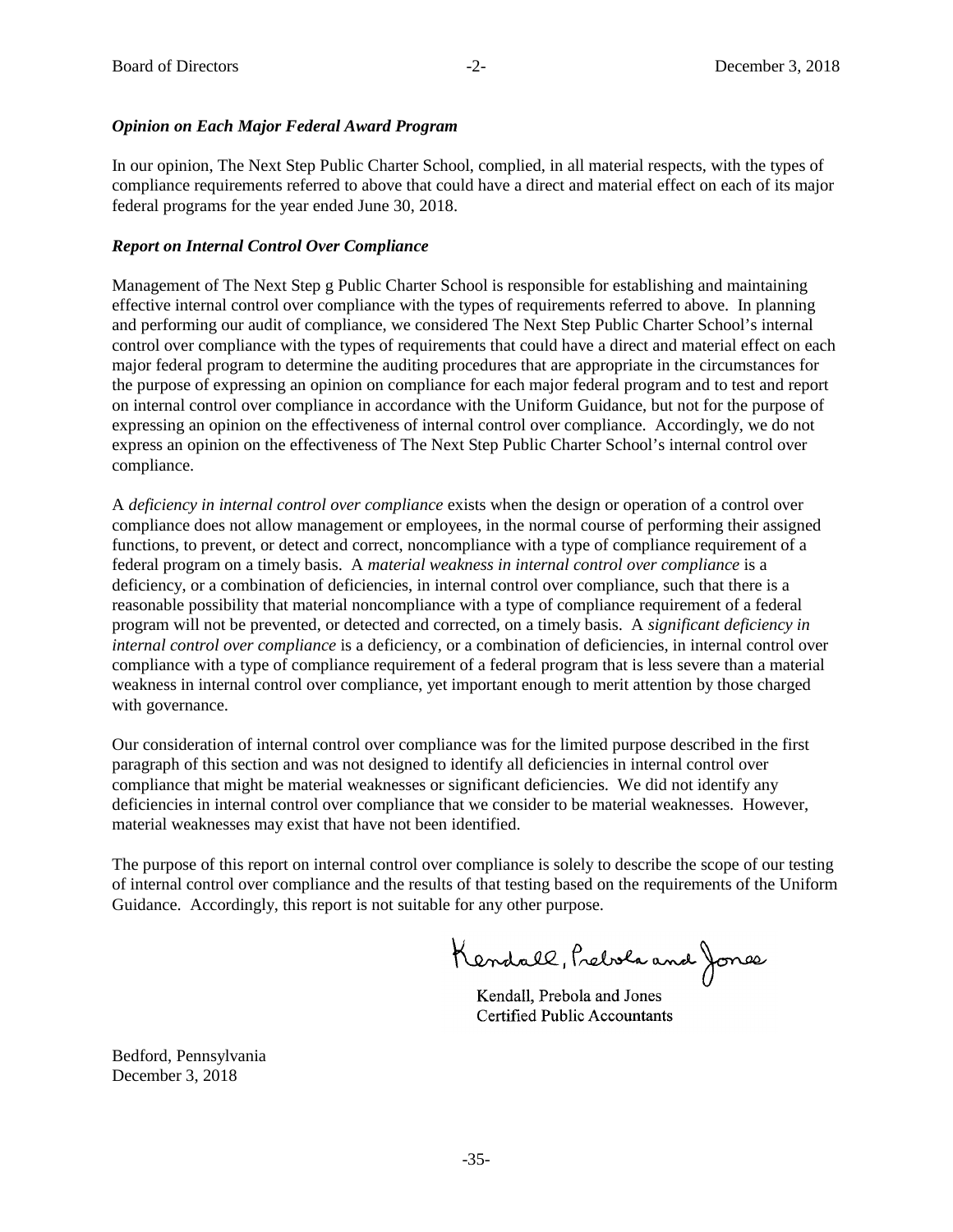# THE NEXT STEP PUBLIC CHARTER SCHOOL SUMMARY SCHEDULE OF PRIOR AUDIT FINDINGS FOR THE YEAR ENDED JUNE 30, 2018

There were no findings reported in the prior year.